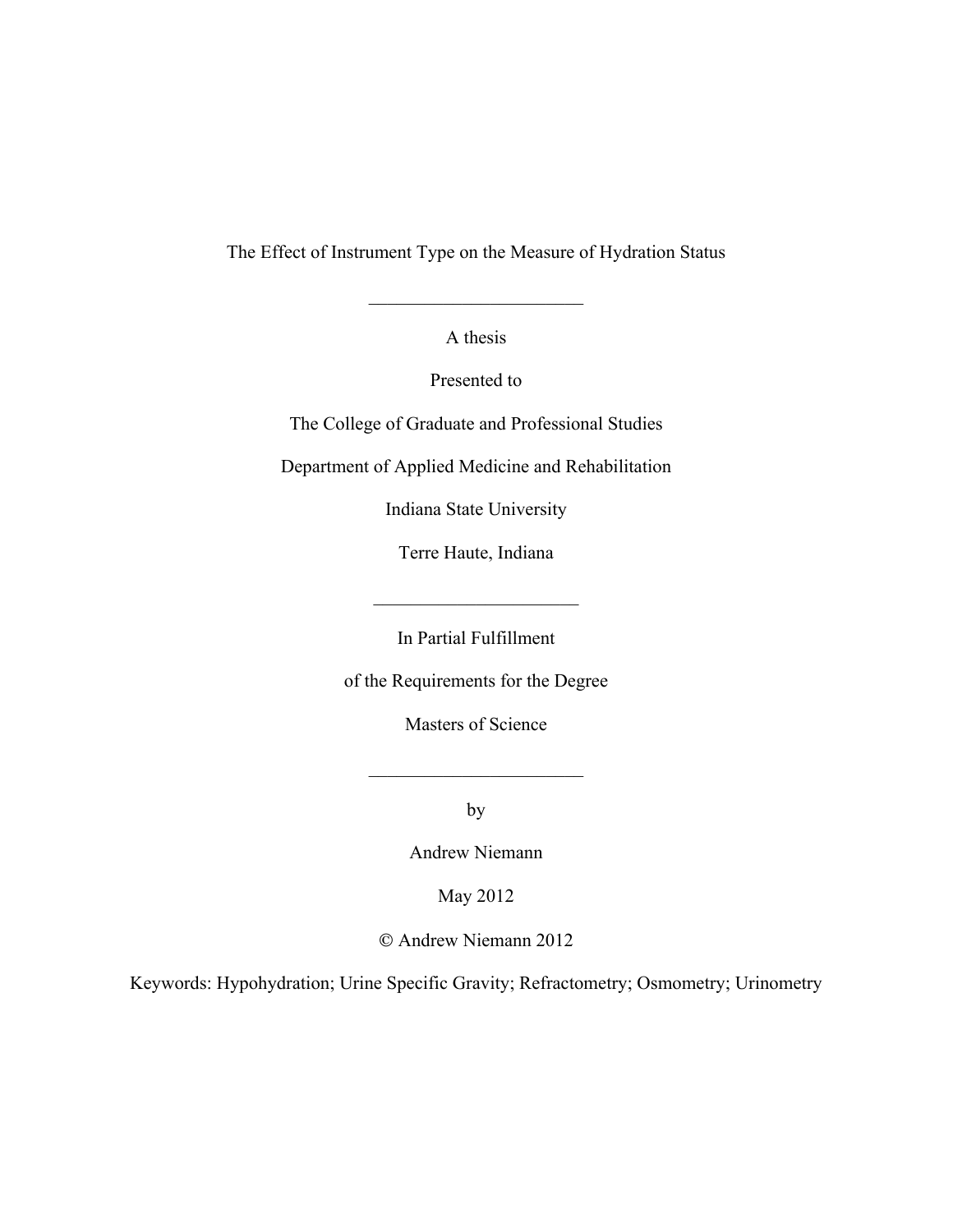# COMMITTEE MEMBERS

Committee Chair: Susan W. Yeargin PhD, ATC

Assistant Professor, Department of Applied Medicine and Rehabilitation Indiana State University

Committee Member: Lindsey E. Eberman PhD, ATC

Assistant Professor, Department of Applied Medicine and Rehabilitation Indiana State University

Committee Member: Heather Mata MPAS. PA-C

Associate Professor, Department of Applied Medicine and Rehabilitation

Indiana State University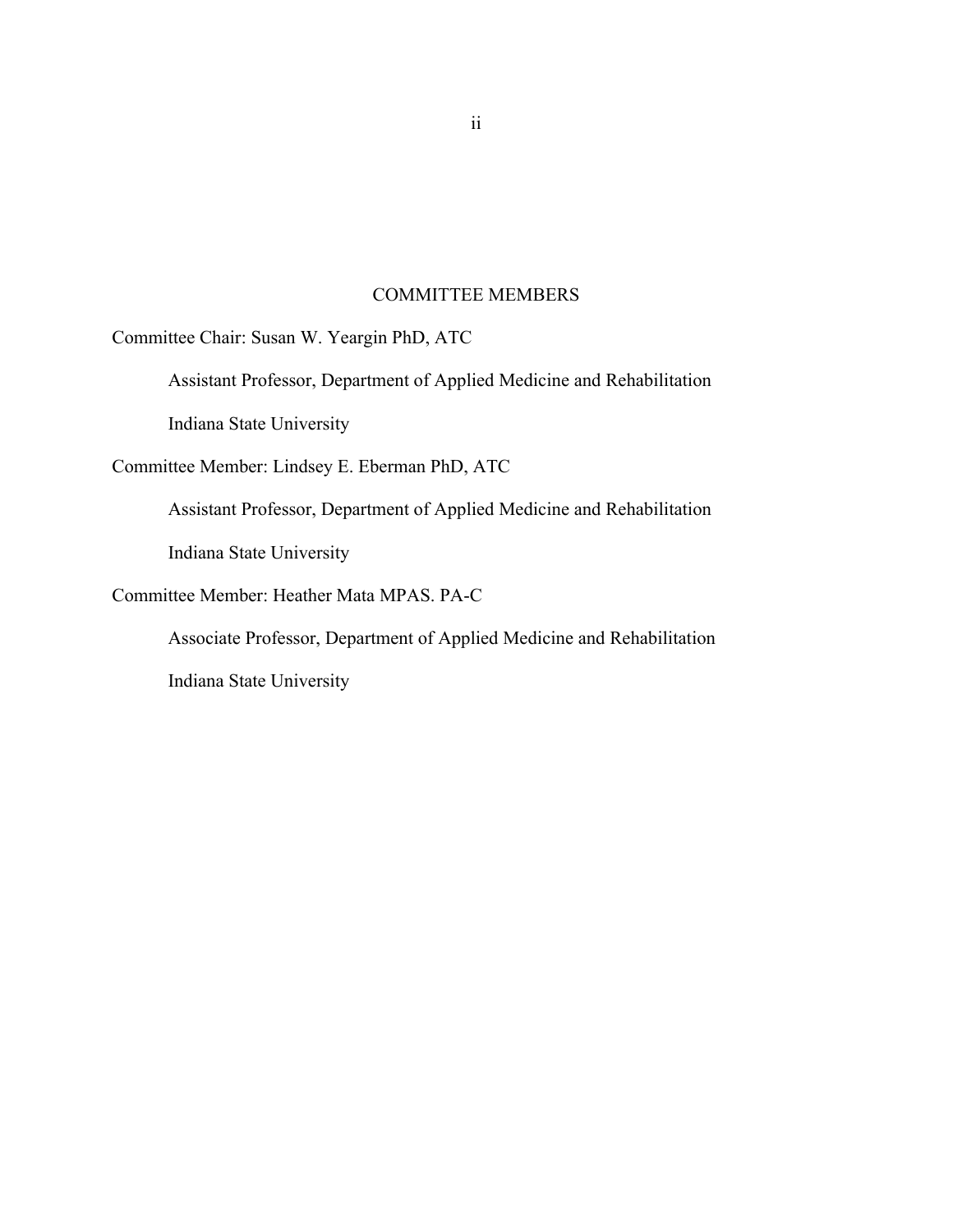## ABSTRACT

**Context:** Although some instruments have been validated for clinical measure of hydration status, new and currently invalid instruments are available for purchase and clinical use. Athletic trainers commonly use these instruments to assess hydration status for weight checks and body mass loss charts due to their ease of use. However, the validity of these popular instruments has not yet been established. **Objective:** To determine the validity of urine specific gravity (USG) for the assessment of hydration status via the following instruments: handheld clinical refractometer, pen style digital refractometer, and midget urinometer as compared to the gold standard urine osmometer (OSMO). **Design:** Descriptive diagnostic validity study. Setting: Biochemical research laboratory. **Patients or Other Participants:** Healthy active men and women (n=108; mean age=22 $\pm$ 4yrs; self reported height=174 $\pm$ 20cm and mass=75 $\pm$ 17kg) were recruited among faculty and students on a university campus. Interventions: The independent variable was instrument type with four levels: osmometer, handheld clinical refractometer, pen style digital refractometer, and midget urinometer. After recruitment, participants completed an informed consent and a short health history questionnaire to rule out any exclusionary criteria such as kidney disease or chronic urinary tract infection. Participants were then given a clean standard urine cup and asked to provide as much sample as possible, providing more than one cup when possible. **Main Outcome**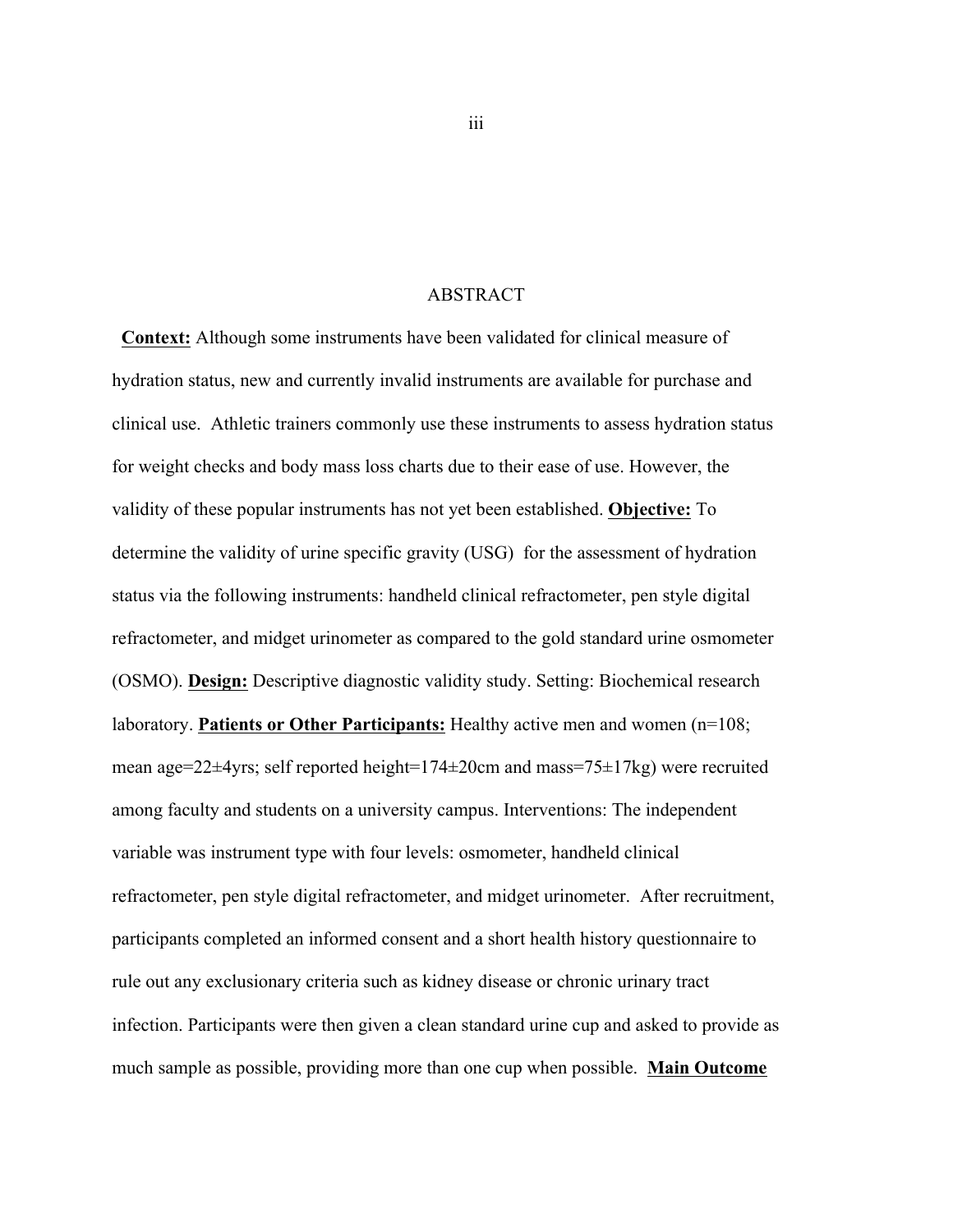**Measures:** Hydration status was measured by USG and OSM. USG was evaluated by a handheld clinical refractometer, pen style digital refractometer, and midget urinometer. The gold standard OSM was calculated by a freezing point depression osmometer. Z scores were calculated for each instrument and Pearson product-moment correlation coefficients were evaluated to examine the relationship between each instrument of USG and OSM. **Results:** Strong significant correlations were identified for the digital refractometer ( $r=0.814$ ,  $p< 0.001$ ) and handheld clinical refractometer ( $r=0.943$ ,  $p<$ 0.001) with OSM. A weak statistically insignificant correlation was established between the midget urinometer ( $r=0.133$ ,  $p< 0.142$ ) and OSM. Average hydration status indicated variability among some of the instruments: digital refractometer USG=1.0194±0.0075, clinical refractometer USG=1.020±0.007, urinometer USG=1.028±0.091, osmometer OSM=743±271) **Conclusions:** Handheld clinical refractometry can be used confidently for assessing hydration status as it shows a strong significant correlation with the gold standard osmometer, which is consistent with previous literature. Additionally, the use of the pen style digital refractometer showed a strong, significant correlation with the gold standard osmometer and provides clinicians with another option for the clinical assessment of USG and hydration status. The findings of this also study suggest that the use of a midget urinometer should be performed with extreme caution, as it showed a weak correlation with the gold standard osmometer, indicating it might not provide accurate results when used to determine hydration status.

iv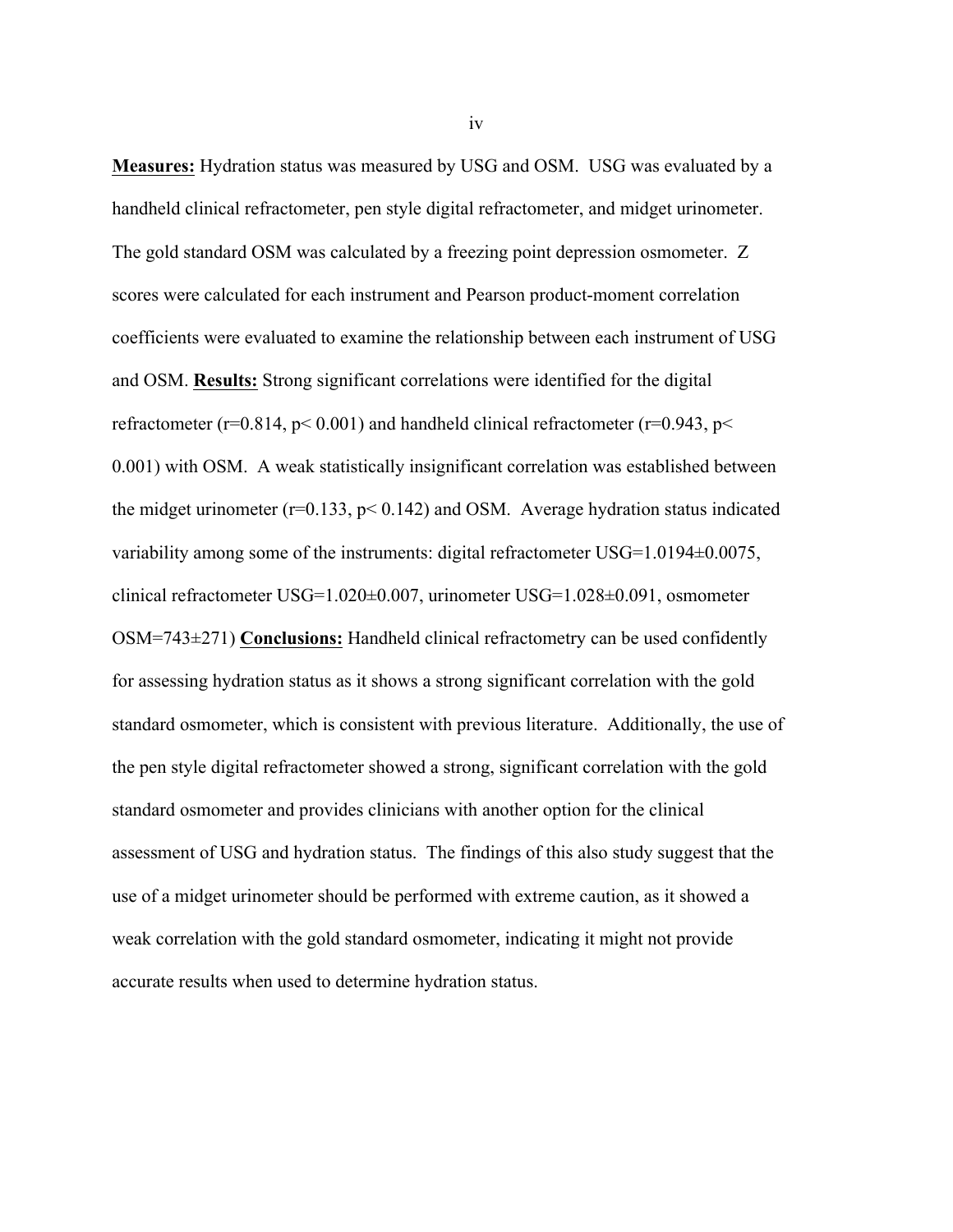## PREFACE

As with many ambitious graduate students, I wanted to develop a project that would have clinical applicability and make an impact on the way athletic trainers practiced. When I first began my journey in graduate school I was unsure of what direction to take my research. There were so many captivating topics to explore and questions I wished to answer. With the help of my committee and some close peers, we managed to create a study that we felt would be important for the practicing clinician as well as the inquisitive researcher. As I look back on all of the hard work and time put into this project, I feel a sense of pride and accomplishment. Some of my most fond memories of graduate school will take me back to stories and conversations shared while working on this project.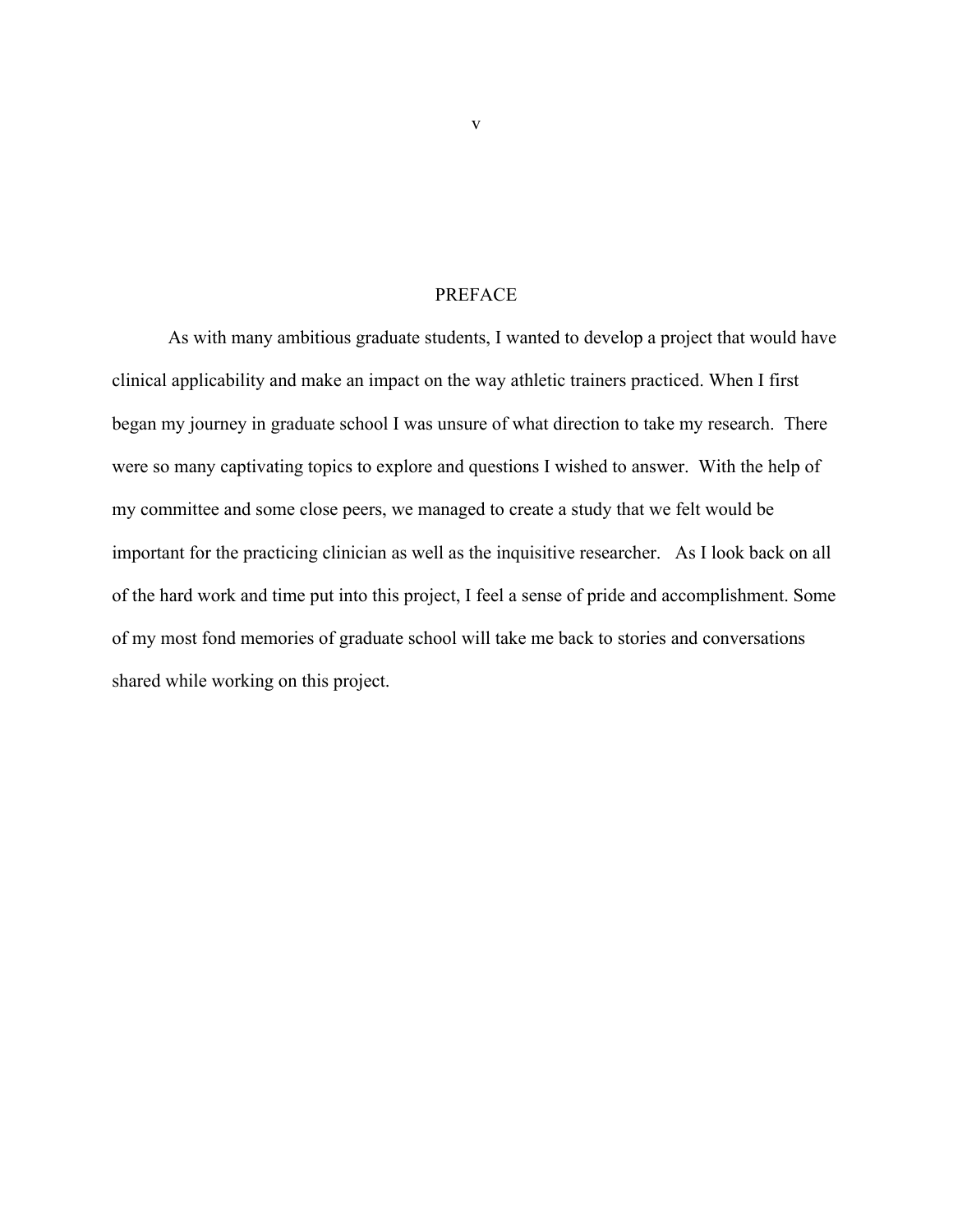## ACKNOWLEDGMENTS

I would like to thank my family and friends for their support, guidance and advice throughout the process of completing my thesis, without them I would not be where I am today. I must also express my gratitude to my thesis committee. I cannot say thank you enough times for all of your hard work, mentorship, and patience that you have offered up in order to help me throughout this process. I would also like to extend a special thank you to Advanced Instruments Inc. and the School of Graduate and Professional Studies at Indiana State University for their fiscal support of this project.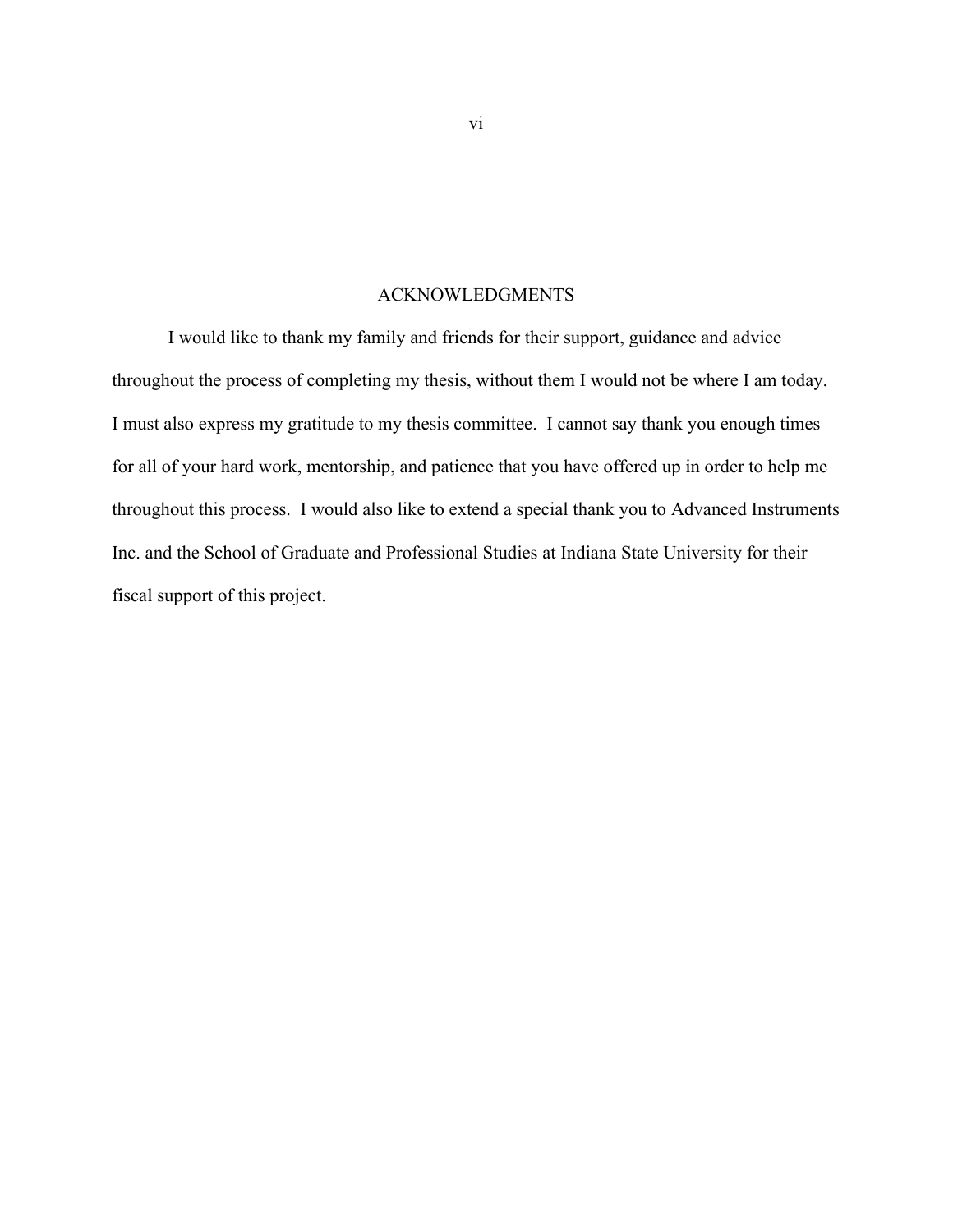# TABLE OF CONTENTS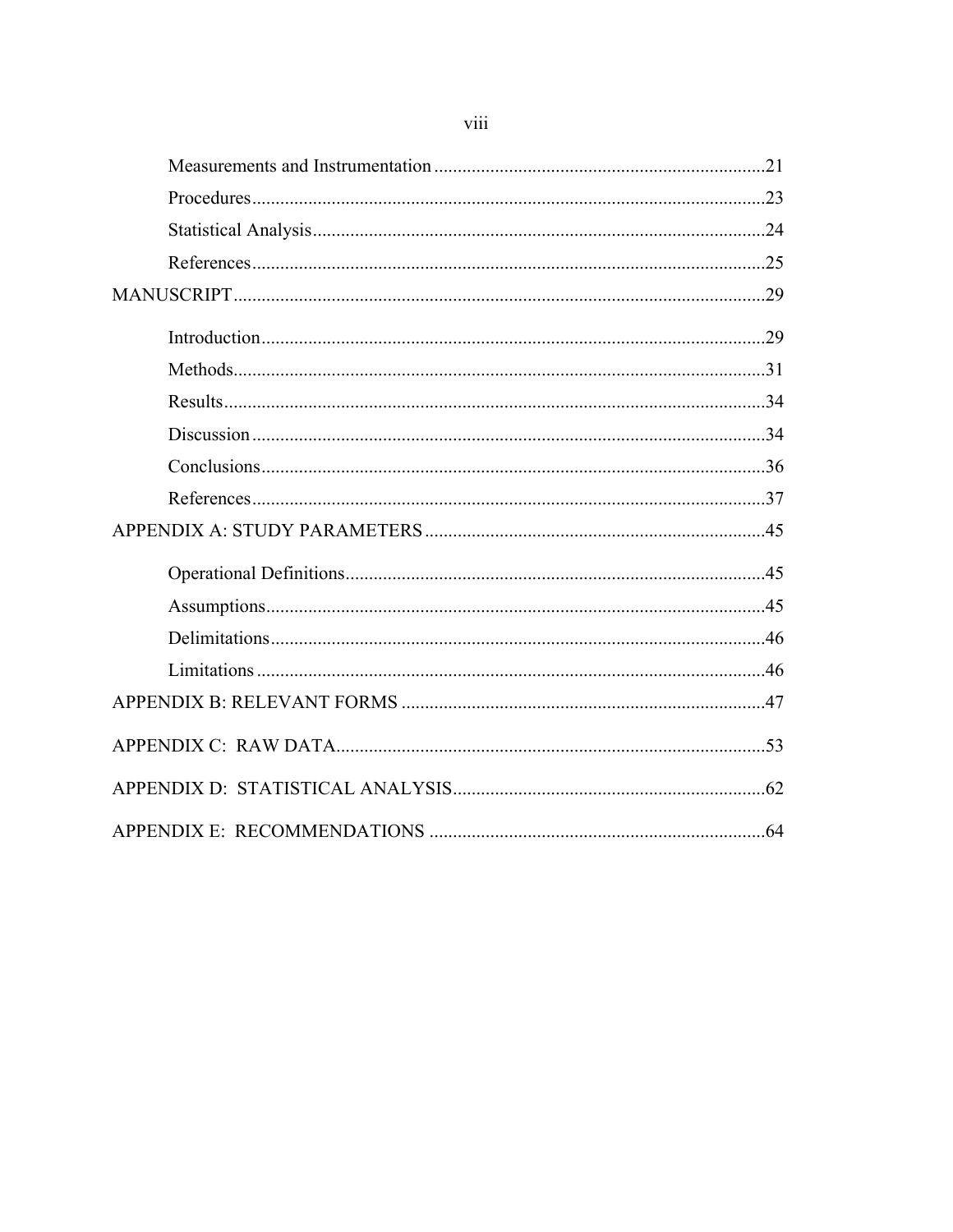# LIST OF FIGURES

ix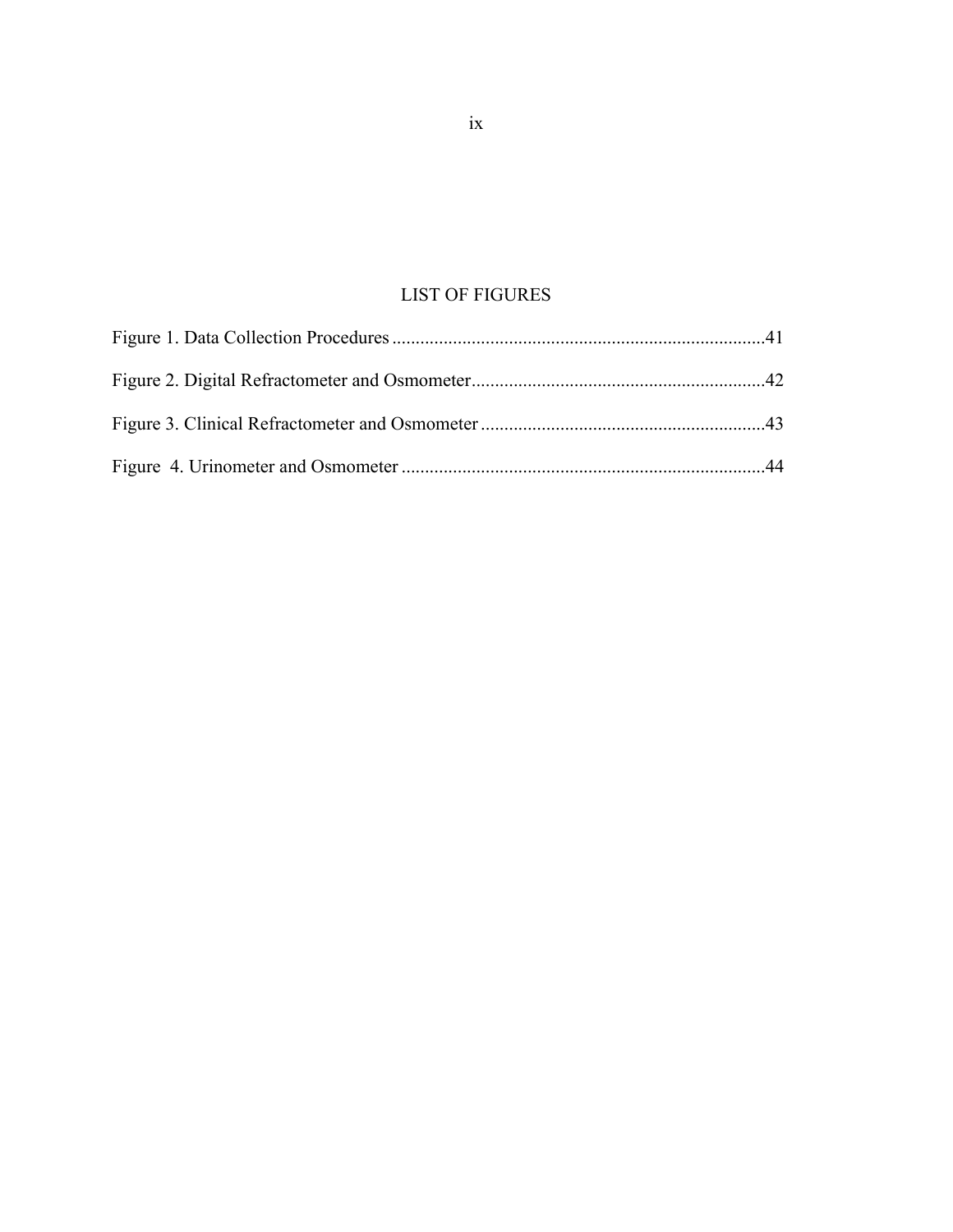## CHAPTER 1

#### INTRODUCTION

Proper levels of hydration are important for normal physiological function of all body systems.<sup>1,2</sup> Deviations from a euhydrated state may occur for a variety of reasons and the process by which the body losses water, dehydration, occurs in a variety of populations. For example, research has identified that youth athletes are hypohydrated during camps and practices.<sup>3-5</sup> Similarly, research on the adult population has revealed that a significant percentage  $(53%)$  arrive to preseason practices hypohydrated.<sup>6</sup> Hypohydration is a risk factor for heat related illnesses including exertional heat stroke.<sup>1,2,7</sup> Hypohydration causes detrimental physiological changes that predispose individuals to heat illnesses. These physiological changes include: increased heart rate, decreased cardiac output, increased physiological strain, increased perceived strain, decreased muscular power, and decreased cognitive performance.<sup>1,2,8</sup> These factors alter thermoregulation in the body therefore, increasing the body's susceptibility to heat illness. 1,2,7

Many methods exist for hydration status measurement; however only a few methods are valid and reliable for clinical measurements. The urinary indices, namely urine specific gravity and urine osmolality, are two of the most common methods for determining hydration status. These methods are practical and easy to use for clinicians and researchers. The osmometer is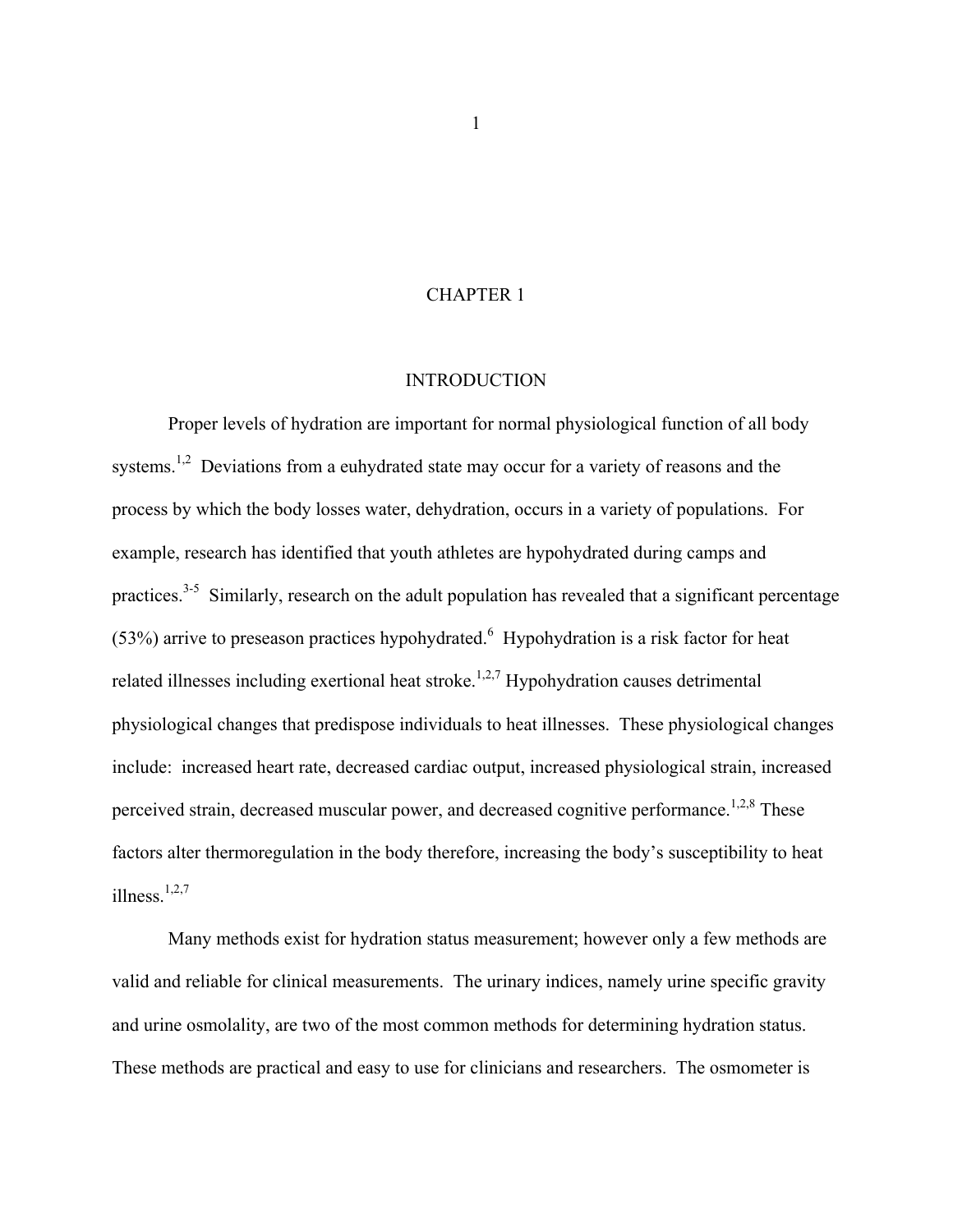used to measure urine osmolality and works by comparing the freezing point of the urine specimen to the freezing point of water.<sup>9,10</sup> Urine osmolality is considered the urinary "gold" standard" for measuring hydration because of its ability to measure solutes in concentration.<sup>9,11,12</sup>

Urine specific gravity is defined as the ratio of the densities between urine and water and is therefore determined by the number of particles in concentration of a sample.<sup>9,10,13</sup> Specific gravity is known as the most practical and cost effective means of measuring hydration status.<sup>9</sup> Urine specific gravity can be assessed with several tools: clinical refractometer, digital refractometer, urinometer, and reagent strips. A clinical refractometer works by viewing fluid under normal light and detecting the amount of particles in the fluid. $\degree$  The same principles are true with a digital refractometer; however, the instrument determines the particles in the fluid without viewing. Assessing hydration status with a urinometer is another approach for measuring specific gravity, using Archimedes's principle. Reagent strips, although still common amongst clinicians have been refuted in the literature by several studies. Research is lacking regarding the use of the digital refractometer and urinometer.

Based on research and findings the American College of Sports Medicine (ACSM), National Athletic Trainer's Association (NATA,) the National Collegiate Athletic Association (NCAA) and National Wrestling Coaches Association (NWCA) have given recommendations for hydration testing.<sup>1, 2, 14</sup> These organizations provide support for many different tools for assessing hydration status. The variety in methods of assessing hydration status in literature may be confusing for clinicians. These inconsistencies may cause issues in reaching proper outcomes for the measure of hydration status. Therefore, the purpose of this study is to determine the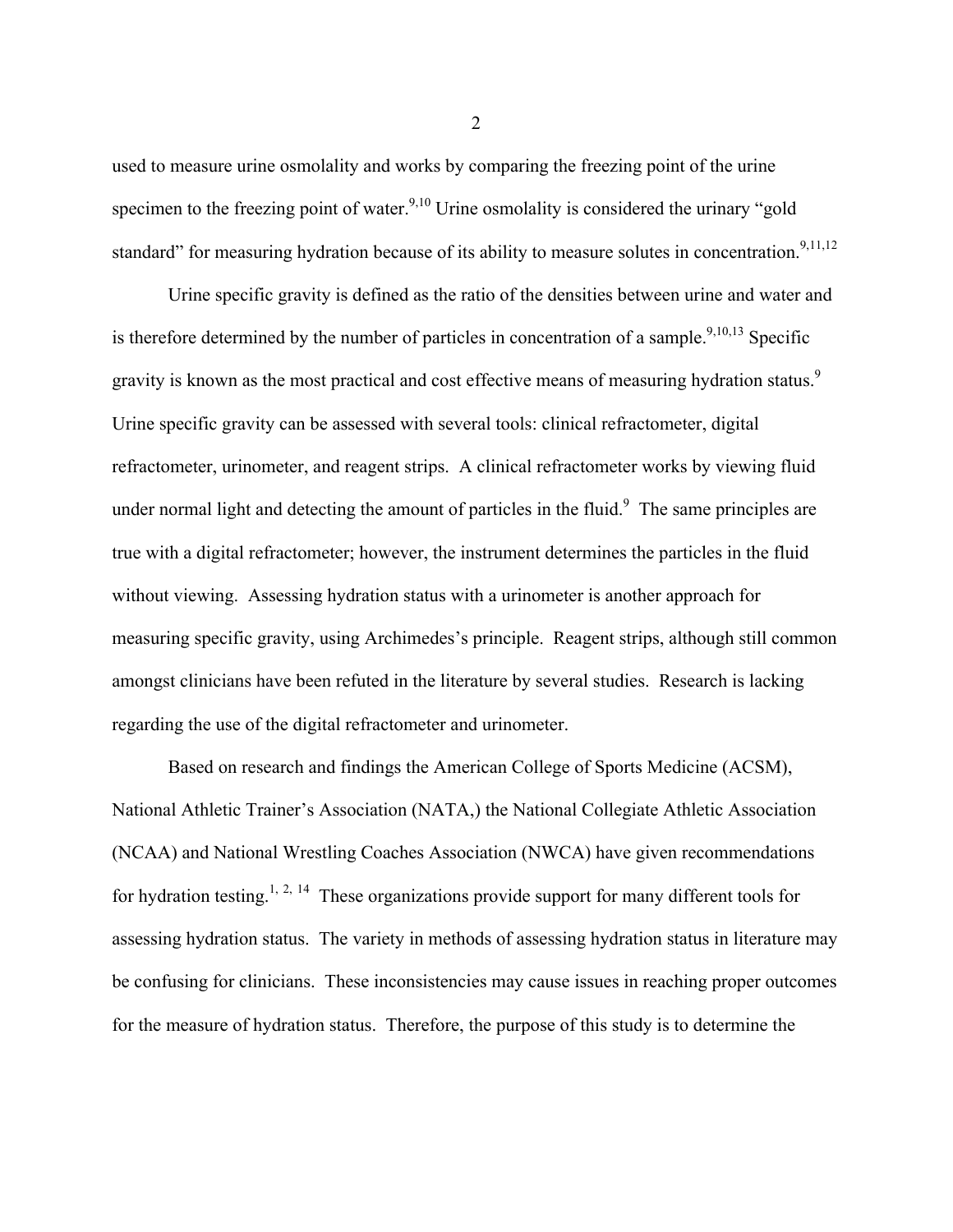validity of urine specific gravity via clinical refractometer, digital refractometer, and urinometer as compared to urine osmolality.

# Research Question

Which of the following instruments are comparable to the gold standard osmometer in determining hydration status: clinical refractometer, digital refractometer, and urinometer?

# Hypotheses

- 1. The clinical refractometer will strongly correlate with the osmometer when examining hydration status.
- 2. The digital refractometer will strongly correlate with the osmometer when examining hydration status.
- 3. The urinometer will have a moderate correlation with the osmometer when examining hydration status..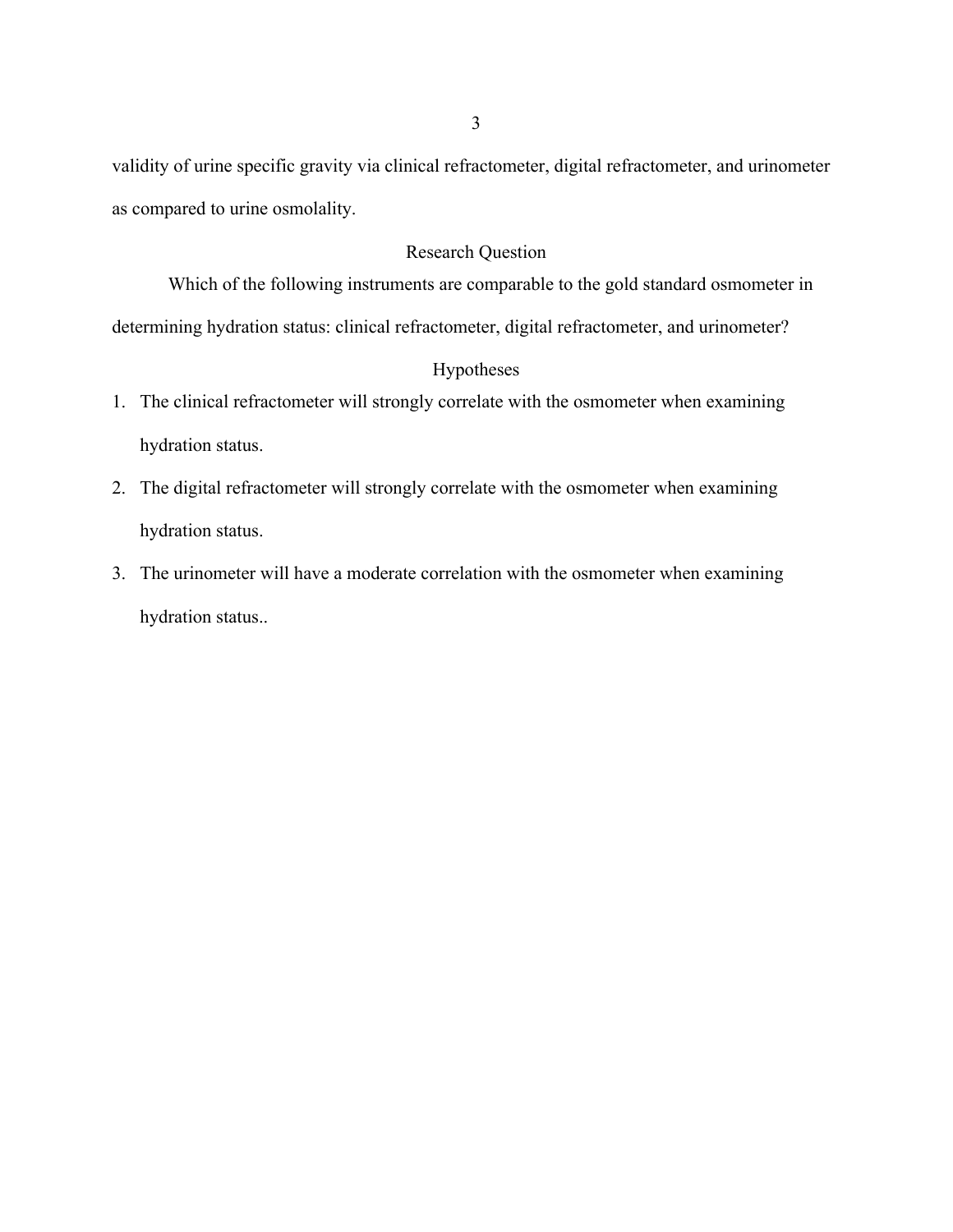## CHAPTER 2

#### REVIEW OF LITERATURE

Proper levels of body hydration are important for proper physiological function and performance. Alterations in hydration may occur for a variety of reasons including physical exertion, environmental conditions, and illness. Understanding changes in hydration levels is important for health care practitioners and researchers working with populations exposed to exercise in these conditions. This review of literature describes how altered hydration affects physiology and performance in different environments, illnesses and during exertion. Additionally, this review of literature will examine existing methods for assessing hydration status that health care providers and researchers utilize.

#### Search Strategy

Searches on the topic were completed in the following databases: PubMed, PubMed Central, CINAHL, EBSCOhost, Medline, and hand searching. The following terms were used individually or in combination to search the literature: hydration, hydration status, hydration assessment, heat, cold, altitude, hypohydration, dehydration, diabetes, osmolality, hydrometry, urine specific gravity, refractometry, urine conductivity, urinometer, thirst, urine output, fluid replacement, plasma volume shift, military, marathon runners, and athletes. Exclusion criteria included unhealthy populations and animals.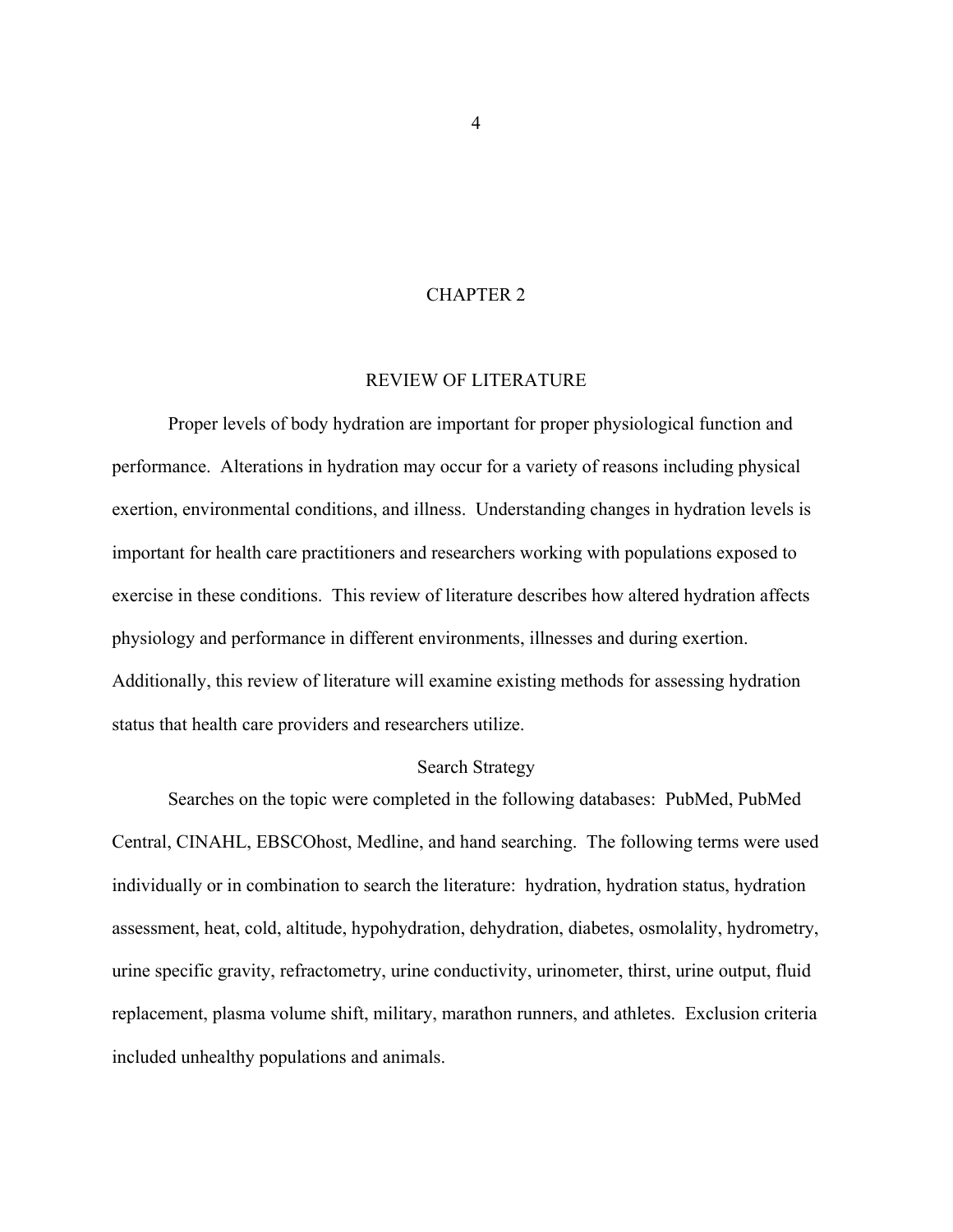## Definition of Hydration

The body is comprised primarily of water, approximately 73% of the body's lean mass.<sup>2</sup> Body water is distributed amongst the body's cells and plasma, at rest approximately 30% to 35% of body water is intracellular fluid, 20% to 25% is interstitial fluid, and 5% is plasma.<sup>2</sup> Total body water balance between spaces and tissues, or euhydration, is important for the normal physiological function of all body systems and is considered the ideal state of hydration.<sup>1, 2</sup> Deviations from this ehuhydrated state may occur for a variety of reasons.

The state of being less than euhydrated is referred to as hypohydration, whereas the process of becoming hypohydrated is referred to as dehydration.<sup>1</sup> In a hypohydrated state the body has lost body water greater than 1% of body mass.<sup>1</sup> According to the American College of Sports Medicine position stand on exercise and fluid replacement, a person may be defined as euhydrated if their first morning void is USG  $\leq 1.020$  or UOsmol  $\leq 700$  UOsmol · Kg<sup>-1</sup>.

# Hypohydration and Physiological Alterations

Total body water balance is necessary for normal physiological function.<sup>2</sup> During physical exertion, individuals are subjected to various environmental conditions and workloads causing them to sweat. Sweat is a hypotonic solution to body water.<sup>2</sup> Due to changes in hydrostatic pressure and osmotic-oncotic gradients when sweating, water moves from intracellular to extracellular spaces.<sup>2</sup> Losses of body water result in an overall hypovolemichyperosmolality state in the body.<sup>2</sup> This state is considered to be the catalyst for the physiological changes associated with hypohydration.<sup>2</sup>

# *Physiology and Thermoregulation*

Hypohydration has a significant impact on the body's ability to thermoregulate in the heat.<sup>2</sup> Compromise of the body's thermoregulatory system occurs due to increased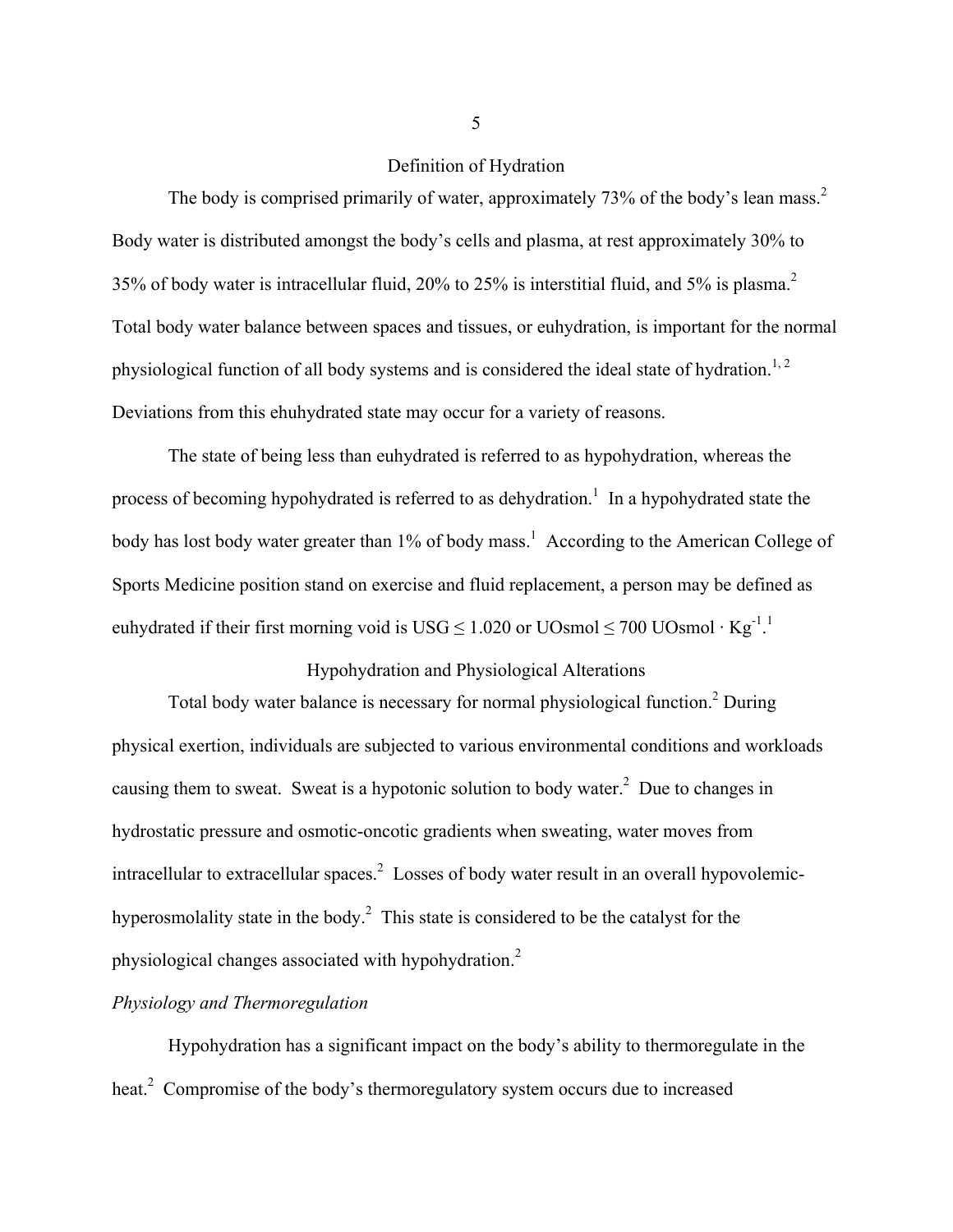cardiovascular strain.<sup>2,15</sup> Increased cardiovascular strain is a product of decreased stroke volume, increased heart rate, increased systemic vascular resistance, decreased mean arterial pressure, and decreased cardiac output.<sup>2,15</sup> Cardiovascular strain arises from decreased blood volume and impairs the body's ability to promote skin blood flow for cooling and sweat responses.<sup>2</sup>

Increased cardiovascular strain causes excessive heat production and heat storage in the body.2,15 Essentially, the body has an inadequate volume of blood (due to fluid loss) to send to the skin for cooling (conductive and convective) and maintain the required cardiovascular needs of working tissues. Consequently, for every 1% body mass lost during exercise, core body temperature increases .15 to .20 $^{\circ}$ C, and heart rate three to five beats per minute.<sup>2,8</sup>

## *Exercise Performance*

Hypohydration and subsequent altered thermoregulation have significant implications on exercise and sport performance. The degree of hypohydration dictates the severity of overall physiological compromise.<sup>2</sup> A hypohydrated state of 2% dehydration or greater can decrease aerobic performance, increase physiological strain, perceived strain, and decrease cognitive performance.<sup>1,2,8</sup> Muscular endurance and strength can be affected at 3-5% dehydration.<sup>2</sup> The performance decrements that occur with 2.5% dehydration and greater occur regardless of fitness level and acclimatization.<sup>2</sup> In summary, hypohydration leads to decreased endurance performance, decreases time to exhaustion, and increases heat storage in the body.<sup>7,16</sup>

## Hypohydration and Heat Illnesses

## *Exertional Heat Stroke*

Exertional heat stroke is defined by a core body temperature greater than 40°C and is associated with organ system failure, and central nervous system depression.<sup>7,16</sup> Exertional heat stroke occurs when the body's thermoregulatory system is unable to properly manage and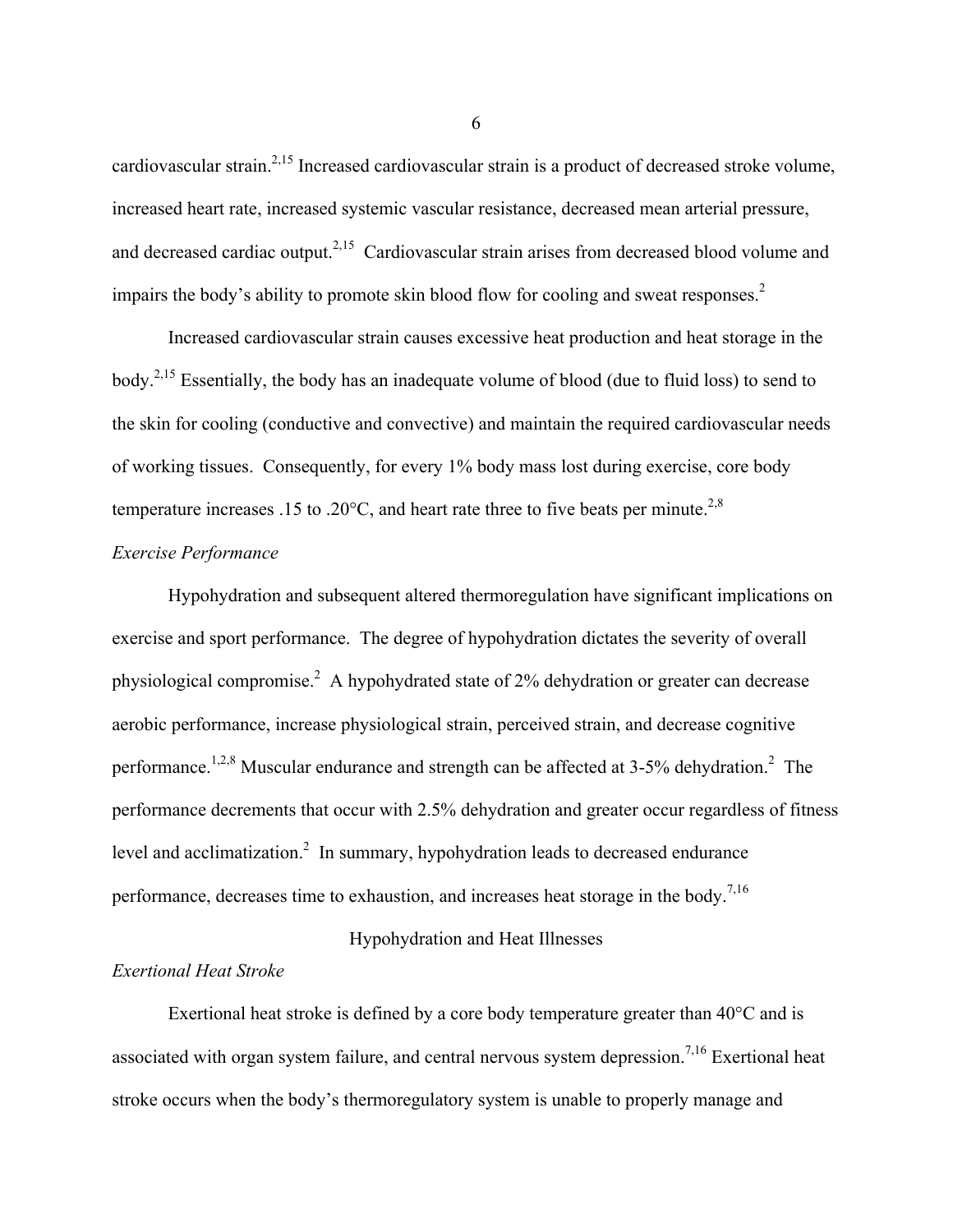dissipate heat.<sup>7,16</sup> When dehydration of  $3\%$ -5% body weight occur, cooling mechanisms such as skin blood flow and sweat production begin to decline, thereby decreasing the body's ability to dissipate heat.<sup>7</sup> Therefore, hypohydration is considered a risk factor for heat stroke.<sup>1,2,7,16</sup> *Exercise Associated Muscular (Heat) Cramps*

Exercise associated muscular cramps (EAMCs) are short term, painful, involuntary spasms of skeletal muscles that occur during or after prolonged, intense exercise, usually in the heat.<sup>7,16</sup> EAMCs commonly occur in the legs, arms and abdomen.<sup>7</sup> Sodium imbalance as a result of sweating is considered an underlying physiological cause of  $EAMCs$ .<sup>7</sup> Therefore, sweat induced dehydration and fluid-electrolyte imbalances from sweat Na<sup>+</sup> losses are an accepted risk factor for EAMCs.7,16 Other hypothesized causes include neuromuscular fatigue, genetic metabolic abnormalities, as well as these factors in combination.<sup>7,16</sup>

#### Hypohydration and Cold Exposure

## *Physiology*

Exposure to cold and dry air causes the body to make physiological adaptations, namely, peripheral vasoconstriction and air humidification.<sup>17</sup> Peripheral vasoconstriction occurs in the extremities when the central nervous system senses decreased skin temperature usually between  $34^{\circ}\text{C} - 35^{\circ}\text{C}$ .<sup>17</sup> The goal of the peripheral vasoconstriction is to decrease the amount of warm blood being sent to the extremities, consequently decreasing the amount of body heat that will be lost to the cold ambient to maintain an core body temperature.<sup>17</sup> By decreasing the amount of blood circulating to the extremities, an increased amount of warm blood stays in the core, increasing the central blood volume.<sup>17</sup> The maintenance of central blood volume alters blood pressure and stimulates baroreceptors eventually stimulating a physiological process called diuresis. Diuresis is a function of the kidneys and causes the body to excrete increased blood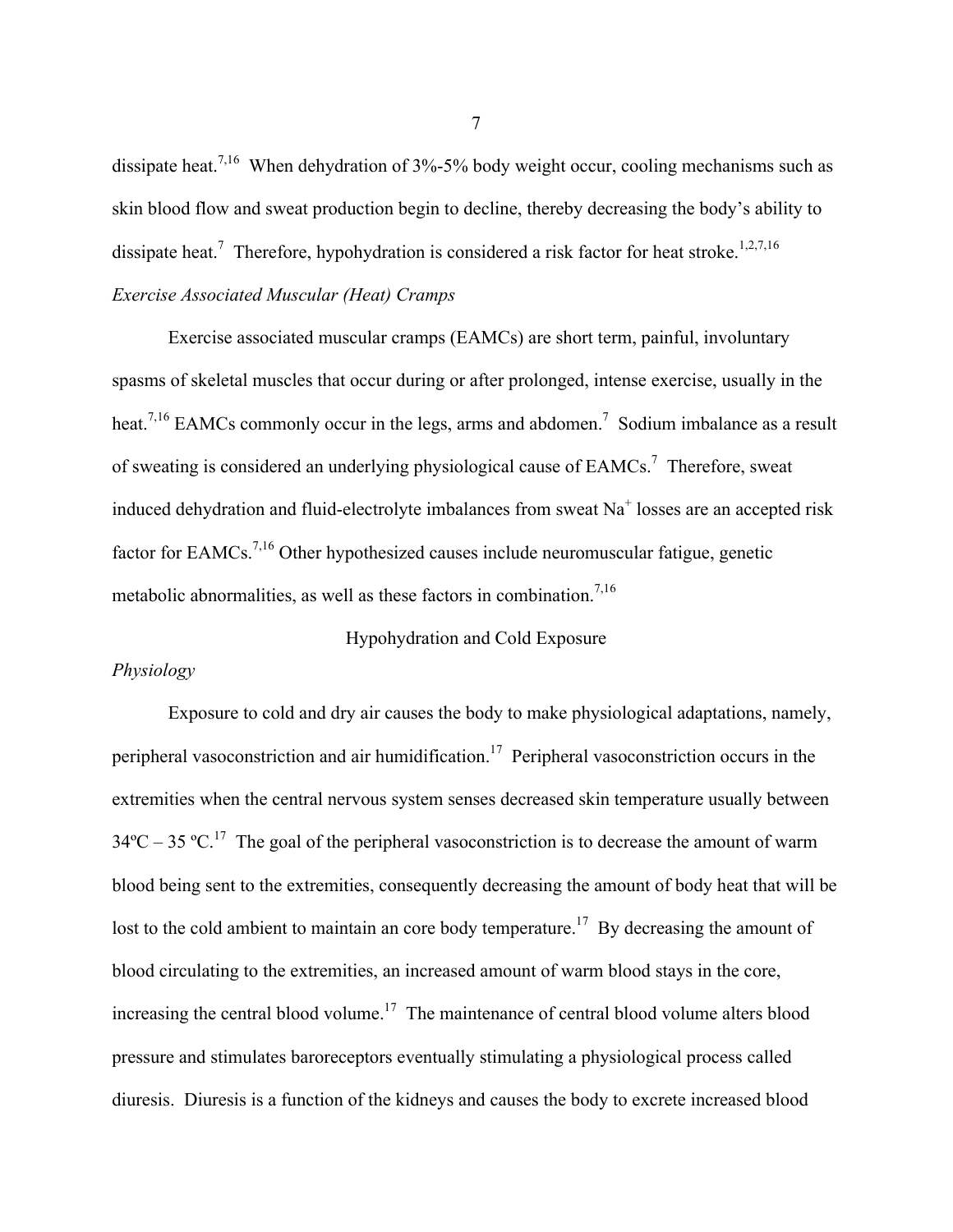volume at the core in the form of urine.<sup>17</sup> When cold induced diuresis occurs over an extended period of time, it causes excess urine output and eventually dehydration.<sup>17</sup> Dehydration via cold-induced diuresis decreases the body's total blood volume as well as plasma volume.<sup>18</sup>

Dehydration can also occur due to the humidification and warming of the cold dry air during ventilation.<sup>17</sup> Research has shown that in  $0^{\circ}$ C air water loss can be up to .9L per day and in -20 $^{\circ}$ C air up to 1L per day can be lost from the humidification of air.<sup>18</sup> The quality of exercise performance in cold environments has been shown to be dependent upon the degree of hypohydration, as well as the intensity, frequency and duration of exercise being performed.<sup>18</sup> Muscular power has been found to be affected by internal muscular temperature.<sup>18</sup> As internal muscle temperature decreases, muscular power output decreases as a result of the decreased speed of ATP synthesis. $18$ 

#### *Hypothermia and Frostbite*

Hypothermia generally refers to when the body experiences a decreased core temperature. There are varying severities of hypothermia, the cooler the core body temperature the more severe the hypothermia. Prolonged exposure to cool (50 ºF or less), wet, windy environmental conditions increases the likelihood of experiencing hypothermia.<sup>17</sup> When spending time in cold conditions, the body generates heat to maintain a homeostatic core body temperature in two ways: metabolic heat production and shivering. Shivering is the primary mechanism the body uses to generate heat.<sup>17</sup> Shivering intensity is determined by the severity and duration of cold exposure and generally occurs in the large muscles of the trunk first.<sup>17</sup> The body strives to conserve adequate levels of heat in cold conditions. Heat conservation is a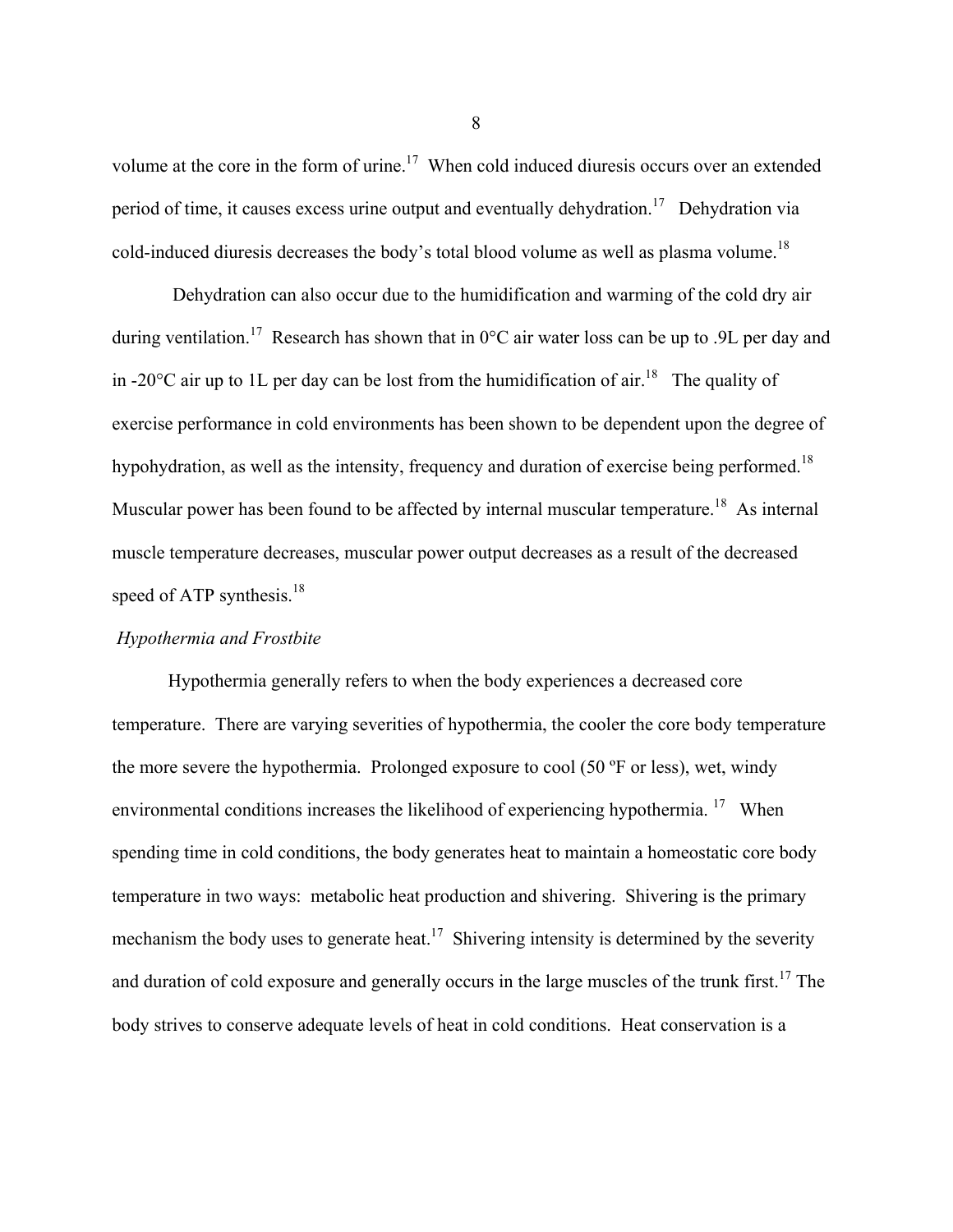product of peripheral vasoconstriction. As mentioned previously, peripheral vasoconstriction decreases the amount of warm blood that is circulating from the core to the cooler extremities.

Frostbite occurs when there is actual freezing of body tissue.<sup>17</sup> Just as in hypothermia, there are varying levels of severity of frostbite, the deeper and more extensive the tissue damage, the more severe the frostbite. Frostbite occurs due to the body's protective peripheral vasoconstriction mechanism. The furthest extremities (toes, nose, fingers, etc) are the most sensitive areas to local temperature and blood vessel constriction.<sup>17</sup> Distant extremities are not able to sense if the body's core temperature is adequate.<sup>17</sup> Consequently, even if the core is at an adequate temperature, the blood vessels that supply cold extremities continue to redirect blood to the core.<sup>17</sup> This absence of warm blood leads to extensive temperature loss in the extremities eventually freezes the tissue.

As mentioned previously, dehydration can occur secondarily to peripheral vasoconstriction, however current research has shown that dehydration does not affect the body's ability to produce and conserve heat through shivering and peripheral vasoconstriction.<sup>17</sup> Essentially, to the body, maintaining core temperature is more important than maintaining fluid balance. Therefore, dehydration is not necessarily a risk factor for hypothermia and frostbite, but more of a symptom of cold exposure.

#### Hypohydration and Altitude Exposure

## *Physiology*

Ascending to high altitude is commonly associated with moderate to severe dehydration.<sup>19</sup> As individuals ascend to high altitude, the partial pressure of oxygen decreases, the humidity of air decreases, and the temperature of the air decreases.<sup>18,19</sup> In an effort to counteract decreased oxygen saturation in the blood, the rate of ventilation increases.<sup>18,19</sup>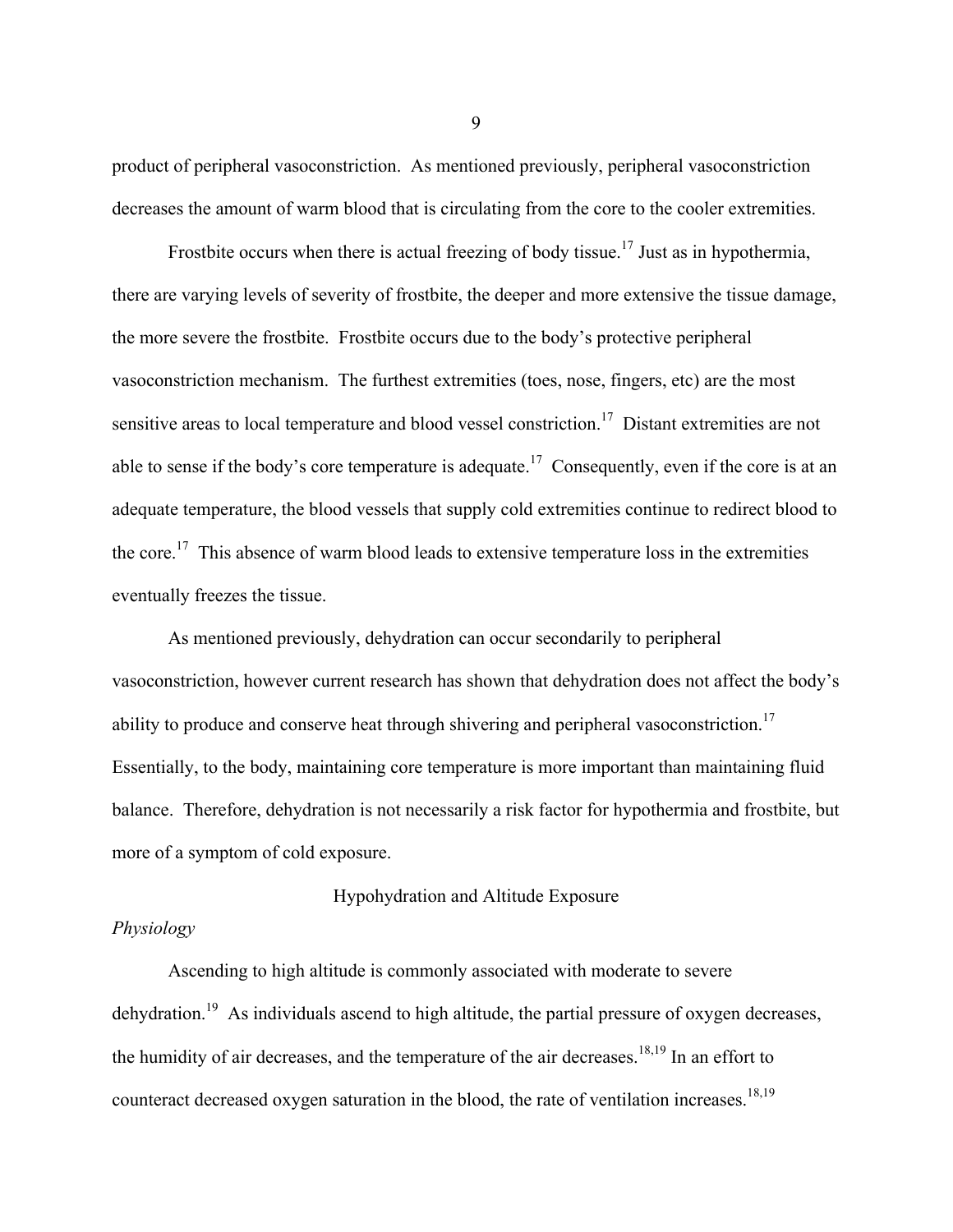Increased ventilation of cold dry air causes increased ventilatory water loss.<sup>19,20</sup> On average, .2-1.5L can be lost per day, depending on resting ventilation and increases in ventilation associated with exercise.<sup>19,20</sup> In extreme cases, as much as 7L per day can be lost due to high altitude exposure.<sup>19</sup> Additionally, diuresis occurs due to changes in atmospheric pressure.<sup>21</sup> Altitude associated diuresis causes increases in the hemoconcentration of circulating blood in an effort to counteract the decreased partial pressure of oxygen.<sup>21</sup>

Performance is impaired at altitude due to decreased max heart rate, decreased arterial oxygen saturation, decreased cardiac output, decreased  $VO<sub>2</sub>$  max, and increased lactic acid accumulation.<sup>18,19</sup> Dehydration that occurs due to altitude exposure (and subsequent cold exposure) leads to an increased blood viscosity that also additively contributes to the decrease in the oxygen carrying capacity of blood.<sup>19</sup>

#### *Hypohydration and Altitude Related Illnesses*

General dehydration that occurs from altitude exposure, as well as hypoxia and decreased hemoconcentration, are considered as possible risk factors for high altitude illnesses.<sup>19,22</sup> Research suggests that consuming less than 3000mL of fluid per day can increase the risk of acute mountain sickness (AMS) by  $60\%$ .<sup>19,23</sup> Subsequent recommendations for the prevention of AMS state that individuals at high altitude should consume at least 5-7L of fluid per day in order to counteract cold-altitude related dehydration.<sup>19,23</sup> Laboratory simulated high altitude exposure investigations by Richardson et al. discovered that a hypohydrated state has detrimental effects on exercise performance and AMS symptoms ( Lake Louise questionnaire, headache assessment, and environmental symptoms questionnaire).<sup>23</sup> Subsequent laboratory investigation by Richardson et al found that 2% hypohydration in a hypoxic environment increases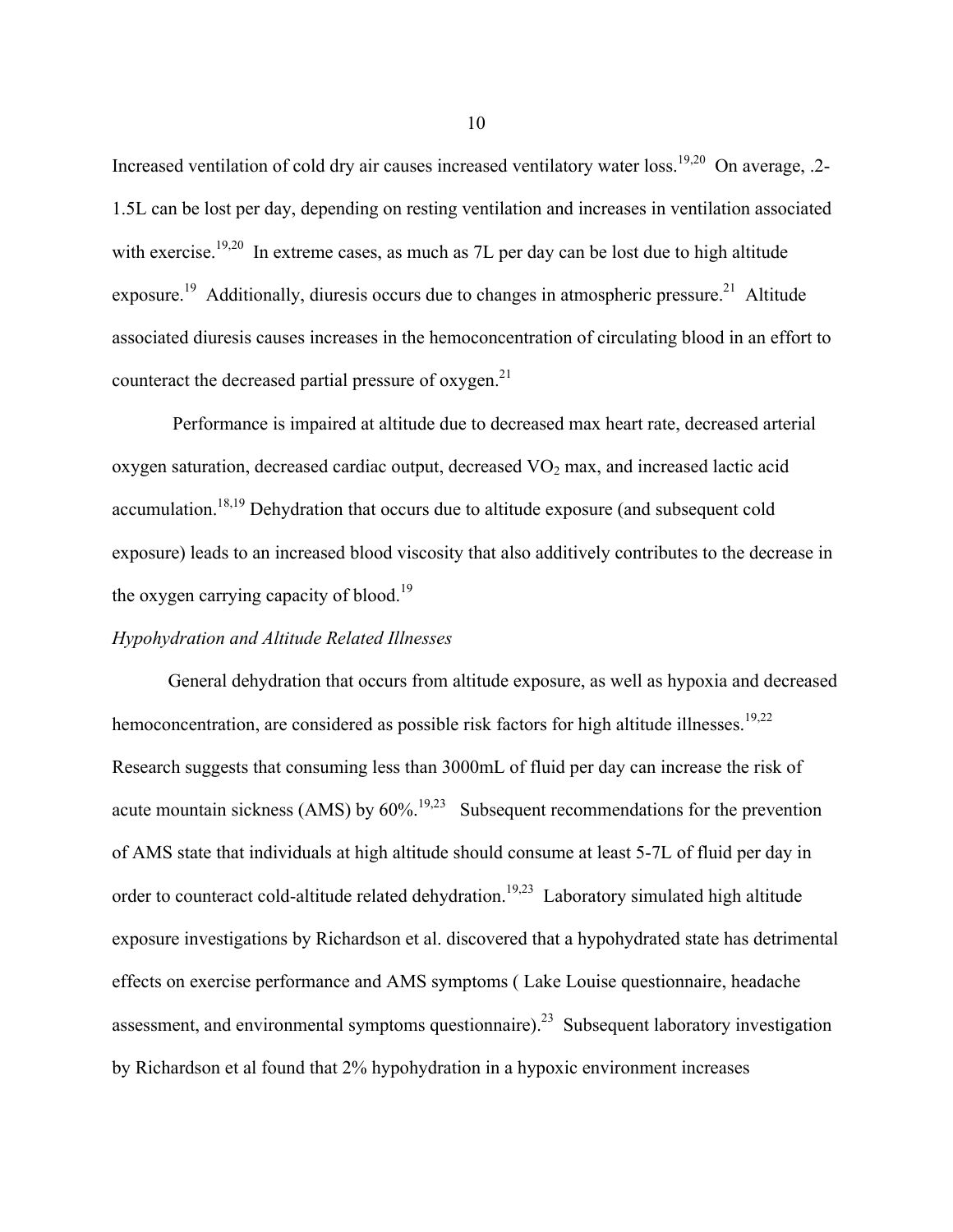physiological strain.24 Additionally, Richardson et al. discovered that as dehydration increases incrementally, so does the severity in measures of AMS via the Lake Louise questionnaire.<sup>24</sup> Likewise, a field study at sea level and high altitude by Castellani et al. found the combination of hypohydration and altitude exposure to have more detrimental effects on exercise performance as compared to exercise performance at sea level.<sup>25</sup> Castellani et al. also revealed that the combination of hypohydration and high altitude have more significant impact on exercise performance than either condition independently.25 However, the Castellani study found hypohydration did not correlate with symptoms of AMS.<sup>25</sup>

# Hypohydration and Diabetes

Patients with poorly managed glucose levels are at higher risk for hyperglycemia and ketoacidosis, which cause dehydration.<sup>26,27</sup> When blood becomes hyperglycemic, there is an increase in the osmolality, which triggers osmotic diuresis.<sup>27</sup> Diuresis triggers increased rates of urination. In the diuretic induced urinary excretions are increased amounts of free water, excess glucose, and electrolytes.<sup>27</sup> The over excretion of glucose and electrolytes contributes to acidbase imbalance and ketoacidosis.<sup>27</sup> Diabetic ketoacidosis is a medical emergency and clinical presentation is generally comprised of hyperglycemia, acidosis, and weight loss via dehydration (up to 6L total body water).<sup>27</sup> Emergency treatment of diabetic ketoacidosis is focused primarily on intravenous rehydration, electrolyte replacement and insulin therapy to restore acid-base imbalance.<sup>27</sup>

# Prevalence of Hypohydration

#### *Adolescents*

Hypohydration occurs in a variety of populations. Youth athletes are dehydrated during camps and practices.<sup>3-5</sup> Decher et al. found that in a sample of approximately 70 adolescent boys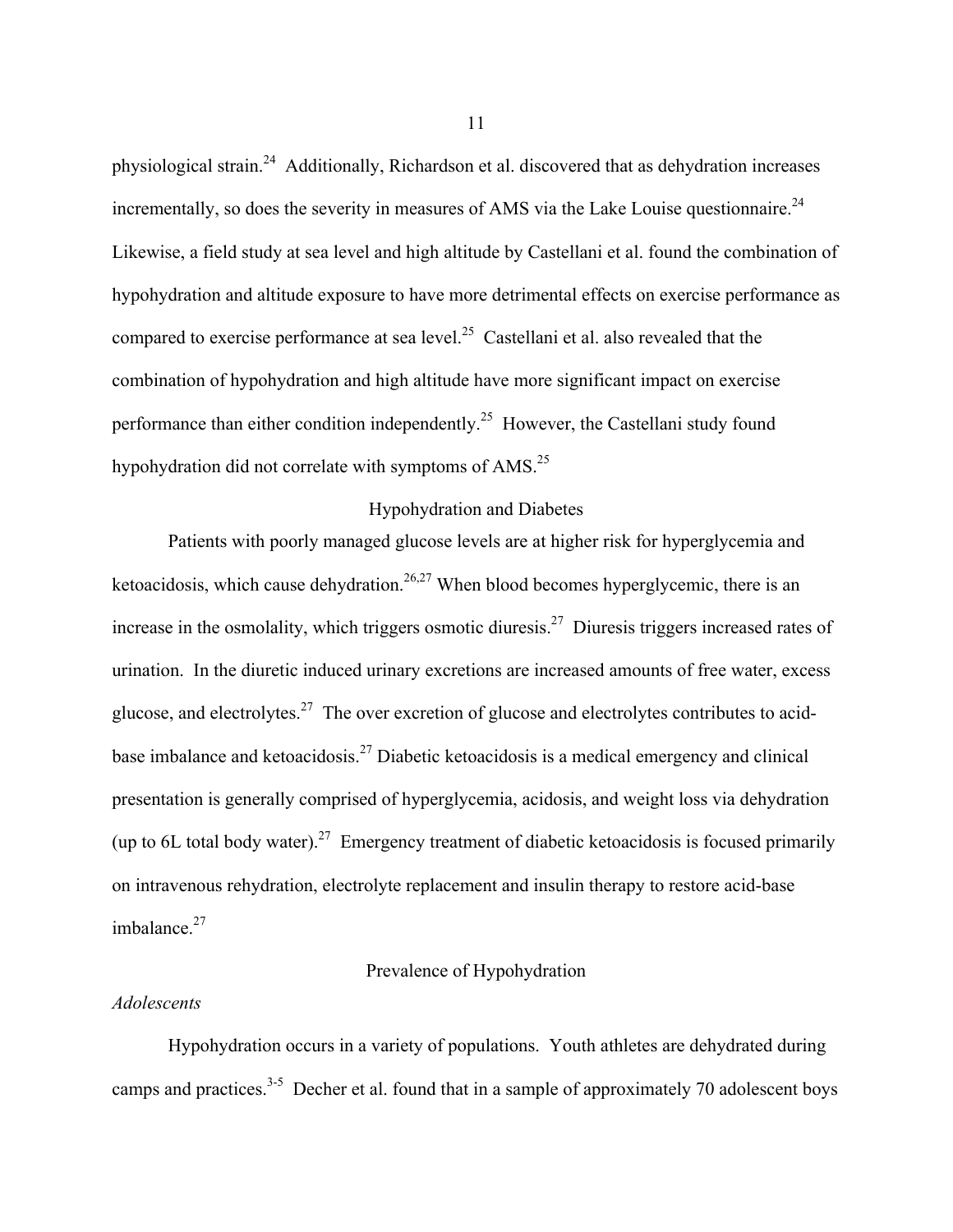and girls average hypohydration ranged from minimal to severe across 4 days.<sup>3</sup> Likewise, McDermott et al. found that in a sample of 33 adolescent boys at a 5 day football camp were hypohydrated.<sup>4</sup> Yeargin et al. found that high school football players replaced their sweat losses during practice but were still mildly hypohydrated for the duration of the 10 day preseason football practice data collection.<sup>5</sup>

## *Adults*

Similar trends exist in the adult athlete population. Overall from 2005 – 2009 118 cases of heat illness that caused loss of participation time, defined as dehydration, heat exhaustion, or heat stroke were reported.<sup>28</sup> Athletes tend to arrive to summer workouts and pre participation examinations hypohydrated.  $29,30$  In a sample of 288 football players across varying levels, National Collegiate Athletic Association (NCAA) Division III to National Football League (NFL), approximately 45% were moderately dehydrated and 15% were significantly dehydrated. Yeargin et al. found that in a sample of 403 athletes from various collegiate sports and ability levels that approximately 53% were hypohydrated. <sup>6</sup> Likewise, Volpe et al. found that in a sample of 263 NCAA men and women athletes, 15% were significantly hypohydrated and 53% were moderately hypohydrated.<sup>31</sup> The same study found that  $47\%$  of the males were hypohydrated whereas only 28% of the 125 females were hypohydrated.<sup>31</sup>

This phenomenon is not confined simply to football and collegiate athletes. Osterberg, Horswill, and Baker examined 29 professional basketball players from various National Basketball Association (NBA) teams and found that approximately half were hypohydrated before games.<sup>32</sup> Stover et al. examined the hydration status of recreational athletes before exercise and found that 46 % of the men and women participating were hypohydrated.<sup>33</sup>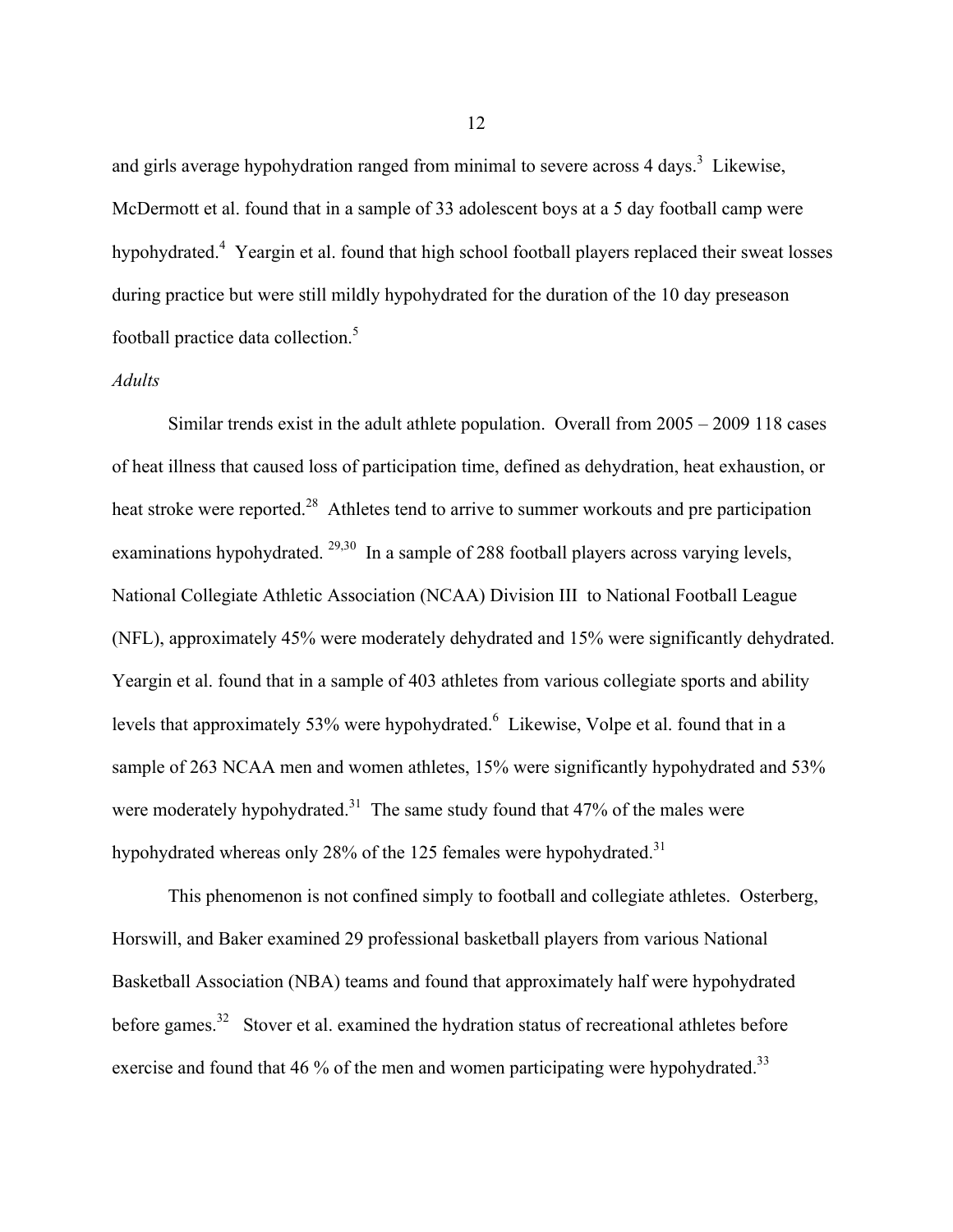Consistent with other studies that have examined both men and women, Stover et al. found men to be more dehydrated than women.<sup>33</sup> An examination on the pre and post work shift hydration status of forestry workers in two different seasons of the year found that in the fall 43% of 103 participants were hypohydrated and that 47% of the 79 participants were hypohydrated in the winter.<sup>34</sup> Gardener et al. has described dehydration and it relationship with exertional heat illness as a significant cause of morbidity and mortality in United States military recruits training in the heat.<sup>35</sup> Investigation by Laursen et al. showed that on average Iron Man triathlon competitors became more dehydrated during competition.<sup>36</sup>

Methods of Assessing Hydration

## *Hematological Analysis*

Plasma, or the fluid portion of blood, comprises approximately 5% of body mass.<sup>10</sup> Dill and Costill state that when a person is severely dehydrated the volume of plasma will decrease.<sup>37</sup> Therefore, when an individual sweats, it is postulated that the fluid portion of sweat is a product of plasma and extracellular fluid.<sup>38</sup> The concentration of plasma in blood, or plasma volume can be determined by assessing hematocrit and hemoglobin concentration of a blood sample. <sup>10</sup> Classic investigation by Dill and Costill found changes in plasma volume can be used to properly assess dehydration.<sup>37</sup> A simple equation using the plasma volumes (PV) obtained from the hematocrit before (PV<sub>B</sub>) and after (PV<sub>A)</sub> are used to determine the plasma volume change  $[(\Delta$ PV, % = 100 ( $PV_A - PV_B$ )/ $PV_B$ ].<sup>37</sup> This equation has been historically popular due to its ease of use, cited in over 1300 peer reviewed scientific publications between 1994-2004.<sup>10</sup> Despite the popularity of plasma volume shift analysis, there are some limitations: training to take venous blood samples is required, there is risk for infection, and possibility of vessel damage.<sup>39</sup> Therefore, the use of plasma volume shifts is not always the best choice. Additionally taking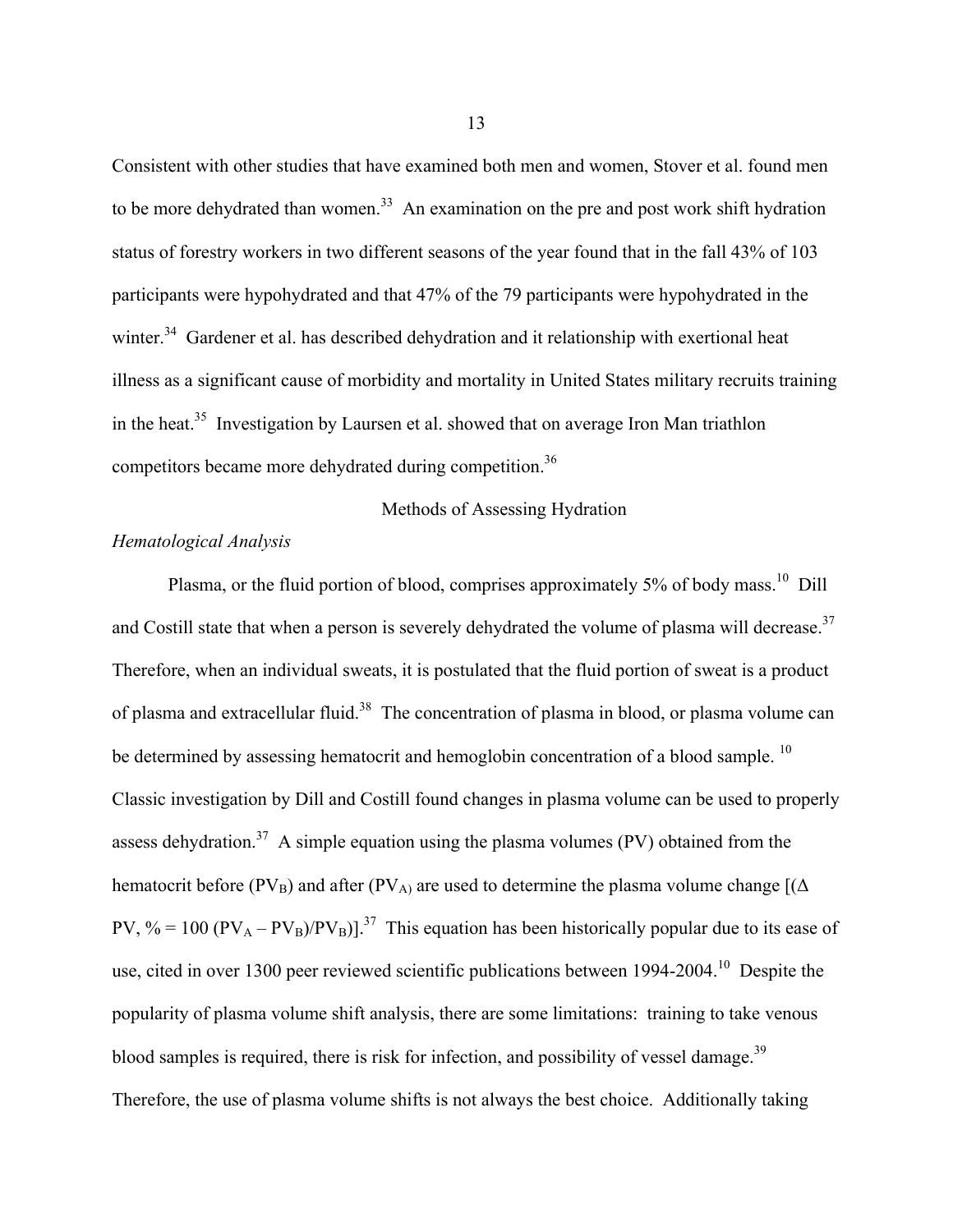blood samples and using plasma volume shift is not practical for practicing athletic trainers in the field.

Plasma osmolality is a common hematological analysis used by researchers and is considered by some to be the only valid measure of hydration status.<sup>10</sup> Plasma osmolality is based on plasma volume shifts and extracellular fluid.<sup>38</sup> When an individual sweats plasma and extracellular fluids decrease in concentration changing the osmolality of the blood.<sup>38</sup> When used in conjunction with total body water assessment some consider plasma osmolality the "gold standard" for hydration assessment.<sup>40</sup> Oppliger et al. found plasma osmolality to be more sensitive to incremental changes in dehydration based on percent body weight loss during exercise as compared to urine specific gravity and urine osmolality.<sup>11</sup> Plasma osmolality is calculated with the use of either a freezing point or vapor pressure depression osmometer.<sup>10</sup> Plasma osmolality is considered beneficial and accurate, but is complicated, complex and requires extensive training for use and obtaining samples.<sup>10,38,40,41</sup>

#### *Total Body Water/Doubly Labeled Water*

Doubly labeled water is a method of assessing hydration status, a known amount of non radioactive isotope, commonly<sup>2</sup> $H_2O$ , is consumed.<sup>38</sup> A sample of a body fluid is then draw and concentration of the isotope is determined.<sup>38</sup> Once the concentration of the isotope is determined, the total body water can be determined. A low concentration of isotope would indicate a greater amount of total body water (diluted isotope in body water) and subsequently appropriate hydration.<sup>38</sup> Isotope dilution has been found to be reliable between days and accurate.<sup>38 10,40</sup> This method of hydration assessment is also considered an appropriate laboratory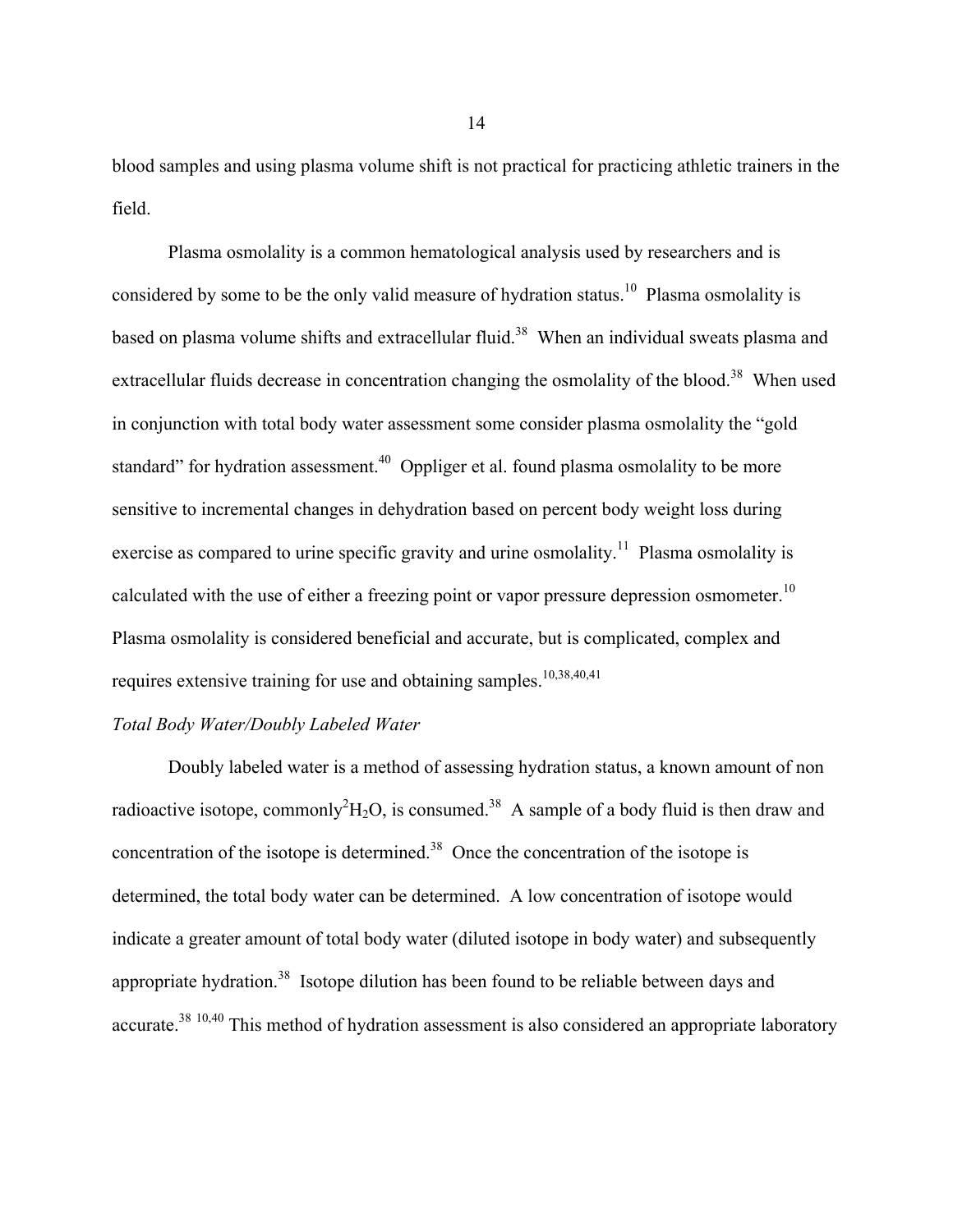measure but, due to its complicated and complex nature, not practical for the practicing athletic trainer  $(AT)$ .<sup>38,40</sup>

# *Urinary Indices*

Urine osmolality is the amount of particles in a solution.<sup>9,10</sup> Armstrong et al. described urine osmolality as being more accurate than other urinary indices of hydration because it is not affected by solutes such as glucose, protein, and urea that may be in the urine sample.<sup>42</sup> An osmometer is used to measure osmolality and works by comparing the freezing point of the specimen to the freezing point of water.<sup>9,10</sup> Essentially, the more solutes dissolved in the specimen, the lower the freezing temperature of the specimen in comparison to the freezing point of water.<sup>9,10</sup> Urine osmolality is considered the urinary "gold standard" for measuring hydration because of its ability to measure solutes in concentration.<sup>9,11,12</sup>

Various references for osmolality values of euhydration have been reported. Armstrong et al. stated that a euhydrated value from an initial morning sample should be between 805- 867mOsm/kg, whereas Oppliger et al. states values less than or equal to 90mOsm/L may represent euhydration.10,39 Investigation by Popowski et al. found that urine osmolality had a nonsignificant statistical correlation of  $(r = .43)$  with plasma osmolality.<sup>41</sup> In this same study Popowski et al. also found that urine osmolality was sensitive to incremental changes in dehydration but not rehydration when large volumes of fluid were ingested quickly.<sup>39,41</sup> However beneficial, accurate and appropriate for researchers, urine osmolality is expensive and requires technical training and is therefore not practical for the practicing  $AT<sup>9</sup>$ .

Urine specific gravity is defined as the ratio of the densities between urine and water and is determined by the number of particles in concentration.<sup>9,10,13</sup> Specific gravity has been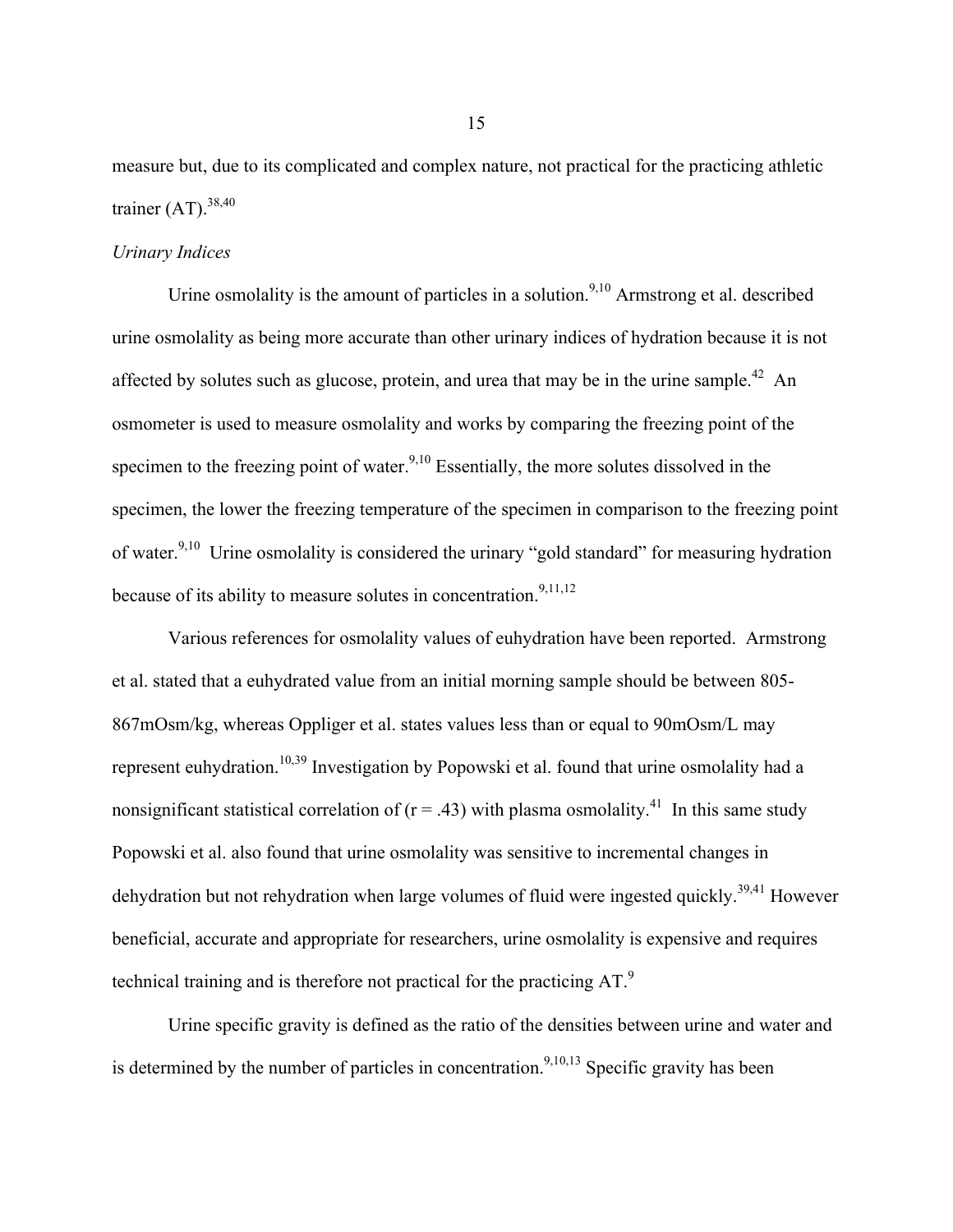suggested as a practical and cost effective method of measuring hydration status. $9$  Specific gravity is an easy, non invasive, convenient method of measuring hydration.<sup>9</sup> The range of measure is from  $1.002\mu$ G to  $1.030\mu$ G.<sup>9,10,13</sup> Values between  $1.010\mu$ G and  $1.020\mu$ G are considered minimal dehydration, and values above 1.020µG are considered severe dehydration.<sup>9,10,13</sup> Urine specific gravity can be measured with a variety of instruments.

Clinical refractometry is a common method of obtaining urine specific gravity measures. Clinical refractometry works by viewing fluid under normal light and detecting the amount of particles in the fluid.<sup>9</sup> Clinical refractometry has been found to have a strong correlation with urine osmolality (r=. 87), (r =. 87).<sup>9,42</sup> Investigation into the relationship between urine osmolality and refractometry by Costa et al. yielded a strong correlation ( $r = 0.81$ ) as well.<sup>43</sup> Refractometry can also be done with a digital refractometer. Unfortunately, no research has been done to validate this technique of refractometry.

Utilizing a urinometer is another approach for measuring specific gravity. The urinometer is based on Archimedes' principle based on fluid density and displacement. Essentially, the lower the density of the fluid, the deeper the object will sink in the fluid. Urinary measures of specific gravity can be obtained using a urinometer by placing a urine specimen into a graduated cylinder and placing a weighted shot ballast into the urine specimen.<sup>44</sup> Once the shot ballast has sunk and displaced the urine, a urine specific gravity reading from the labeled tip at the top of the ballast can be recorded.<sup>44</sup> When using the urinometer, the temperature of the sample must be between 20  $^{\circ}$ C and 22.2 $^{\circ}$ C in order to ensure accuracy.<sup>44</sup> Investigations into the relationship between the urinometer and osmometer have shown moderate correlation ( $r = .60$ )<sup>45</sup>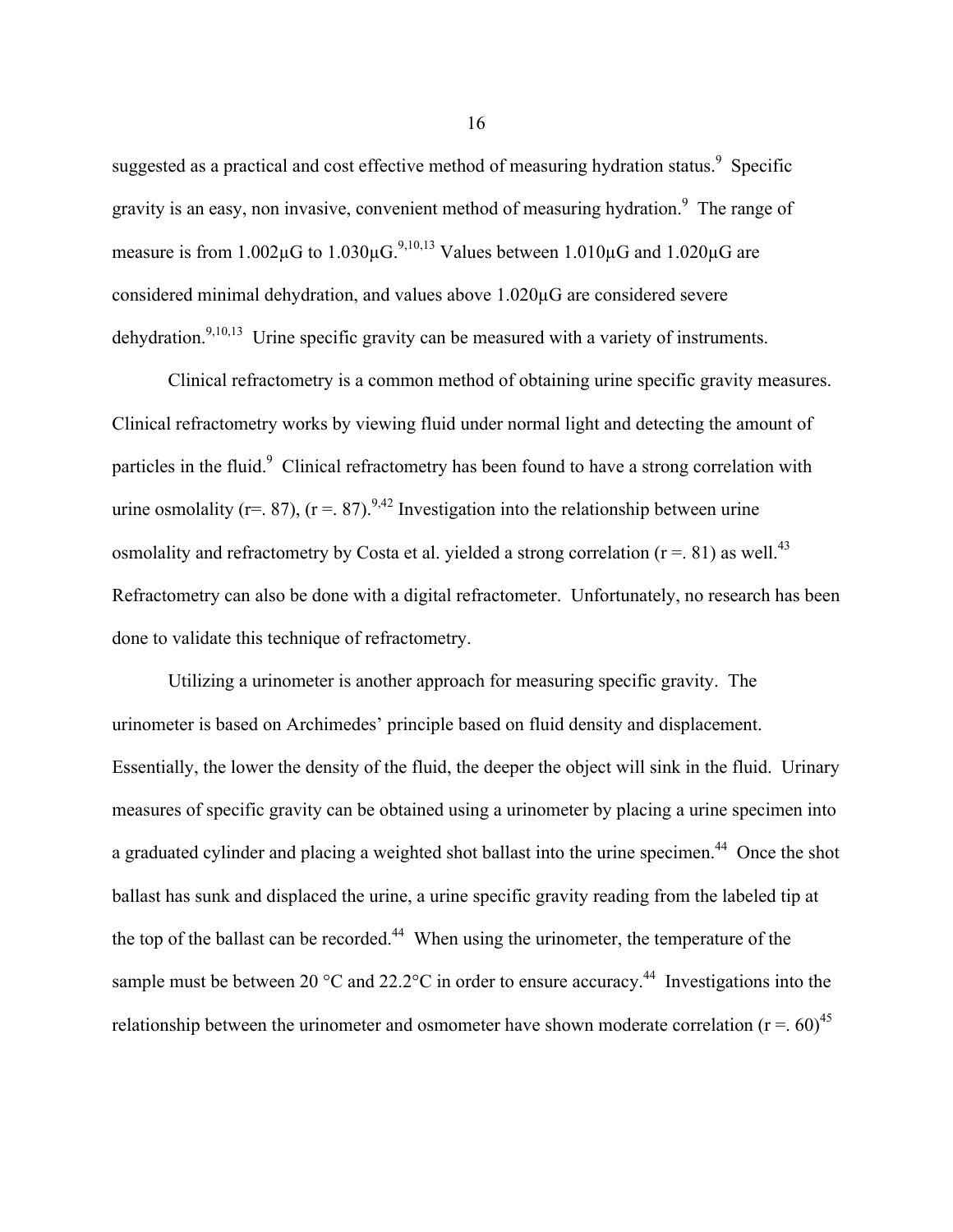Chemical reagent strips have been used to determine urine specific gravity by simply being placed in a sample. Reagent strips measure urine specific gravity by detecting the amount of H<sup>+</sup> ions in the urine sample and its pH.<sup>39</sup> The reagent strip changes in color according to  $H^+$ levels and pH.39 The reagent strip kit includes a color chart that correlates color shades with increments of specific gravity.<sup>39</sup> Reagent strips have been shown to have at best, a moderate correlation ( $r = .647$ ,  $r = .573$ ) with urine osmolality.<sup>9,46</sup> Stuempfle and Drury found that reagent strips provided inconsistent measures between testers and trials while providing 15% false negatives for euhydration, 5% false positives for hypohydration and reporting more severe dehydration than refractometry.46

Urine color is another viable means of assessing hydration status. Urine color is assessed using a urine color chart numbered according to shade. Number one is the lightest shade and number eight is the darkest shade indicating severe dehydration.<sup>10,42</sup> Armstrong et al found that urine color had a strong correlation with urine osmolality  $(r = 0.82)$  and specific gravity via refractometer ( $r = 0.80$ ).<sup>42</sup> Armstrong suggested that urine color was adequate in daily selfhydration measurement and field research settings despite low precision and would therefore be a practical measure for ATs. 42

Twenty-four hour urine volume measures the daily flow rate and total urine volume output.<sup>10</sup> Normal urine output for adult males is  $1.36\pm$ . 44L per day and  $1.13\pm$ . 43L per day with minimum outputs .29L per day and .48L per day respectively.<sup>10</sup> For children between the ages of 10 and 14yrs significantly less output is expected. Normal ranges for boys are .61  $\pm$  .30 L per day, girls .44  $\pm$  .31L per day.<sup>10</sup> This method of hydration assessment can be practical if there is cooperation from patients and participants and samples are appropriately obtained.<sup>39</sup>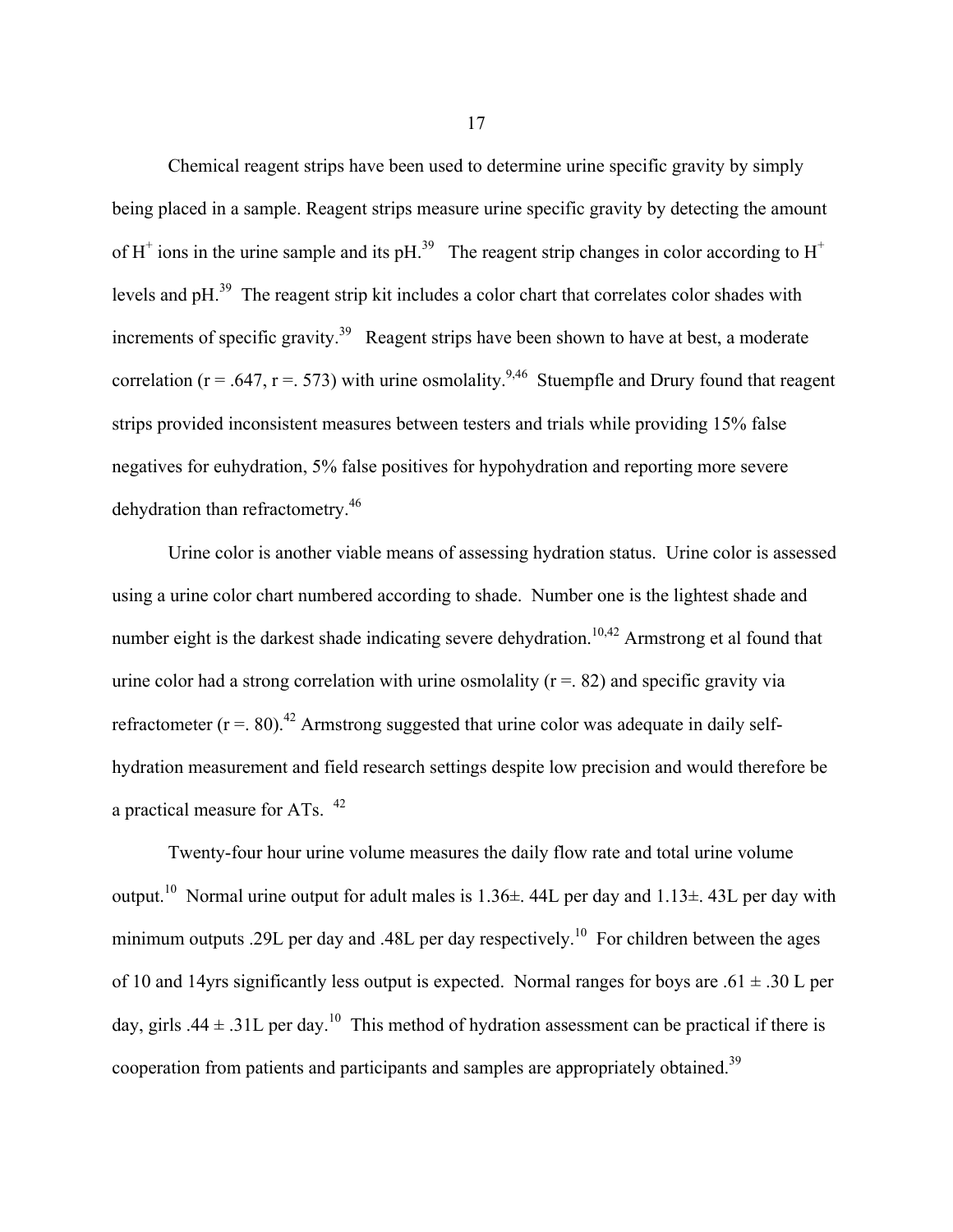Urine conductivity works by measuring the electrical impedance of a urine sample. The electrical impedance is sensed similarly to the way that urine osmolality detects the amount of solutes (Na<sup>+</sup>) in the sample.<sup>39,47</sup> Sherrifs and Maughn have attempted to validate this method of assessing hydration status.<sup>39</sup> Conductivity via the Sparta 5 conductance meter has been found to correlate well with urine osmolality when examining the first void of the morning, but questions arise as to its effectiveness immediately post exercise. 10,47,48 The use of the conductance meter requires a fair amount of training but does provide immediate feedback.<sup>39,47</sup>

# *Other Methods of Assessing Hydration Status*

Increased perceptual ratings of thirst can approximate the beginning stages of hypohydration at 1-2% of total body water loss.<sup>10</sup> Perceptual ratings of thirst can be measured with a simple numerical scale that rates between 1 (not very thirsty) and 9 (very very thirsty).<sup>10</sup> Ratings between 3 (a little thirsty) and 5 (moderately thirsty) can be presumed to indicate mild dehydration.<sup>10</sup> However, the absence of thirst does not always indicate euhydration.<sup>38</sup> Many different variables can affect the ratings of thirst such as: fluid taste, time for consumption, gastric distension, old age, gender, and acclimatization status.10

Body mass difference is a simple, time efficient method of measuring hydration status. When an individual's caloric expenditure approximately matches intake, a loss of body mass can be attributed to the amount of water lost.<sup>10</sup> Cheuvront et al. found that body mass change can be a reliable assessment of hydration status as long as athletes have a proper 3 day baseline body mass.49 However, a proper euhydrated baseline body mass is difficult to obtain because a significant amount of athletes arrive to practice, workouts, and preparticipation physical exams in a hypohydrated state.<sup>6,10,29-32,50</sup>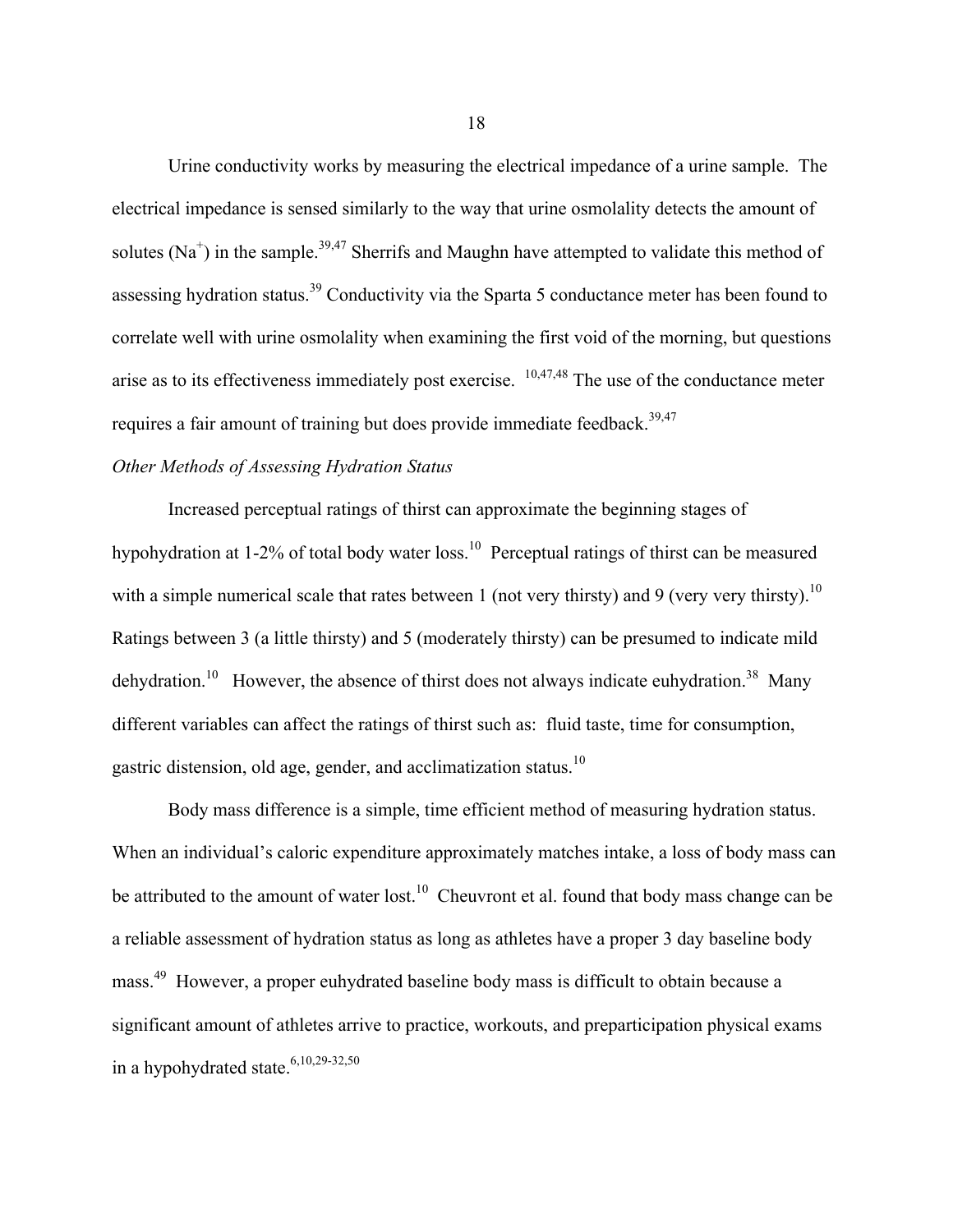Cheuvront and Sawka devised an easy to use multifactor memory pneumonic device called "W.U.T." for athletes and clinicians to use to determine hydration status.<sup>38</sup> W.U.T. stands for "weight" referring to maintaining a stable body weight and monitoring losses from exertion and sweating, "urine" referring to frequency and color of urine and "thirst" meaning that the presence of thirst may indicate hypohydration.<sup>38</sup> The combination of the information obtained from these three parts is recommended to approximate hydration status.<sup>38</sup>

# Recommendations for Hydration Assessment

The ACSM position statement on exercise and fluid replacement recommends the use of the following: Daily body mass change, urine specific gravity or osmolality from the first void of the day.<sup>1</sup> The position stand also states that total body water change is reliable, but unfortunately too impractical for clinical use.<sup>1</sup> Likewise, the NATA position statement recommends using USG via clinical refractometer, urine color, and percent change in body mass for measuring hydration status.<sup>2</sup>

The NCAA and NWCA policy on weight management requires that all wrestling athletes undergo hydration testing as part of the required weight management program.<sup>14</sup> In order to pass the hydration test and weigh in, athletes must have a urine specific gravity measure of 1.020 or less via refractometer or urinometer.<sup>14</sup> USA track and field provides an advisory paper that advocates personalized fluid replacement for distance runners based on equation-calculated sweat rates using body weight change and urine color.<sup>51</sup>

The U.S. military designates specific fluid replacement guidelines for training in the heat lieu of hydration testing. U.S. military fluid replacement guidelines are based on environmental temperature, workload classification, and maximum/minimum totals for hourly fluid consumption in order to match sweat losses.<sup>52</sup> Research by Kolka et al has found the fluid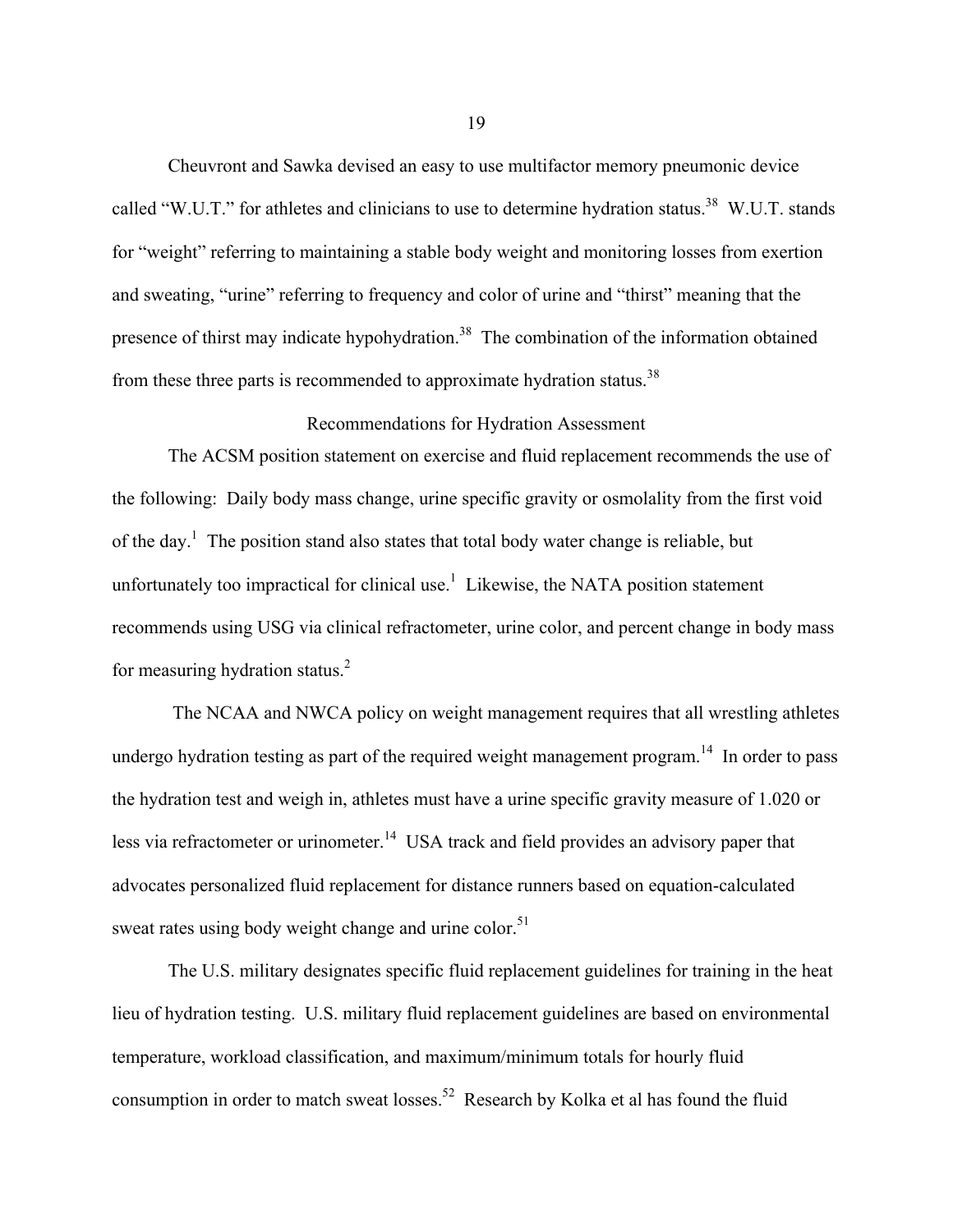replacement guidelines to provide an appropriate method for maintenance of body weight and serum sodium levels in military personnel.<sup>52</sup>

# Conclusion

Research has demonstrated the importance of hydration in preventing illness and maintaining performance. Without a standardized tool for the clinical measurement of hydration status, clinicians may be confused about how to best meet governing body recommendations/requirements. The purpose of this study is to determine the validity of urine specific gravity via clinical refractometer, digital refractometer, and urinometer as compared to urine osmolality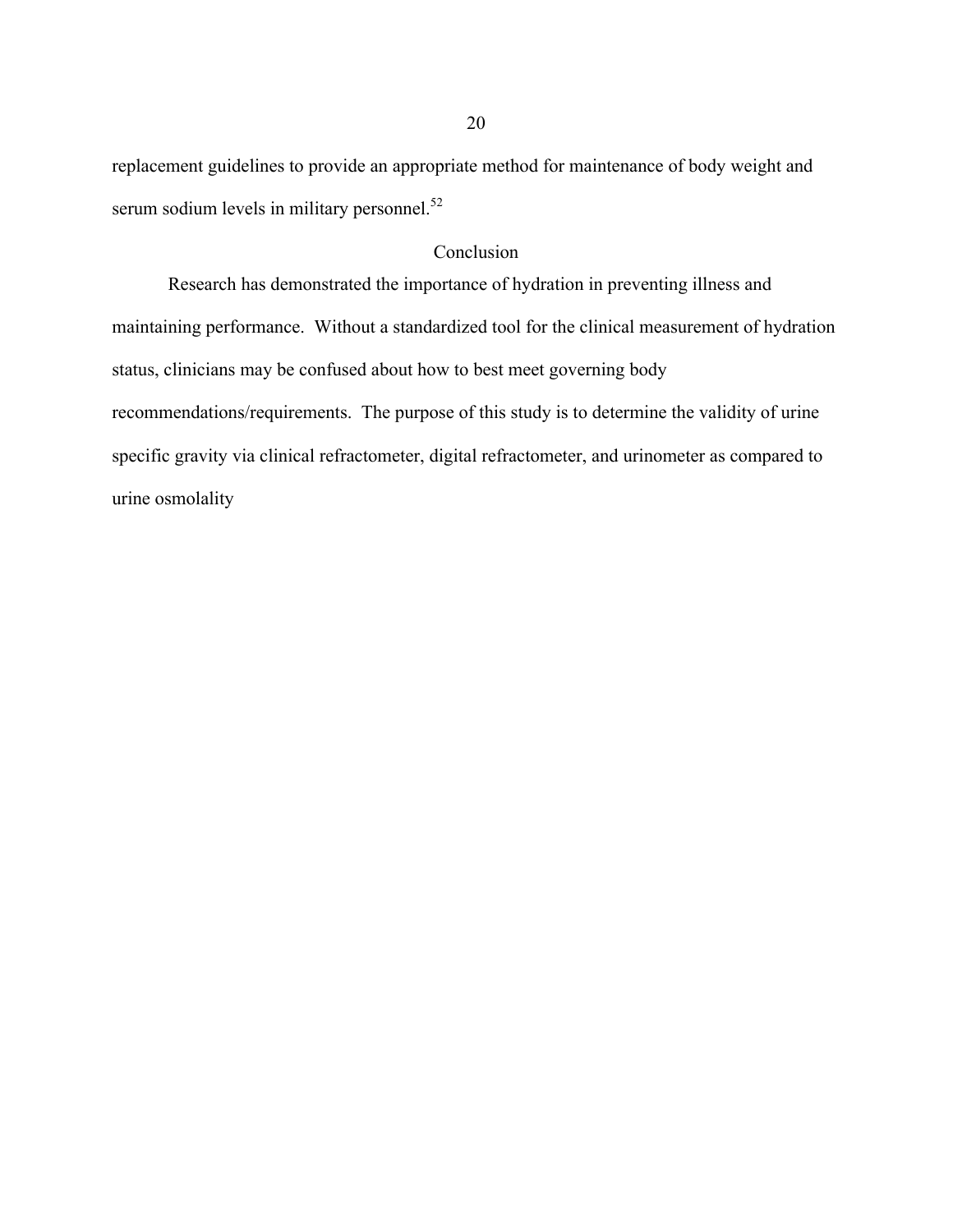#### CHAPTER 3

#### **METHODS**

## Design Statement

This study was a descriptive diagnostic validity test design. The criterion measure was urine osmolality as measured by an osmometer. The dependent measure was USG measured by the urinometer, clinical refractometer, and digital refractometer. Concurrent validity (also known as criterion validity) of each method of USG measurement as compared to the gold standard urine osmolality was assessed.

### Participants

We collected 127 samples, from both males and females, between the ages of 18 and 60 years from Indiana State University's campus. No specific inclusion or exclusion criteria were outlined for participation in this study. Indiana State University institutional review board approved the study and participants provided written informed consent to participate in the study.

#### Measurements and Instrumentation

## *Urine Specific Gravity*

A Fischer brand urinometer, with a USG measurement range of 1.000-1.040 and .001 increments was used. A room temperature (20°C-22.2°C) urine sample (20ml) was poured from a clean urine sample container into a labeled graduated cylinder.<sup>44</sup> A weighted shot ballast was placed into the sample. As the ballast was released into the sample, it was gently spun and not allowed to touch the sides of the graduated cylinder.<sup>44</sup> The shot ballast sank, displacing the urine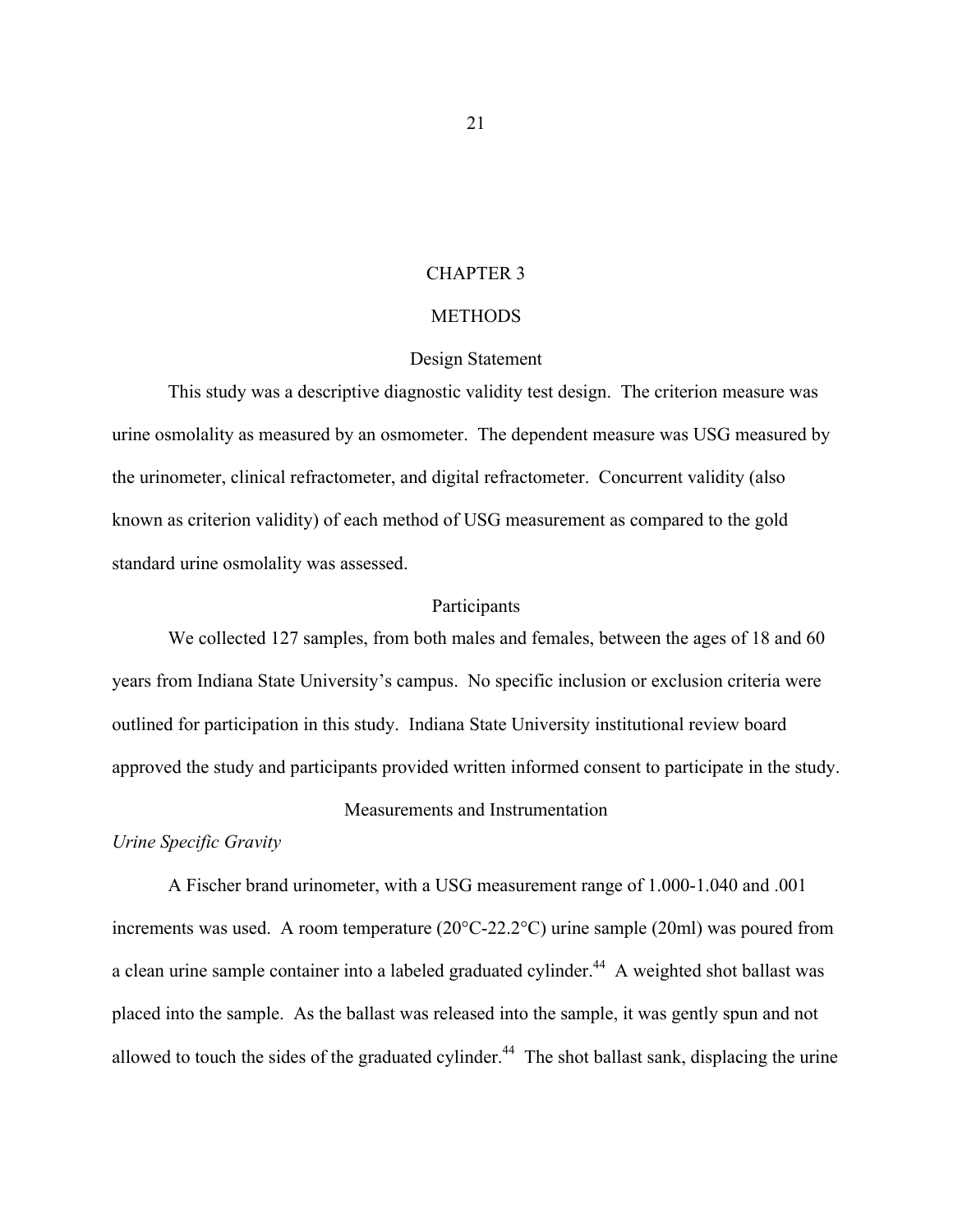around it and the specific gravity was recorded from the area where a meniscus formed around the stem of the ballast.<sup>44</sup> Urinometry shows moderate correlation with osmometry ( $r = 0.60$ ).<sup>45</sup>

A handheld clinical refractometer (Model A300CL; ATAGO Inc., Bellevue, WA) with a range of 1.000 – 1.060 was calibrated with distilled water. In order to obtain measurements, a small sample of urine was placed on the clear daylight plate of the refractometer via transfer pipette and urine specific gravity measures were recorded to the nearest thousandth. Clinical refractometry is found to be valid, showing a strong correlation with urine osmolality ( $r = .87$ ) and moderate correlation with the urinometer.<sup>9,43,45,46</sup>

Additionally, an Atago digital hand-held pen refractometer with a range of 1.000 – 1.060 was used to measure urine specific gravity. The tip of the pen refractometer was placed directly into the urine sample cup and the urine specific gravity measure was recorded. To our knowledge there is no research on the validity of this method of measuring urine specific gravity. *Osmolality*

Osmolality was measured via osmometer (Advanced Micro – Osmometer Model 3320; Advanced Instruments Inc, Norwood, MA). The osmometer was calibrated before each data collection session, as needed, and according to manufacturer's instructions using known calibration standards. Osmometer range was  $0\n-2000$  mOsm/kg H<sub>2</sub>O. In order to obtain osmolality measures, approximately 20µL of bubble free sample was extracted via osmolality sampler. Once the sample was collected the sampler was cleaned free of any clinging droplets and then placed into the sample port within the operating cradle. The operating cradle was pushed forward and the test was initiated. The osmolality (OSM) of the sample was recorded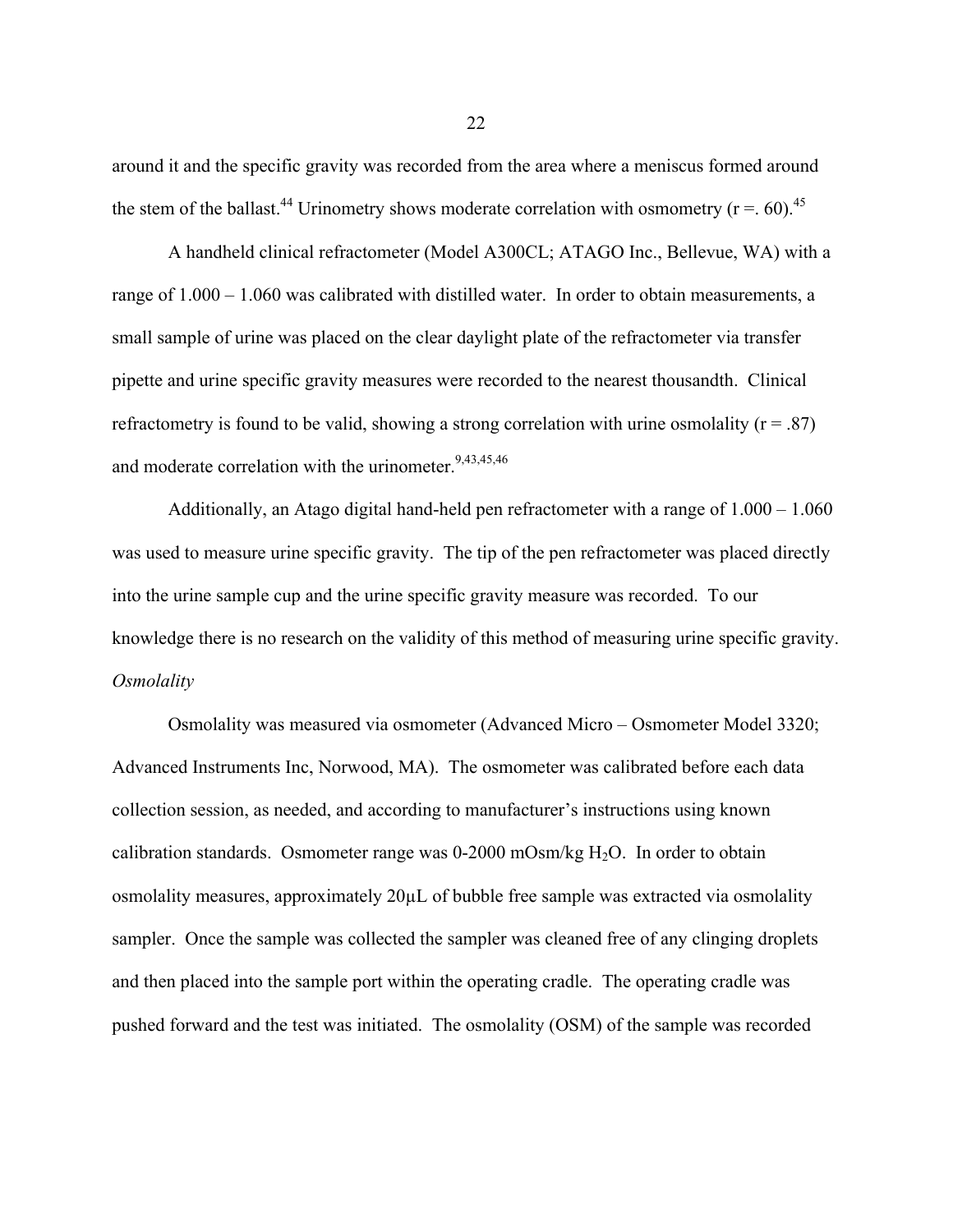from the digital display. Measurements of osmolality were performed twice per sample. If sample values were greater than 5 mOsm/kg  $H_2O$  apart, we performed a third test.

#### Procedures

Participants provided informed consent and completed a health questionnaire (self report height, weight, gender, void of the day, and presence of any of the following: diabetes, chronic urinary tract infection, menstruation, kidney disease, or the use of supplements or vitamins). Upon completing the health questionnaire, participants were administered a clean urine specimen cup and asked to proceed to the restroom to provide as much urine as possible. Hydration status was assessed within two hours of sample collection. In order to reduce the risk of contamination, new osmolality tips and transfer pipettes were used for each hydration assessment. Additionally, proper sanitization of each instrument occurred after each measurement. At the end of data collection urine samples were properly disposed.

Using a transfer pipette, a small sample of urine was taken from the sample cup and placed onto the clinical refractometer, viewed and USG was recorded. The digital refractometer was placed into the sample cup to assess USG and the measure was recorded. After performing assessment with the refractometers, we poured 20mL of urine will be into the graduated cylinder to assess USG with the urinometer. The measure of USG as recorded from the shot ballast piece of the urinometer. Lastly, using a clean osmometer sample tip, we extracted approximately 20 mL of urine and placed it into the operating cradle. Osmolality was recorded from the digital display of the osmometer upon completion of the test. Measures were assessed and recorded by four investigators.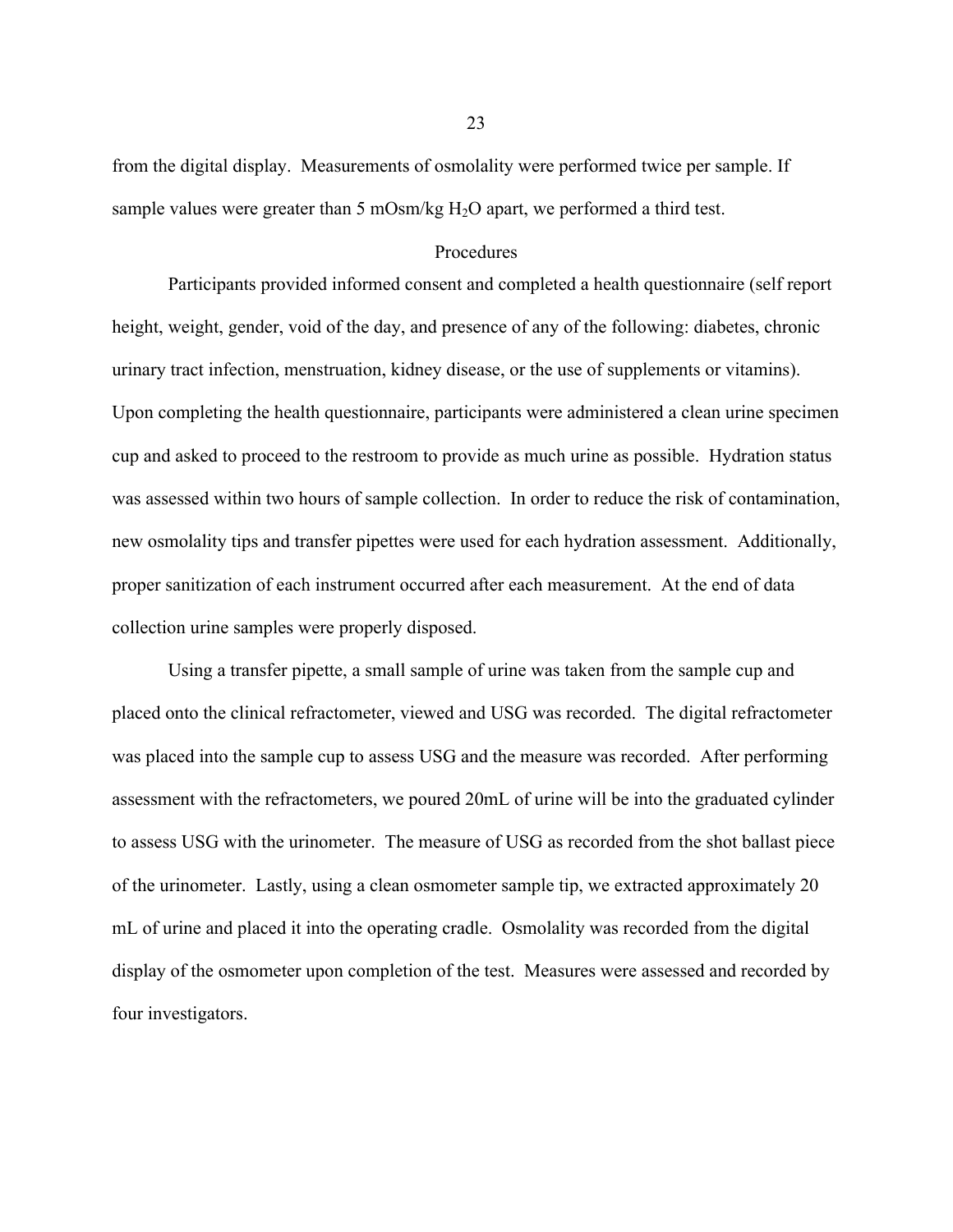# Statistical Analysis

Descriptive statistics were calculated. In order to examine the relationships of the different instruments' (concurrent validity) measures of hydration status as compared to osmolality (OSM), Pearson's product correlations were performed. Thomas et al. defines a perfect correlation as  $r = 1.00$ , so the values closest to 1.00 will be considered to have the strongest correlation.<sup>53</sup> Significance was set at  $\alpha \ge 0.05$ . To effectively achieve the necessary power (1-β=0.95) and effect (f=0.25 [medium]) for this investigation, a minimum of 100 samples were needed.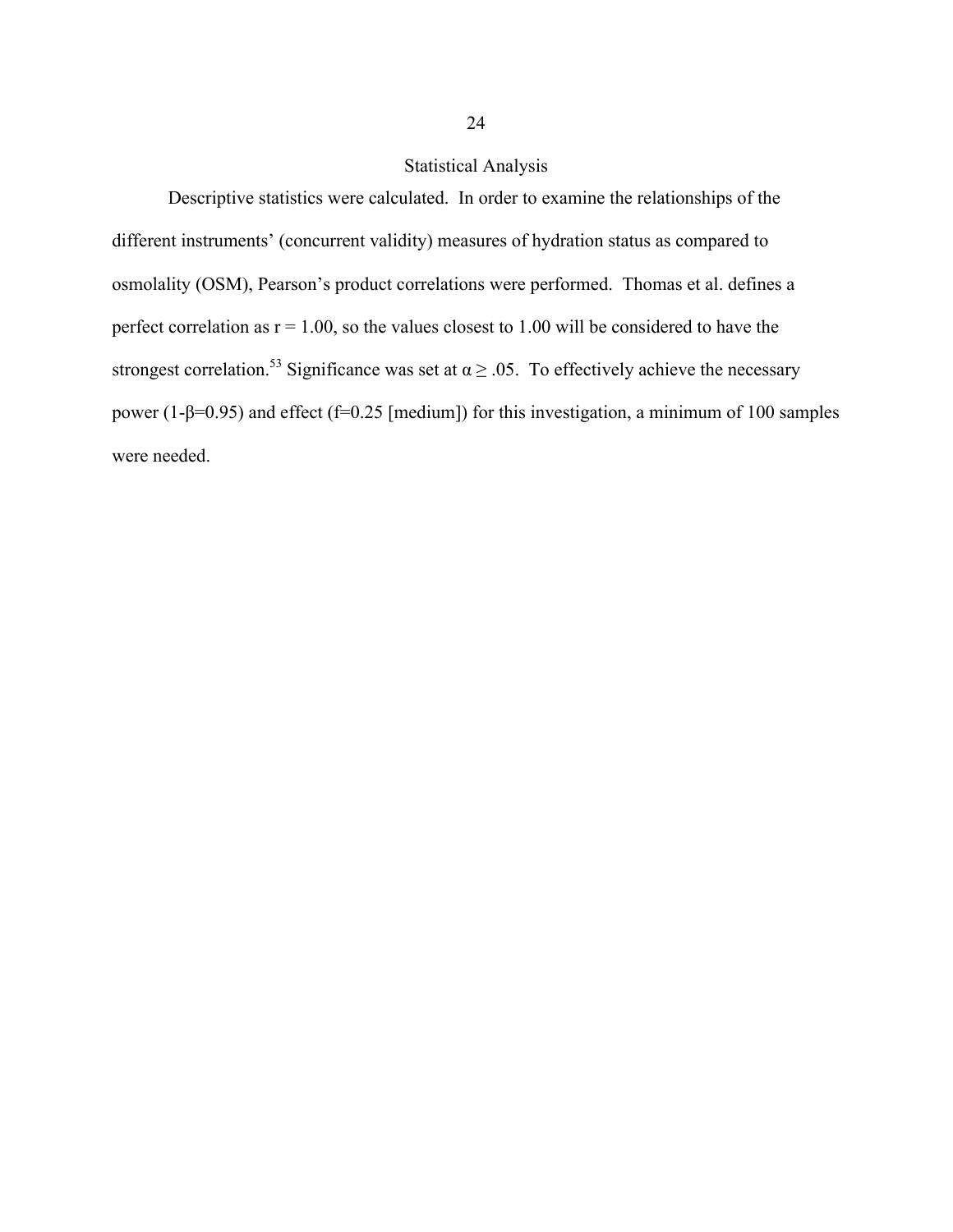# References

- **1.** Sawka MN, Burke LM, Eichner ER, Maughan RJ, Montain SJ, Stachenfeld NS. American College of Sports Medicine position stand. Exercise and fluid replacement. *Med Sci Sports Exerc.* Feb 2007;39(2):377-390.
- **2.** Casa DJ, Armstrong LE, Hillman SK, et al. National athletic trainers' association position statement: fluid replacement for athletes. *J Athl Train.* Apr 2000;35(2):212-224.
- **3.** Decher NR, Casa DJ, Yeargin SW, et al. Hydration status, knowledge, and behavior in youths at summer sports camps. *Int J Sports Physiol Perform.* Sep 2008;3(3):262-278.
- **4.** McDermott BP, Casa DJ, Yeargin SW, Ganio MS, Lopez RM, Mooradian EA. Hydration status, sweat rates, and rehydration education of youth football campers. *J Sport Rehabil.*  Nov 2009;18(4):535-552.
- **5.** Yeargin SW, Casa DJ, Judelson DA, et al. Thermoregulatory responses and hydration practices in heat-acclimatized adolescents during preseason high school football. *J Athl Train.* Mar-Apr 2010;45(2):136-146.
- **6.** Yeargin S. W. ELE, Falconer S.K., Vaal T.L., . Examination of Baseline Body Mass Validity Across Various Collegiate Athletic Teams. *Medicine & Science in Sports & Exercise.* 2010;42(May 2010):641.
- **7.** Armstrong LE, Casa DJ, Millard-Stafford M, Moran DS, Pyne SW, Roberts WO. American College of Sports Medicine position stand. Exertional heat illness during training and competition. *Med Sci Sports Exerc.* Mar 2007;39(3):556-572.
- **8.** Shirreffs SM. The importance of good hydration for work and exercise performance. *Nutr Rev.* Jun 2005;63(6 Pt 2):S14-21.
- **9.** Eberman LE MD, Cleary MA. Comparison of Refractometry, Urine Color, and Urine Reagent Strips to Urine Osmolality for Measurement of Urinary Concentration. *Athletic Training & Sports Health Care.* 2009;1(6):267-271.
- **10.** Armstrong LE. Hydration assessment techniques. *Nutr Rev.* Jun 2005;63(6 Pt 2):S40-54.
- **11.** Oppliger RA, Magnes SA, Popowski LA, Gisolfi CV. Accuracy of urine specific gravity and osmolality as indicators of hydration status. *Int J Sport Nutr Exerc Metab.* Jun 2005;15(3):236-251.
- **12.** Chadha V, Garg U, Alon US. Measurement of urinary concentration: a critical appraisal of methodologies. *Pediatr Nephrol.* Apr 2001;16(4):374-382.
- **13.** Minton DM EL. Best practice for clinical hydration measurement. *Athletic Therapy Today.* 2009;14(1):9-11.
- **14.** NCAA. 2009-2010 NCAA Wrestling Weight Management Program. *Section 1 NCAA Wrestling Weight Management Program*. Inianapolis: NCAA; 2009-2010.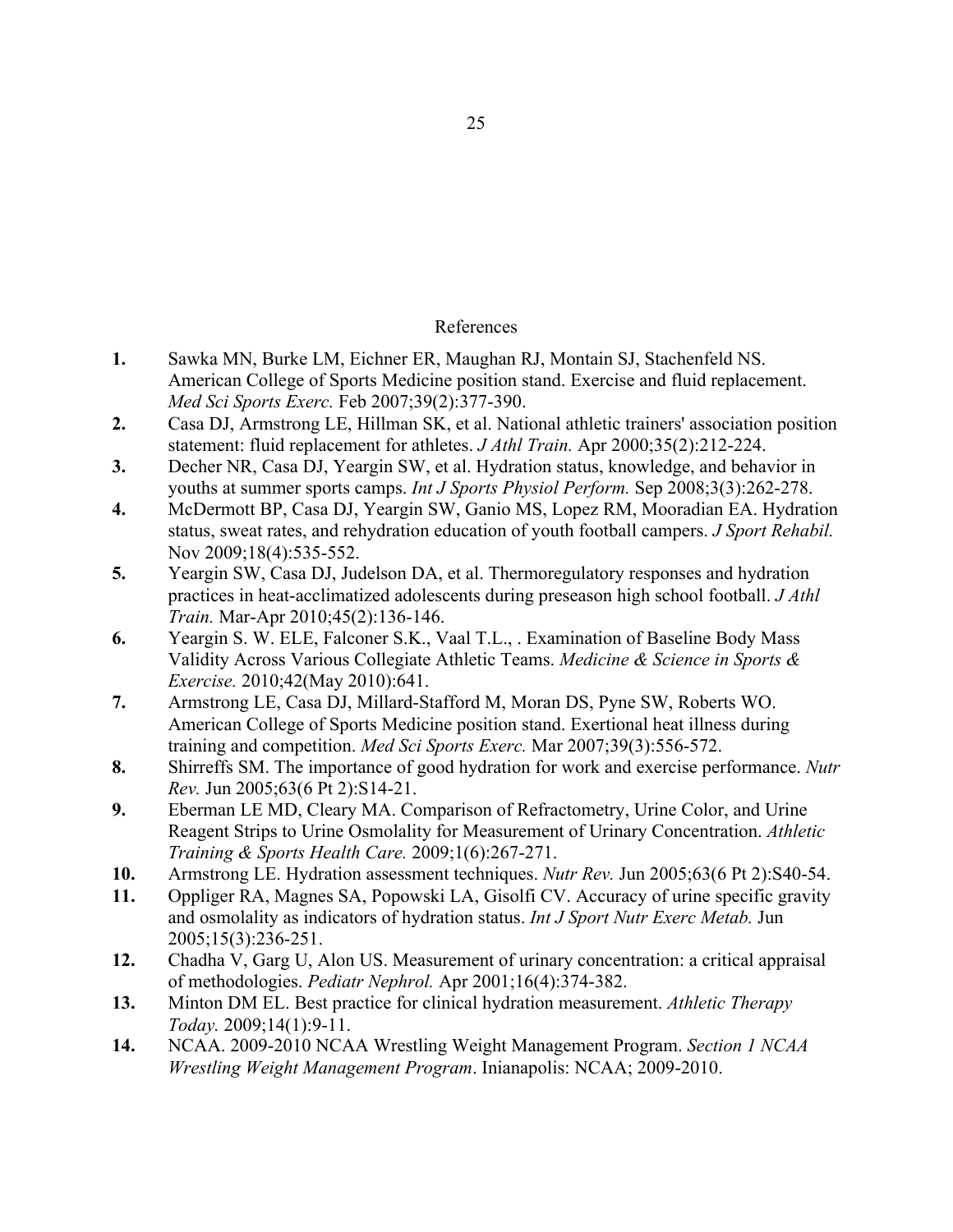- **15.** Casa DJ, Stearns RL, Lopez RM, et al. Influence of hydration on physiological function and performance during trail running in the heat. *J Athl Train.* Mar-Apr 2010;45(2):147- 156.
- **16.** Binkley HM, Beckett J, Casa DJ, Kleiner DM, Plummer PE. National Athletic Trainers' Association Position Statement: Exertional Heat Illnesses. *J Athl Train.* Sep 2002;37(3):329-343.
- **17.** Cappaert TA, Stone JA, Castellani JW, Krause BA, Smith D, Stephens BA. National Athletic Trainers' Association position statement: environmental cold injuries. *J Athl Train.* Oct-Dec 2008;43(6):640-658.
- **18.** Armstrong LE. Nutritional strategies for football: counteracting heat, cold, high altitude, and jet lag. *J Sports Sci.* Jul 2006;24(7):723-740.
- **19.** SS Purkayastha WS. Soldier at High Altitude: Problems & Preventatvie Measures. *Defence Science Journal.* 2000;50(2):183-198.
- **20.** Murray R. Fluid needs in hot and cold environments. *Int J Sport Nutr.* Jun 1995;5 Suppl:S62-73.
- **21.** Woods DR, Stacey M, Hill N, de Alwis N. Endocrine aspects of high altitude acclimatization and acute mountain sickness. *J R Army Med Corps.* Mar 2011;157(1):33- 37.
- **22.** Nerin MA, Palop J, Montano JA, Morandeira JR, Vazquez M. Acute mountain sickness: influence of fluid intake. *Wilderness Environ Med.* Winter 2006;17(4):215-220.
- **23.** Richardson A, Watt P, Maxwell N. Hydration and the physiological responses to acute normobaric hypoxia. *Wilderness Environ Med.* Fall 2009;20(3):212-220.
- **24.** Richardson A, Watt P, Maxwell N. The effect of hypohydration severity on the physiological, psychological and renal hormonal responses to hypoxic exercise. *Eur J Appl Physiol.* May 2009;106(1):123-130.
- **25.** Castellani JW, Muza SR, Cheuvront SN, et al. Effect of hypohydration and altitude exposure on aerobic exercise performance and acute mountain sickness. *J Appl Physiol.*  Dec 2010;109(6):1792-1800.
- **26.** Westphal SA, Childs RD, Seifert KM, et al. Managing diabetes in the heat: potential issues and concerns. *Endocr Pract.* May-Jun 2010;16(3):506-511.
- **27.** Koul PB. Diabetic ketoacidosis: a current appraisal of pathophysiology and management. *Clin Pediatr (Phila).* Mar 2009;48(2):135-144.
- **28.** Heat illness among high school athletes --- United States, 2005-2009. *MMWR Morb Mortal Wkly Rep.* Aug 20 2010;59(32):1009-1013.
- **29.** Yeargin SW, Casa DJ, Armstrong LE, et al. Heat acclimatization and hydration status of American football players during initial summer workouts. *J Strength Cond Res.* Aug 2006;20(3):463-470.
- **30.** Eberman LE, Yeargin S.W., Falconer S.K., Vaal T.L. Brief, one-time educational intervention following PPE does not improve hydration status prior to first practice. *Medicine & Science in Sports & Exercise* 2010;42(May 2010):641-642.
- **31.** Volpe SL, Poule KA, Bland EG. Estimation of prepractice hydration status of National Collegiate Athletic Association Division I athletes. *J Athl Train.* Nov-Dec 2009;44(6):624-629.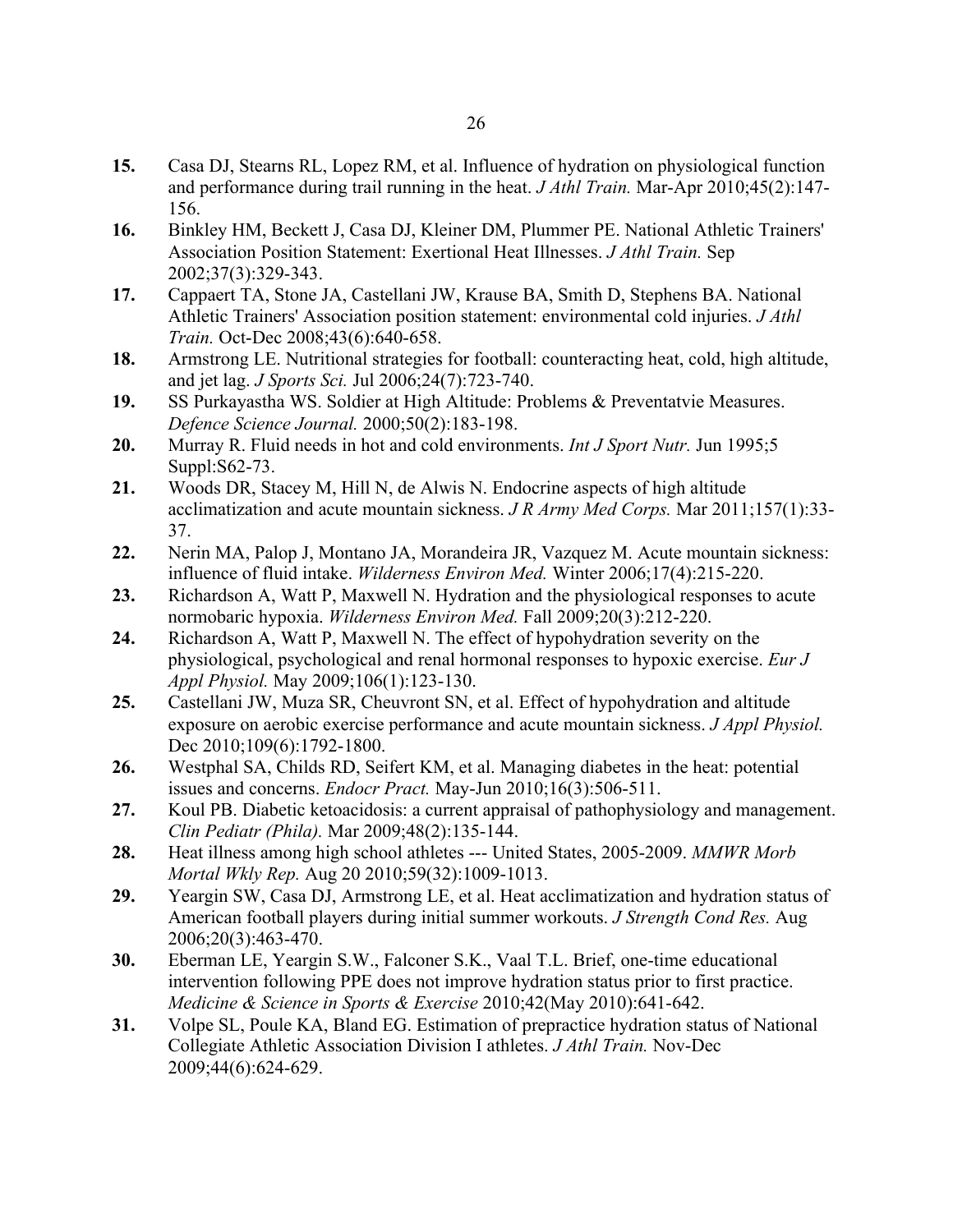- **32.** Osterberg KL, Horswill CA, Baker LB. Pregame urine specific gravity and fluid intake by National Basketball Association players during competition. *J Athl Train.* Jan-Feb 2009;44(1):53-57.
- **33.** Stover EA, Petrie HJ, Passe D, Horswill CA, Murray B, Wildman R. Urine specific gravity in exercisers prior to physical training. *Appl Physiol Nutr Metab.* Jun 2006;31(3):320-327.
- **34.** Biggs C, Paterson M, Maunder E. Hydration status of South African forestry workers harvesting trees in autumn and winter. *Ann Occup Hyg.* Jan 2011;55(1):6-15.
- **35.** Gardner JW, Kark JA, Karnei K, et al. Risk factors predicting exertional heat illness in male Marine Corps recruits. *Med Sci Sports Exerc.* Aug 1996;28(8):939-944.
- **36.** Laursen PB, Suriano R, Quod MJ, et al. Core temperature and hydration status during an Ironman triathlon. *Br J Sports Med.* Apr 2006;40(4):320-325; discussion 325.
- **37.** Dill DB, Costill DL. Calculation of percentage changes in volumes of blood, plasma, and red cells in dehydration. *J Appl Physiol.* Aug 1974;37(2):247-248.
- **38.** Cheuvront S. N. SMN. Hydration Assessment of Athletes. *Sports Science Exchange.*  2005;18(2).
- **39.** Oppliger RA, Bartok C. Hydration testing of athletes. *Sports Med.* 2002;32(15):959-971.
- **40.** Armstrong LE. Assessing hydration status: the elusive gold standard. *J Am Coll Nutr.* Oct 2007;26(5 Suppl):575S-584S.
- **41.** Popowski LA, Oppliger RA, Patrick Lambert G, Johnson RF, Kim Johnson A, Gisolf CV. Blood and urinary measures of hydration status during progressive acute dehydration. *Med Sci Sports Exerc.* May 2001;33(5):747-753.
- **42.** Armstrong LE, Maresh CM, Castellani JW, et al. Urinary indices of hydration status. *Int J Sport Nutr.* Sep 1994;4(3):265-279.
- **43.** Costa CE, Bettendorff C, Bupo S, Ayuso S, Vallejo G. [Comparative measurement of urine specific gravity: reagent strips, refractometry and hydrometry]. *Arch Argent Pediatr.* Jun 2010;108(3):234-238.
- **44.** McConnell EA. How to use a urinometer. *Nursing.* Oct 1991;21(10):28.
- **45.** Gault MH, Whelan VC, Longerich LL. Assessment of specific gravity determined by Ames N-Multistix-SG. *Clin Biochem.* Oct 1984;17(5):292-295.
- **46.** Stuempfle KJ, Drury DG. Comparison of 3 Methods to Assess Urine Specific Gravity in Collegiate Wrestlers. *J Athl Train.* Dec 2003;38(4):315-319.
- **47.** Shirreffs SM, Maughan RJ. Urine osmolality and conductivity as indices of hydration status in athletes in the heat. *Med Sci Sports Exerc.* Nov 1998;30(11):1598-1602.
- **48.** Kovacs EM, Senden JM, Brouns F. Urine color, osmolality and specific electrical conductance are not accurate measures of hydration status during postexercise rehydration. *J Sports Med Phys Fitness.* Mar 1999;39(1):47-53.
- **49.** Cheuvront SN, Carter R, 3rd, Montain SJ, Sawka MN. Daily body mass variability and stability in active men undergoing exercise-heat stress. *Int J Sport Nutr Exerc Metab.* Oct 2004;14(5):532-540.
- **50.** Godek SF, Godek JJ, Bartolozzi AR. Hydration status in college football players during consecutive days of twice-a-day preseason practices. *Am J Sports Med.* Jun 2005;33(6):843-851.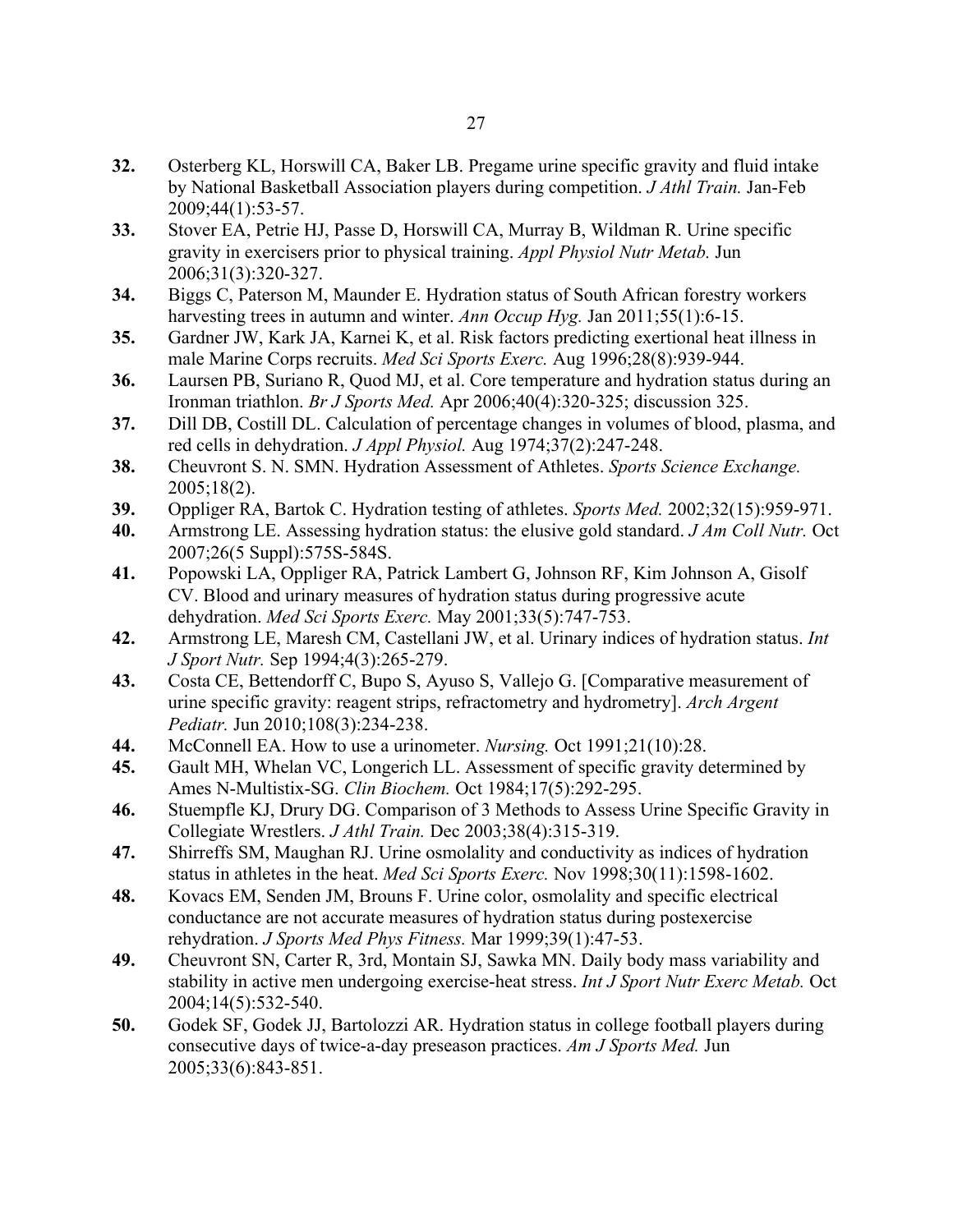- **51.** Casa DJ. Proper Hydration for Distance Running Identifying Individual Fluid Needs A USA Track and Field Advisory. In: USA Track And Field UoC, ed.
- **52.** Kolka MA, Latzka WA, Montain SJ, Corr WP, O'Brien KK, Sawka MN. Effectiveness of revised fluid replacement guidelines for military training in hot weather. *Aviat Space Environ Med.* Mar 2003;74(3):242-246.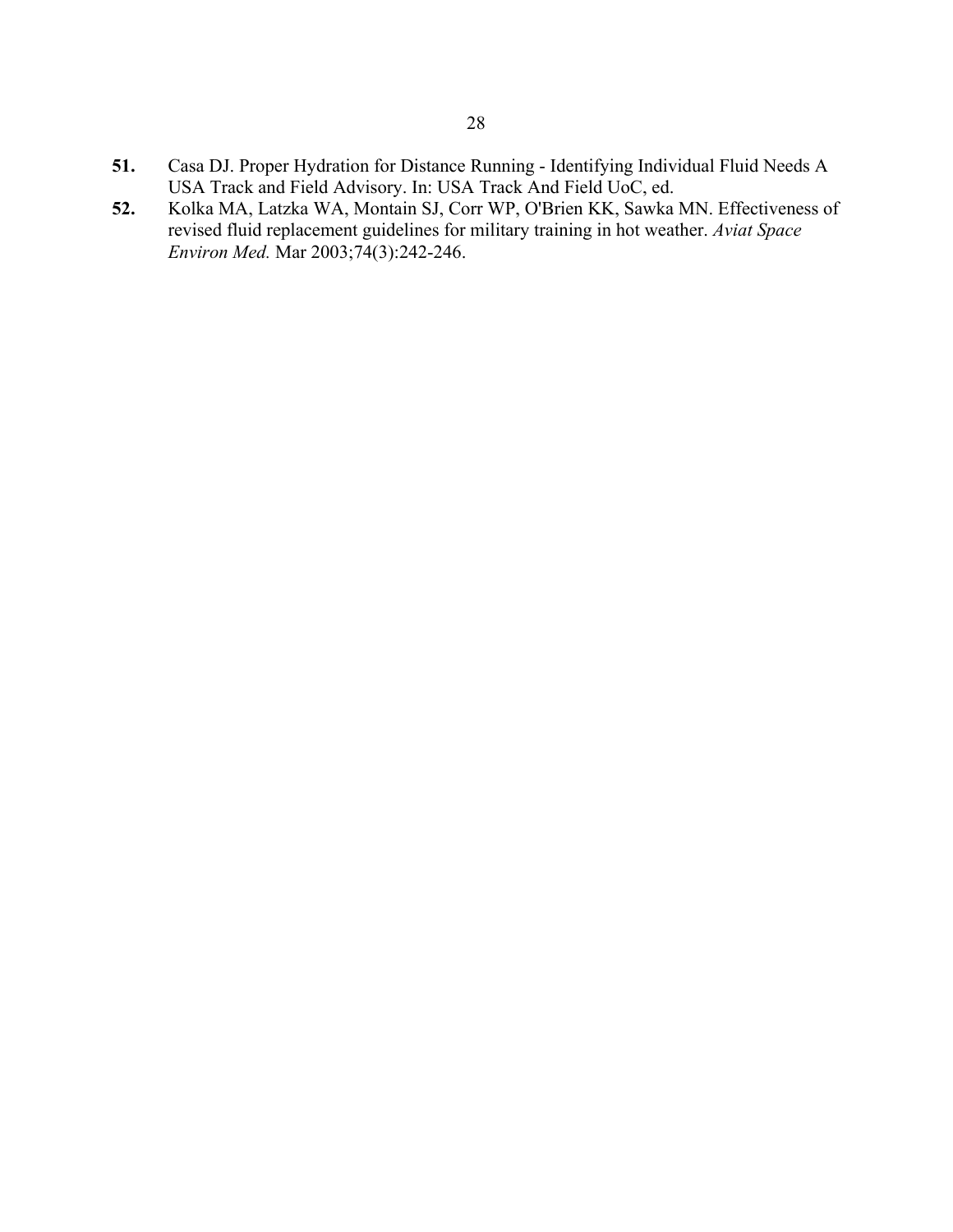### CHAPTER 4

### MANUSCRIPT

Digital and Clinical Refractometers are Valid Instruments for the Measure of Hydration Status Introduction

Proper levels of hydration are important for normal physiological function of all body systems.<sup>1,2</sup> Decreased levels of hydration, or hypohydration, create detrimental physiological changes that predispose individuals to heat illnesses including exertional heat stroke.<sup>1,2,7</sup> The physiological changes induced as a result of hypohydration include: increased heart rate, decreased cardiac output, increased physiological strain, increased perceived strain, decreased muscular power, and decreased cognitive performance.<sup>1,2,8</sup> The combination of these factors can alter thermoregulation during exercise thereby increasing susceptibility to heat illness.<sup>1,2,7</sup> Therefore, determining hydration status is important for preventing heat illness and enhancing performance.

Many methods exist for hydration status measurement. These methods include: plasma osmolality, plasma volume shifts, urine specific gravity, urine color, urine conductivity, body mass change, thirst, and doubly labeled water.<sup>2,7,9,10,13,38,42,46-48,54</sup> Urine osmolality is a common laboratory method of measuring hydration status is considered the urinary "gold standard" due its ability to measure solutes in concentration by freezing point depression.<sup>9-12</sup> Armstrong et al. described urine osmolality as being more accurate than other urinary indices of hydration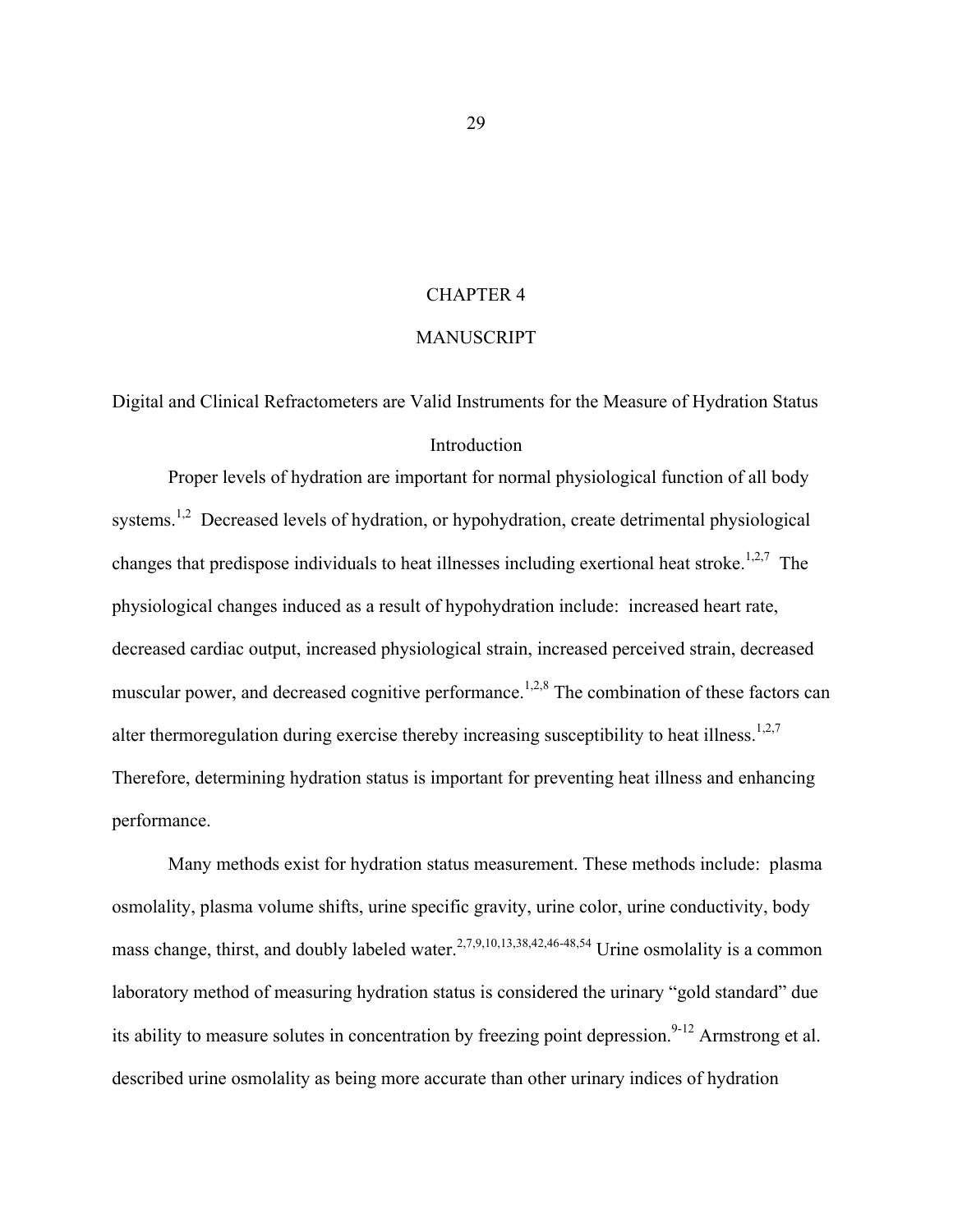because it is not affected by solutes such as glucose, protein, and urea that may be in the urine sample.<sup>42</sup> Osmolality works by comparing the freezing point of the specimen to the freezing point of water.<sup>9,10</sup> Essentially, the more solutes dissolved in the specimen, the lower the freezing temperature of the specimen in comparison to the freezing point of water.<sup>9,10</sup> Various references for osmolality values of euhydration have been reported. Armstrong et al. stated that a euhydrated value from an initial morning sample should be between 805-867mOsm/kg, whereas Oppliger et al. states values less than or equal to  $90 \text{mOsm/L}$  represent euhydration.<sup>10,39</sup>

Urine specific gravity (USG) is defined as the ratio of the densities between urine and water.<sup>9,10,13</sup> USG is generally considered the most practical and cost effective means of measuring hydration status.<sup>9</sup> Specific gravity is an easy, non invasive, convenient method of measuring hydration.<sup>9</sup> The range of measure is from  $1.002\mu$ G to  $1.030\mu$ G.<sup>9,10,13</sup> Values between 1.010µG and 1.020µG are considered minimal dehydration, and values above 1.020µG are considered severe dehydration.<sup>9,10,13</sup>

Urine specific gravity is measured with several tools including: clinical refractometer, digital refractometer, urinometer, and reagent strips. Clinical refractometry has been found to have a strong correlation with urine osmolality (r=. 87), (r = . 87).<sup>9,42</sup> Investigation into the relationship between urine osmolality and refractometry by Costa et al. yielded a strong correlation ( $r = .81$ ) as well.<sup>43</sup> Refractometry can also be done with a digital refractometer. Unfortunately, no research has been done to validate this technique of refractometry. Investigations into the relationship between the urinometer and osmometer have shown moderate correlation ( $r = .60$ ),<sup>45</sup> and reagent strips have been shown to have at best, a moderate correlation  $(r = .647, r = .573)$  with urine osmolality.<sup>9,46</sup>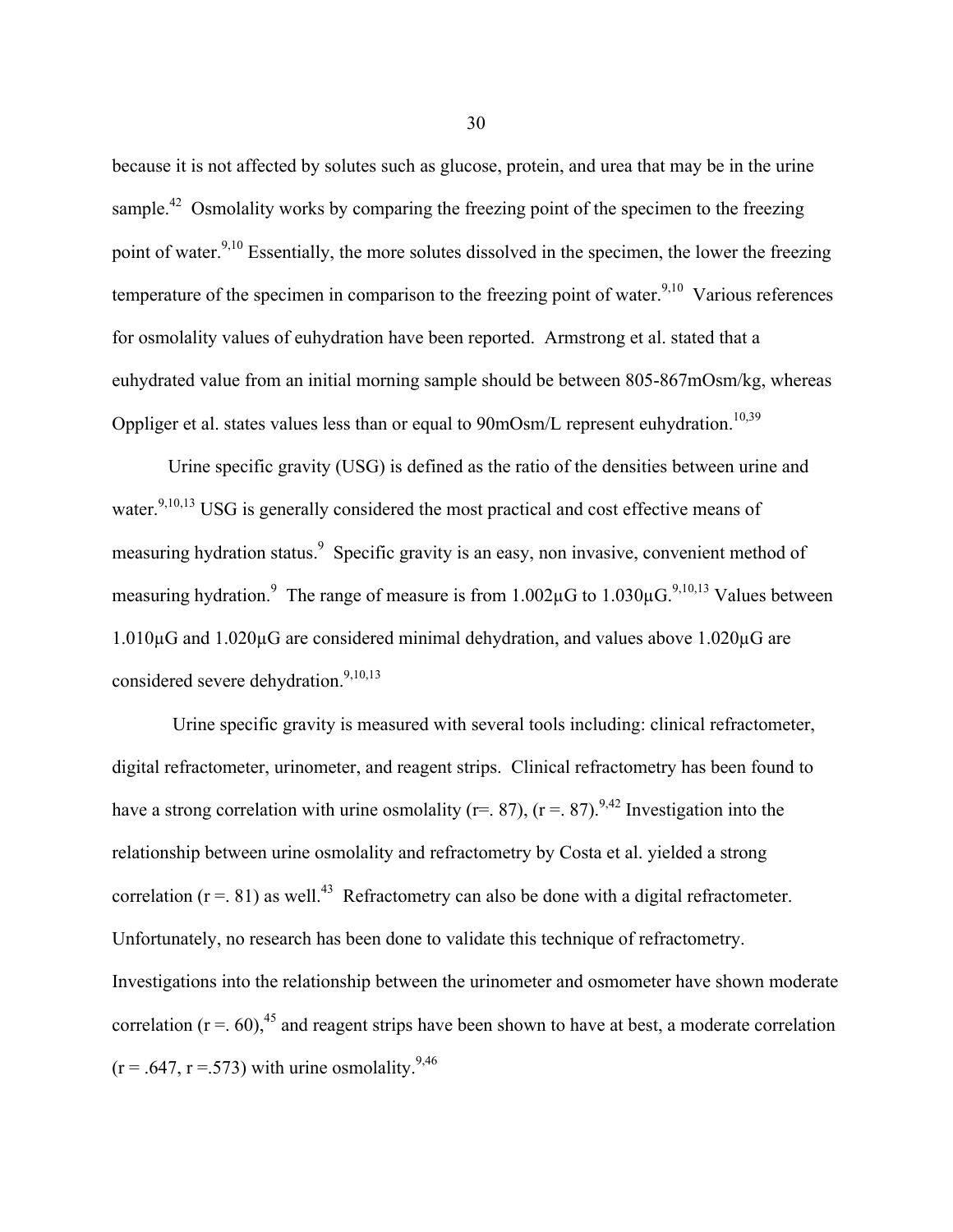Based on research on hydration status assessment, the American College of Sports Medicine (ACSM), National Athletic Trainer's Association (NATA) the National Collegiate Athletic Association (NCAA) and National Wrestling Coaches Association (NWCA) have given recommendations for hydration testing.<sup>1, 2, 14</sup> These organizations provide support for many different tools for assessing hydration status.  $1, 2, 14$  The variety in recommendations for assessing hydration status may be confusing and troublesome for clinicians. The inconsistencies in recommendations for assessing hydration status can lead to improper assessments of hydration status. Therefore, the purpose of this study is to determine the validity of urine specific gravity via clinical refractometer, digital refractometer, and urinometer as compared to urine osmolality.

#### Methods

This study was a descriptive diagnostic validity test design. The criterion measure was urine osmolality as measured by an osmometer. The dependent measure was urine specific gravity measured by the urinometer, clinical refractometer, and digital refractometer. Concurrent validity (also known as criterion validity) of each method of USG measurement as compared to the gold standard urine osmolality was assessed.

### *Participants*

We collected 127 samples, from both males and females,  $(22 \pm 4.7 \text{years})$  from Indiana State University's campus. Exclusion criteria were diabetes, kidney disease, and chronic urinary tract infection for this study. The Indiana State University Institutional Review Board approved the study and participants provided written informed consent to participate in the study.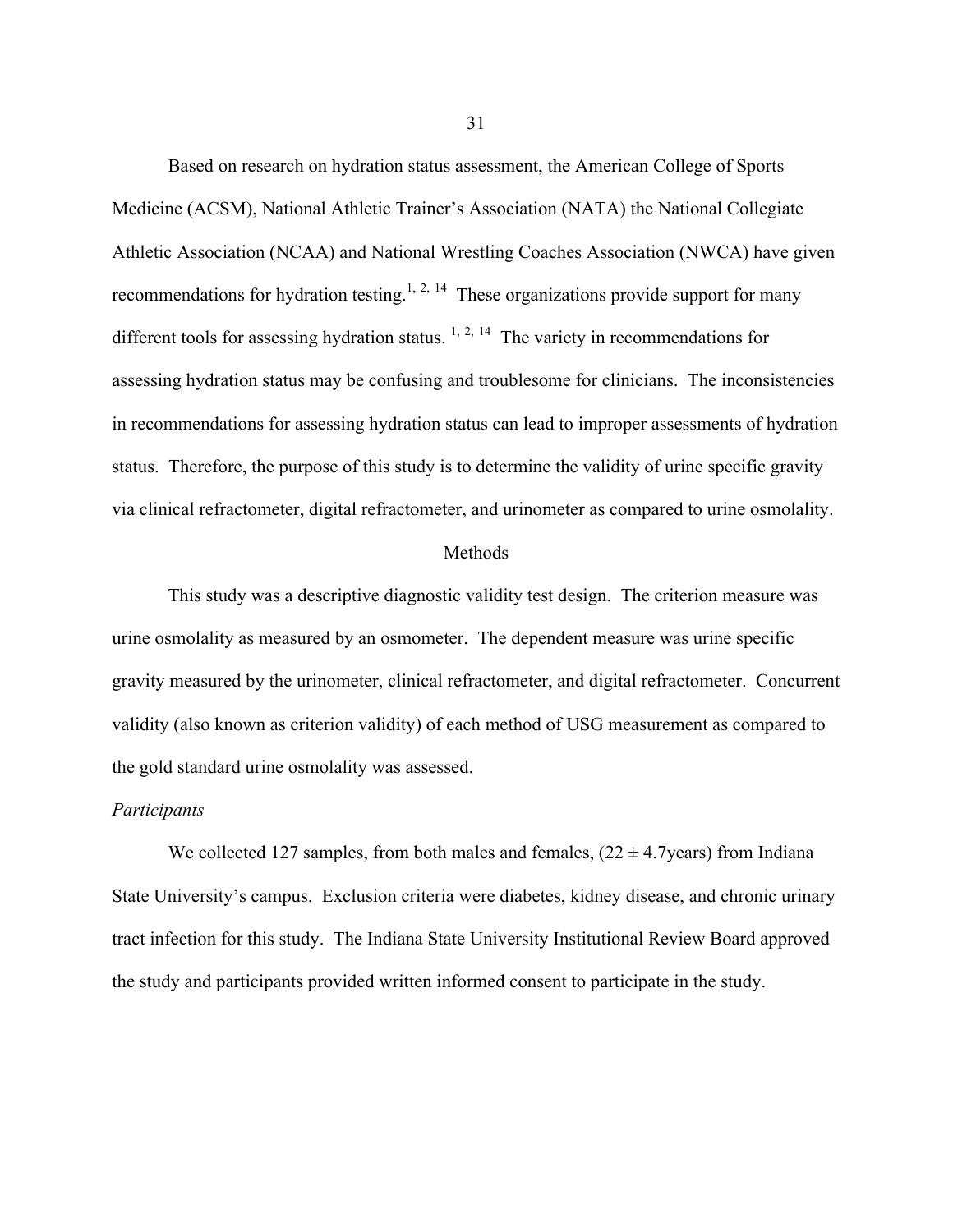*Measurements and Instrumentation*

### **Urine Specific Gravity**

An Atago digital hand-held pen refractometer with a range of 1.000 – 1.060 was used to measure urine specific gravity. Calibration was performed by placing the tip of the instrument into distilled water prior to each data collection session. During data collection the tip of the pen refractometer was placed directly into the urine sample cup and the urine specific gravity measure was recorded from the digital display.

A handheld clinical refractometer (Model A300CL; ATAGO Inc., Bellevue, WA) with a range of 1.000 – 1.060 was calibrated with distilled water. In order to obtain measurements, we used a transfer pipette to place a small amount of urine sample on the clear daylight plate of the refractometer and urine specific gravity measures were recorded to the nearest thousandth.

A Fischer brand urinometer, with a USG measurement range of 1.000-1.040 in.001 increments was utilized. A room temperature (20°C-22.2°C) urine sample (20ml) was then poured from a clean urine sample container into a labeled graduated cylinder.<sup>44</sup> As the ballast was released into the sample, it was gently spun and not allowed to touch the sides of the graduated cylinder.<sup>44</sup> The shot ballast sank, displacing the urine around it and the specific gravity was recorded from the area where a meniscus formed around the stem of the ballast.<sup>44</sup>

#### **Osmolality**

Osmolality was measured via osmometer (Advanced Micro – Osmometer Model 3320; Advanced Instruments Inc, Norwood, MA). The osmometer was calibrated before each data collection session, as needed, and according to manufacturer's instructions using known calibration standards. Osmometer range was  $0\n-2000$  mOsm/kg H<sub>2</sub>O. In order to obtain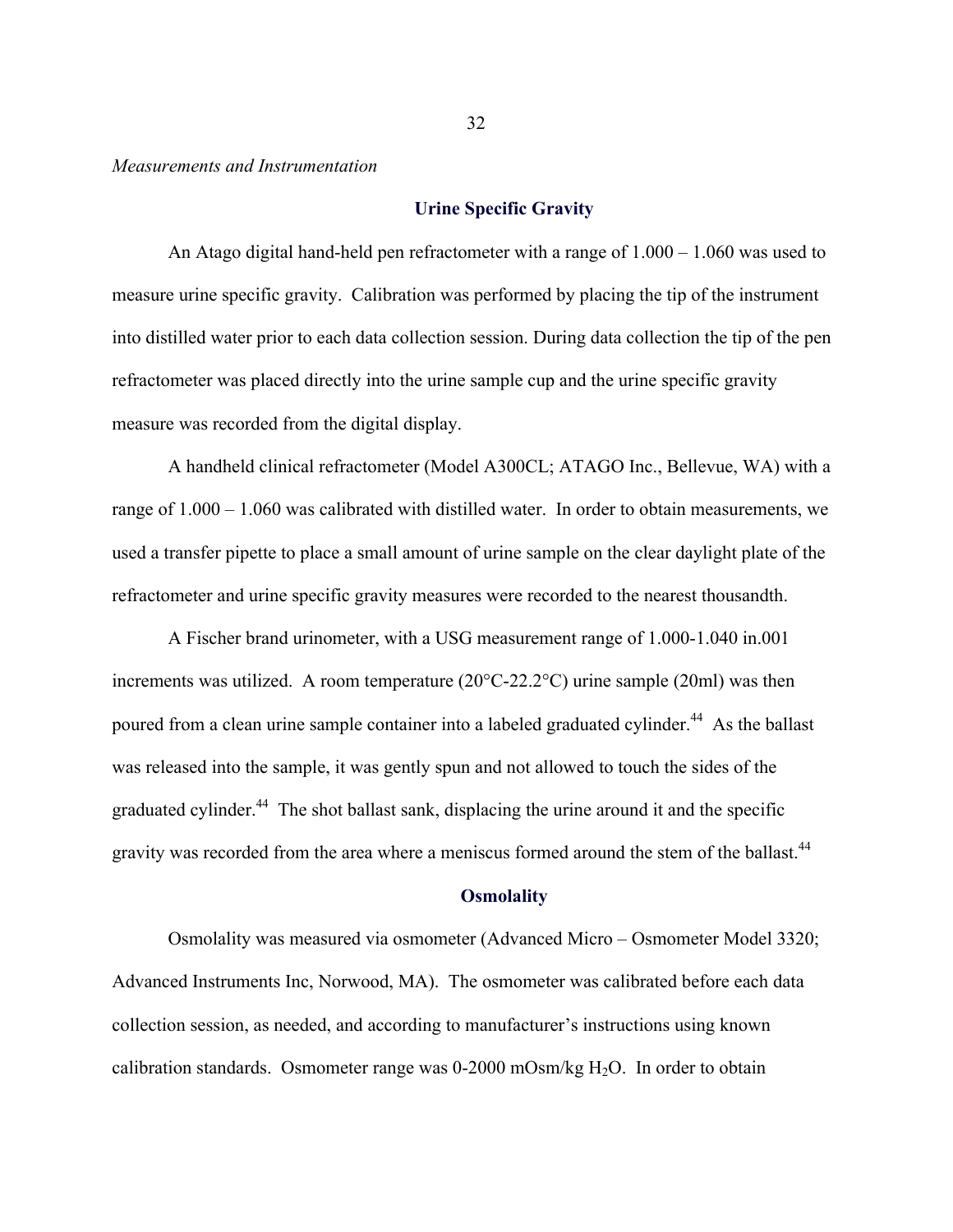osmolality measures, approximately 20µL of bubble free sample was extracted via osmolality sampler. Once the sample was collected the sampler was cleaned free of any clinging droplets and then placed into the sample port within the operating cradle. We performed measurements of osmolality in duplicate. If sample values were greater than five mOsm/kg  $H_2O$  apart, the analysis was performed in triplicate and averaged.

### *Procedures*

Participants provided informed consent and completed a health questionnaire (self report height, weight, gender, void of the day, and presence of any of the following: diabetes, chronic urinary tract infection, menstruation, kidney disease, or the use of supplements or vitamins). Upon completing the health questionnaire, participants were given a clean urine specimen cup and asked to proceed to the restroom to provide as much urine as possible. We assessed hydration status within two hours of sample collection. In order to reduce the risk of contamination, new osmolality tips and transfer pipettes were used for each hydration assessment. Additionally, proper sanitization of each instrument occurred after each measurement. At the end of data collection urine samples were properly disposed *Statistical Analysis*

Descriptive statistics were calculated for each participant. In order to examine the relationships of the different instruments' (concurrent validity) measures of hydration status as compared to osmolality, Pearson's product correlations were performed. Thomas et al. defines a perfect correlation as  $r = 1.00$ , so the values closest to 1.00 will be considered to have the strongest correlation.<sup>53</sup> Significance was set at  $\alpha \leq .05$ . To effectively achieve the necessary

33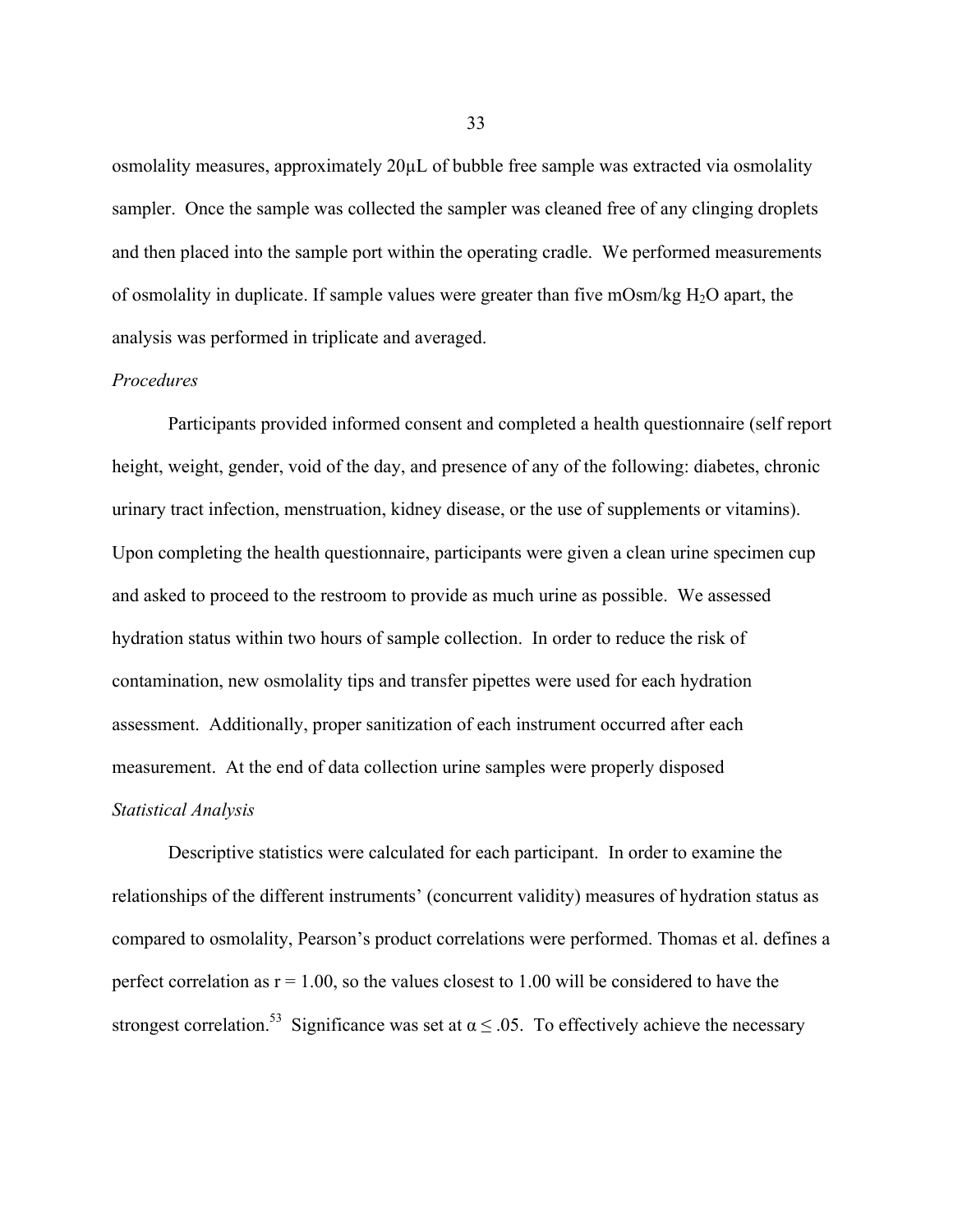power (1-β=0.95) and effect (f=0.25 [medium]) for this investigation, a minimum of 100 samples were needed.

#### Results

Strong significant correlations were identified for the digital refractometer ( $r=0.814$ ,  $p<$ 0.001) (Figure 2) and handheld clinical refractometer ( $r=0.943$ ,  $p<0.001$ ) with osmolality (OSM) (Figure 3). A weak statistically insignificant correlation was established between the midget urinometer ( $r=0.133$ ,  $p< 0.142$ ) and OSM (Figure 4). Average hydration status indicated variability among some of the instruments: digital refractometer USG=1.0194±0.0075, clinical refractometer USG=1.020±0.007, urinometer USG=1.028±0.091, osmometer OSM=743±271)

#### Discussion

### *Digital Refractometry*

Many investigators have investigated the validity of measuring hydration status with clinician friendly tools. However, to the authors' knowledge, there have been no investigations into the validity of digital refractometry for assessing hydration status. The findings of this study provide positive evidence advocating the use of digital refractometry by practicing clinicians as it showed a strong positive correlation ( $r=0.814$ ,  $p< 0.001$ ) with the gold standard osmometer. Our strong "r" value was most likely due to strong methodological choices such as calibration every 10-15 samples as well as prior to each data collection session. Additionally, there are no possibilities for human error when taking readings from the digital display, only simple data recording. Lastly, the prism should refract light the same each test, providing consistent results. Digital refractometers are fast, easy to use, tools that require little more than distilled water for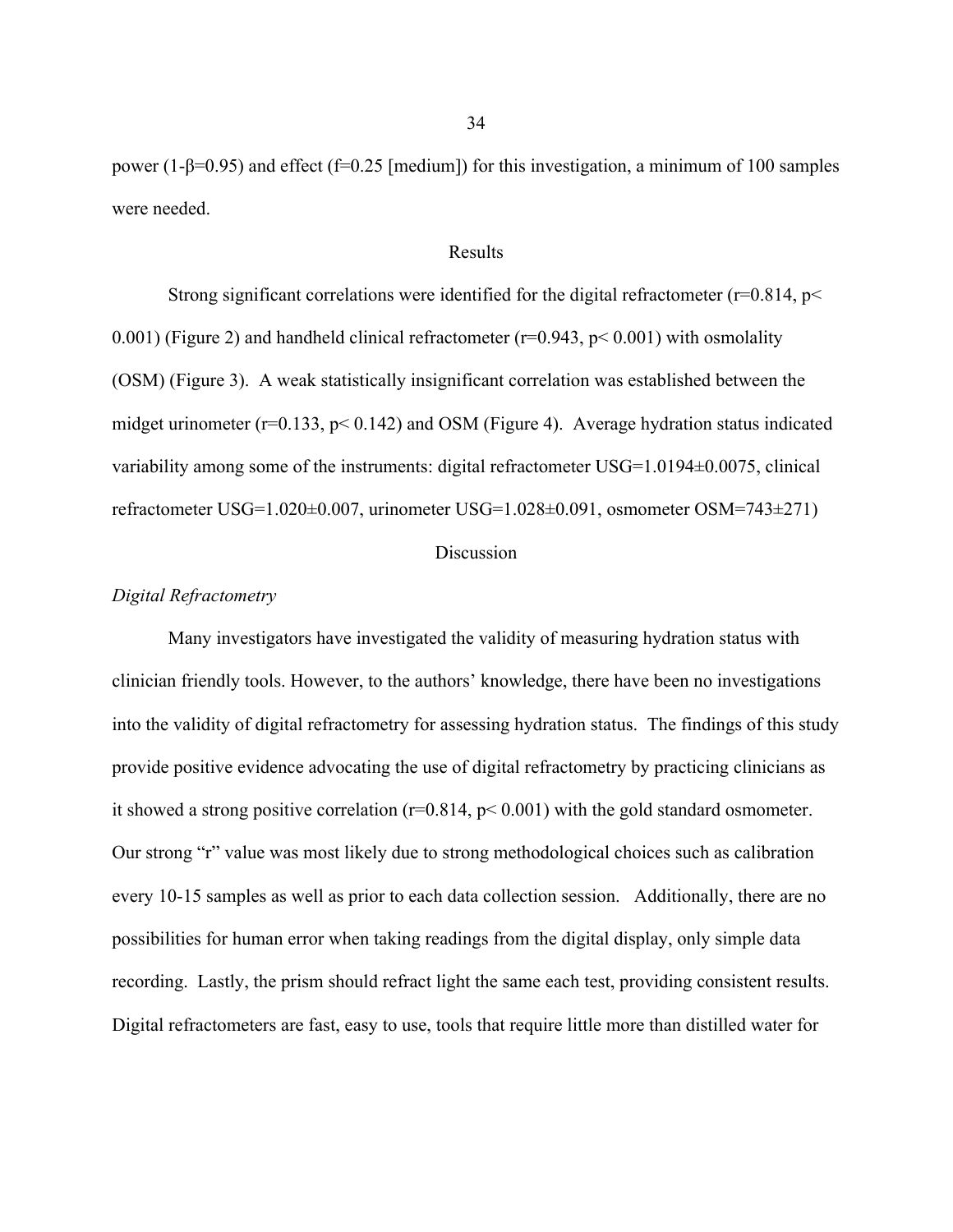calibration. Due to their ease of use clinicians who perform frequent hydration status assessments should consider utilizing digital refractometers in their practice.

### *Clinical Refractometry*

Clinical refractometry is a common method of obtaining urine specific gravity measures. Clinical refractometry is another easy, clinician friendly method of assessing hydration status. Hydration assessment via clinical refractometry allows the clinician to view fluid under normal light, detecting the amount of particles in solution (urine specific gravity) in the fluid.<sup>9</sup> Clinical refractometry has been found to have a strong correlation with urine osmolality (r=. 87)<sup>6</sup> (r =. 97),<sup>9</sup> (r = . 81),<sup>43</sup> by previous investigators. The positive results of this investigation are similar to previous investigations as clinical refractometry showed a strong positive correlation with osmometry ( $r=0.943$ ,  $p<0.001$ ). As with the digital refractometer, we attribute our strong correlation to frequent calibration prior to and during data collection as well as prism refraction. The preceding findings should then contribute to the body of knowledge available to clinicians seeking to support the use of clinical refractometry. Additionally, our results are applicable to more than just athletes as we had a large sample size from athletes as well as the general population.

#### *Urinometry*

The theory of urinometry arises from Archimedes' principle of fluid density and displacement. Essentially, the lower the density of a fluid, the deeper an object will sink in the fluid. By utilizing Archimedes' principle, urinometry provides urine specific gravity measurements during hydration status assessment. The findings in this study are converse to previous investigations into the relationship between the urinometry and osmometry as they

35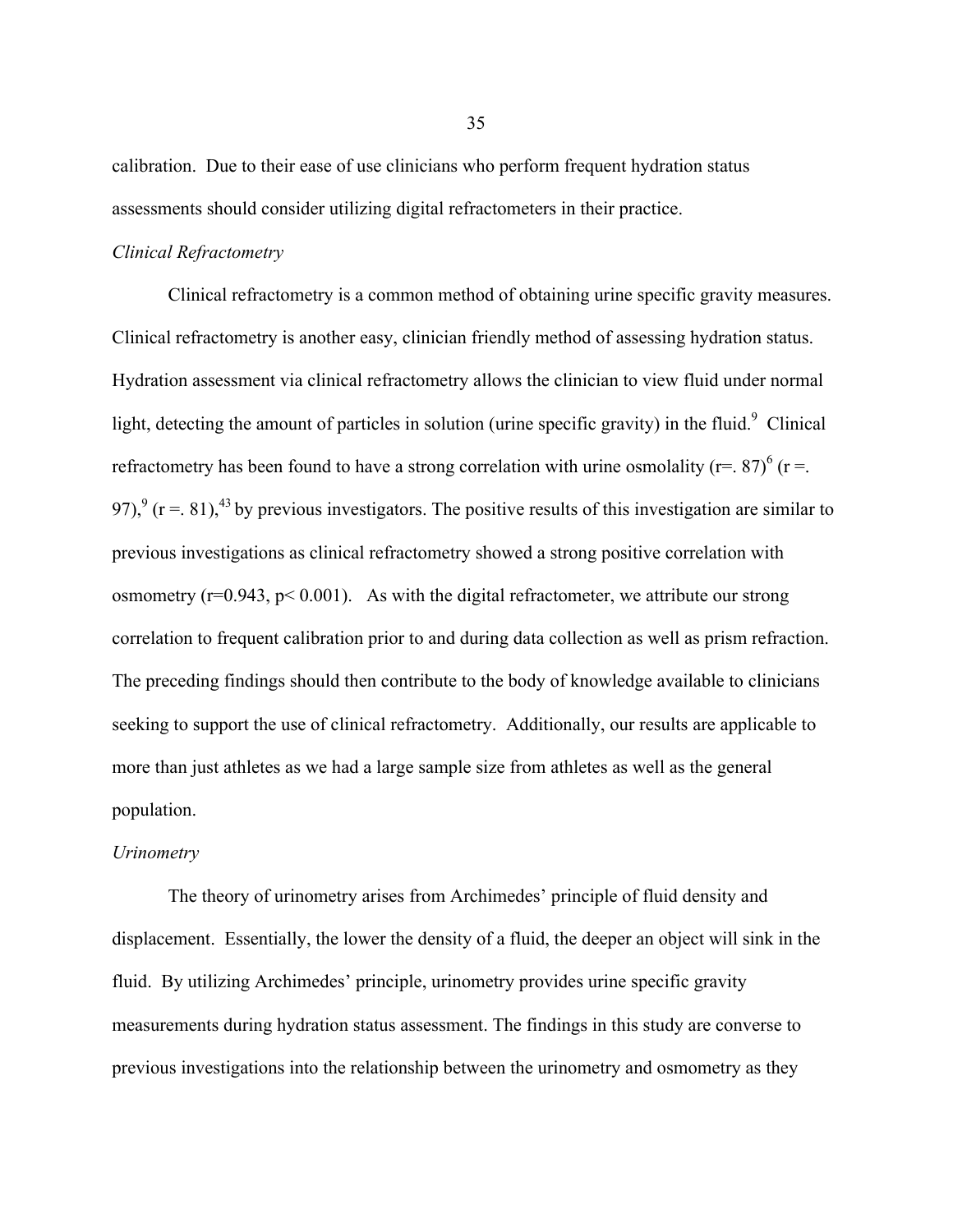showed a moderate correlation( $r = .60$ ).<sup>45</sup> Utilizing a urinometer can be cumbersome for practitioners, as it requires thorough cleaning of the graduated cylinder between each assessment, increasing the risk of sample contamination. Additionally, the increments of measure utilized on the shot ballast stem cause readings to be difficult to identify. Due to these imprecise increments of measure, the readings from the urinometer have a greater variability, which was identified with our statistical analysis. We hypothesize that these shortcomings produced the difference in correlations, highlighting the inconsistencies that arise from using the urinometer.

### Conclusions

The findings of this investigation have provided evidence that measures of hydration status from both digital and clinical refractometers are strongly correlated with the urinary gold standard of freezing point osmometry. Analysis with a urinometer should not be performed, as it showed a weak correlation with the gold standard osmometer, indicating it might not provide accurate results when used to determine hydration status. Knowing this, clinicians can utilize these tools effectively and confidently in their practice of hydration status assessment.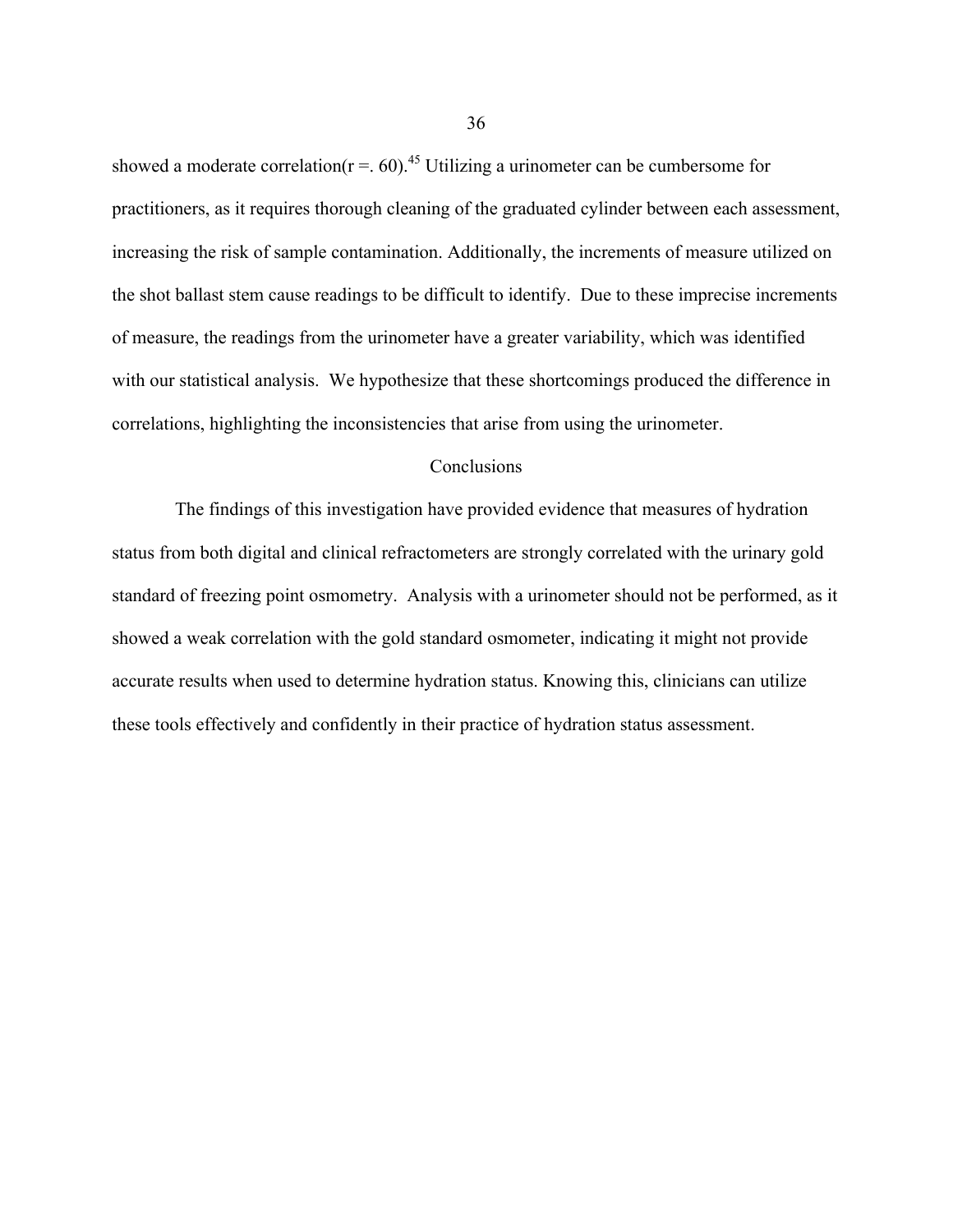## References

- **1.** Sawka MN, Burke LM, Eichner ER, Maughan RJ, Montain SJ, Stachenfeld NS. American College of Sports Medicine position stand. Exercise and fluid replacement. *Med Sci Sports Exerc.* Feb 2007;39(2):377-390.
- **2.** Casa DJ, Armstrong LE, Hillman SK, et al. National athletic trainers' association position statement: fluid replacement for athletes. *J Athl Train.* Apr 2000;35(2):212-224.
- **3.** Decher NR, Casa DJ, Yeargin SW, et al. Hydration status, knowledge, and behavior in youths at summer sports camps. *Int J Sports Physiol Perform.* Sep 2008;3(3):262-278.
- **4.** McDermott BP, Casa DJ, Yeargin SW, Ganio MS, Lopez RM, Mooradian EA. Hydration status, sweat rates, and rehydration education of youth football campers. *J Sport Rehabil.*  Nov 2009;18(4):535-552.
- **5.** Yeargin SW, Casa DJ, Judelson DA, et al. Thermoregulatory responses and hydration practices in heat-acclimatized adolescents during preseason high school football. *J Athl Train.* Mar-Apr 2010;45(2):136-146.
- **6.** Yeargin S. W. ELE, Falconer S.K., Vaal T.L., . Examination of Baseline Body Mass Validity Across Various Collegiate Athletic Teams. *Medicine & Science in Sports & Exercise.* 2010;42(May 2010):641.
- **7.** Armstrong LE, Casa DJ, Millard-Stafford M, Moran DS, Pyne SW, Roberts WO. American College of Sports Medicine position stand. Exertional heat illness during training and competition. *Med Sci Sports Exerc.* Mar 2007;39(3):556-572.
- **8.** Shirreffs SM. The importance of good hydration for work and exercise performance. *Nutr Rev.* Jun 2005;63(6 Pt 2):S14-21.
- **9.** Eberman LE MD, Cleary MA. Comparison of Refractometry, Urine Color, and Urine Reagent Strips to Urine Osmolality for Measurement of Urinary Concentration. *Athletic Training & Sports Health Care.* 2009;1(6):267-271.
- **10.** Armstrong LE. Hydration assessment techniques. *Nutr Rev.* Jun 2005;63(6 Pt 2):S40-54.
- **11.** Oppliger RA, Magnes SA, Popowski LA, Gisolfi CV. Accuracy of urine specific gravity and osmolality as indicators of hydration status. *Int J Sport Nutr Exerc Metab.* Jun 2005;15(3):236-251.
- **12.** Chadha V, Garg U, Alon US. Measurement of urinary concentration: a critical appraisal of methodologies. *Pediatr Nephrol.* Apr 2001;16(4):374-382.
- **13.** Minton DM EL. Best practice for clinical hydration measurement. *Athletic Therapy Today.* 2009;14(1):9-11.
- **14.** NCAA. 2009-2010 NCAA Wrestling Weight Management Program. *Section 1 NCAA Wrestling Weight Management Program*. Inianapolis: NCAA; 2009-2010.
- **15.** Casa DJ, Stearns RL, Lopez RM, et al. Influence of hydration on physiological function and performance during trail running in the heat. *J Athl Train.* Mar-Apr 2010;45(2):147- 156.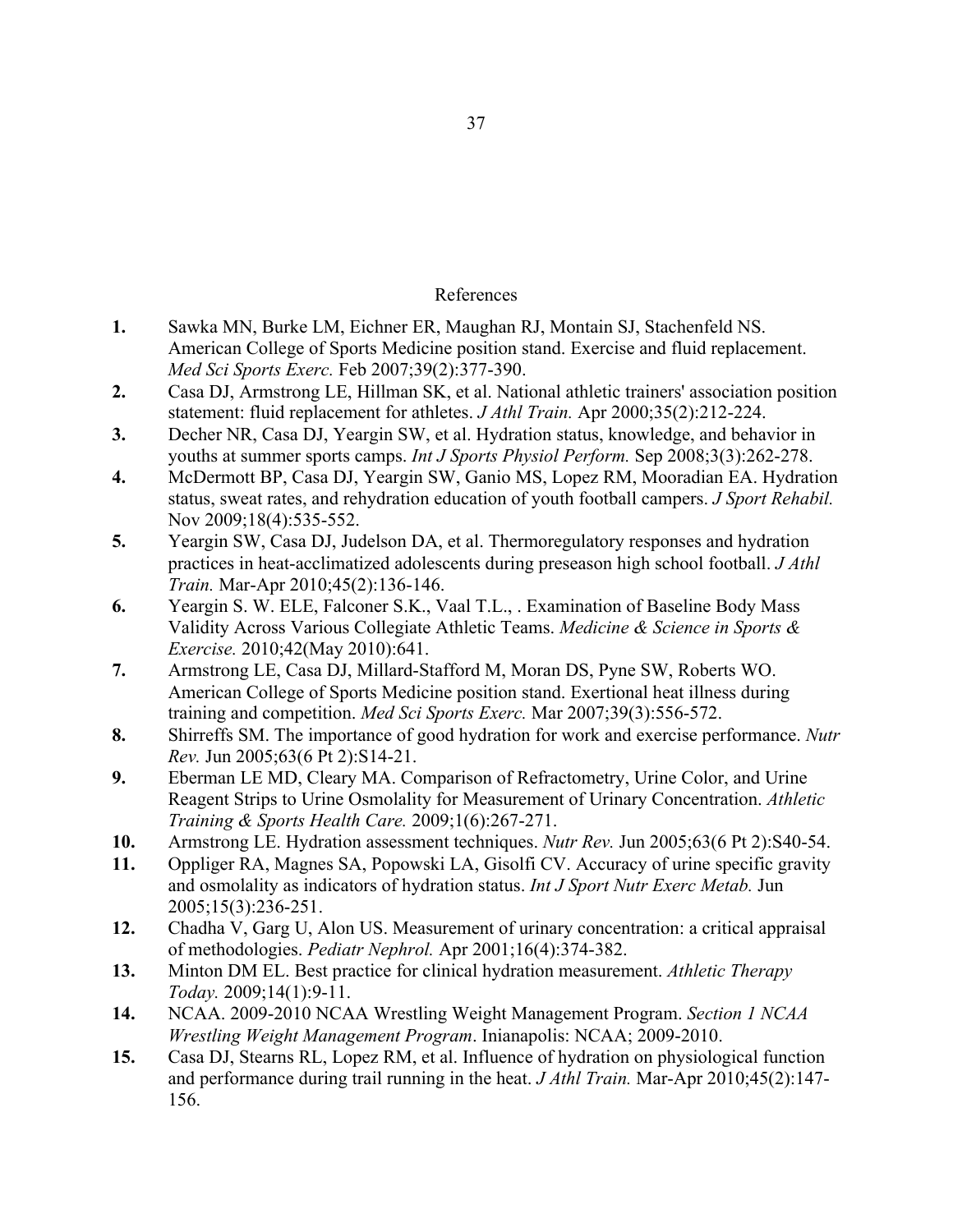- **16.** Binkley HM, Beckett J, Casa DJ, Kleiner DM, Plummer PE. National Athletic Trainers' Association Position Statement: Exertional Heat Illnesses. *J Athl Train.* Sep 2002;37(3):329-343.
- **17.** Cappaert TA, Stone JA, Castellani JW, Krause BA, Smith D, Stephens BA. National Athletic Trainers' Association position statement: environmental cold injuries. *J Athl Train.* Oct-Dec 2008;43(6):640-658.
- **18.** Armstrong LE. Nutritional strategies for football: counteracting heat, cold, high altitude, and jet lag. *J Sports Sci.* Jul 2006;24(7):723-740.
- **19.** SS Purkayastha WS. Soldier at High Altitude: Problems & Preventatvie Measures. *Defence Science Journal.* 2000;50(2):183-198.
- **20.** Murray R. Fluid needs in hot and cold environments. *Int J Sport Nutr.* Jun 1995;5 Suppl:S62-73.
- **21.** Woods DR, Stacey M, Hill N, de Alwis N. Endocrine aspects of high altitude acclimatization and acute mountain sickness. *J R Army Med Corps.* Mar 2011;157(1):33- 37.
- **22.** Nerin MA, Palop J, Montano JA, Morandeira JR, Vazquez M. Acute mountain sickness: influence of fluid intake. *Wilderness Environ Med.* Winter 2006;17(4):215-220.
- **23.** Richardson A, Watt P, Maxwell N. Hydration and the physiological responses to acute normobaric hypoxia. *Wilderness Environ Med.* Fall 2009;20(3):212-220.
- **24.** Richardson A, Watt P, Maxwell N. The effect of hypohydration severity on the physiological, psychological and renal hormonal responses to hypoxic exercise. *Eur J Appl Physiol.* May 2009;106(1):123-130.
- **25.** Castellani JW, Muza SR, Cheuvront SN, et al. Effect of hypohydration and altitude exposure on aerobic exercise performance and acute mountain sickness. *J Appl Physiol.*  Dec 2010;109(6):1792-1800.
- **26.** Westphal SA, Childs RD, Seifert KM, et al. Managing diabetes in the heat: potential issues and concerns. *Endocr Pract.* May-Jun 2010;16(3):506-511.
- **27.** Koul PB. Diabetic ketoacidosis: a current appraisal of pathophysiology and management. *Clin Pediatr (Phila).* Mar 2009;48(2):135-144.
- **28.** Heat illness among high school athletes --- United States, 2005-2009. *MMWR Morb Mortal Wkly Rep.* Aug 20 2010;59(32):1009-1013.
- **29.** Yeargin SW, Casa DJ, Armstrong LE, et al. Heat acclimatization and hydration status of American football players during initial summer workouts. *J Strength Cond Res.* Aug 2006;20(3):463-470.
- **30.** Eberman LE, Yeargin S.W., Falconer S.K., Vaal T.L. Brief, one-time educational intervention following PPE does not improve hydration status prior to first practice. *Medicine & Science in Sports & Exercise* 2010;42(May 2010):641-642.
- **31.** Volpe SL, Poule KA, Bland EG. Estimation of prepractice hydration status of National Collegiate Athletic Association Division I athletes. *J Athl Train.* Nov-Dec 2009;44(6):624-629.
- **32.** Osterberg KL, Horswill CA, Baker LB. Pregame urine specific gravity and fluid intake by National Basketball Association players during competition. *J Athl Train.* Jan-Feb 2009;44(1):53-57.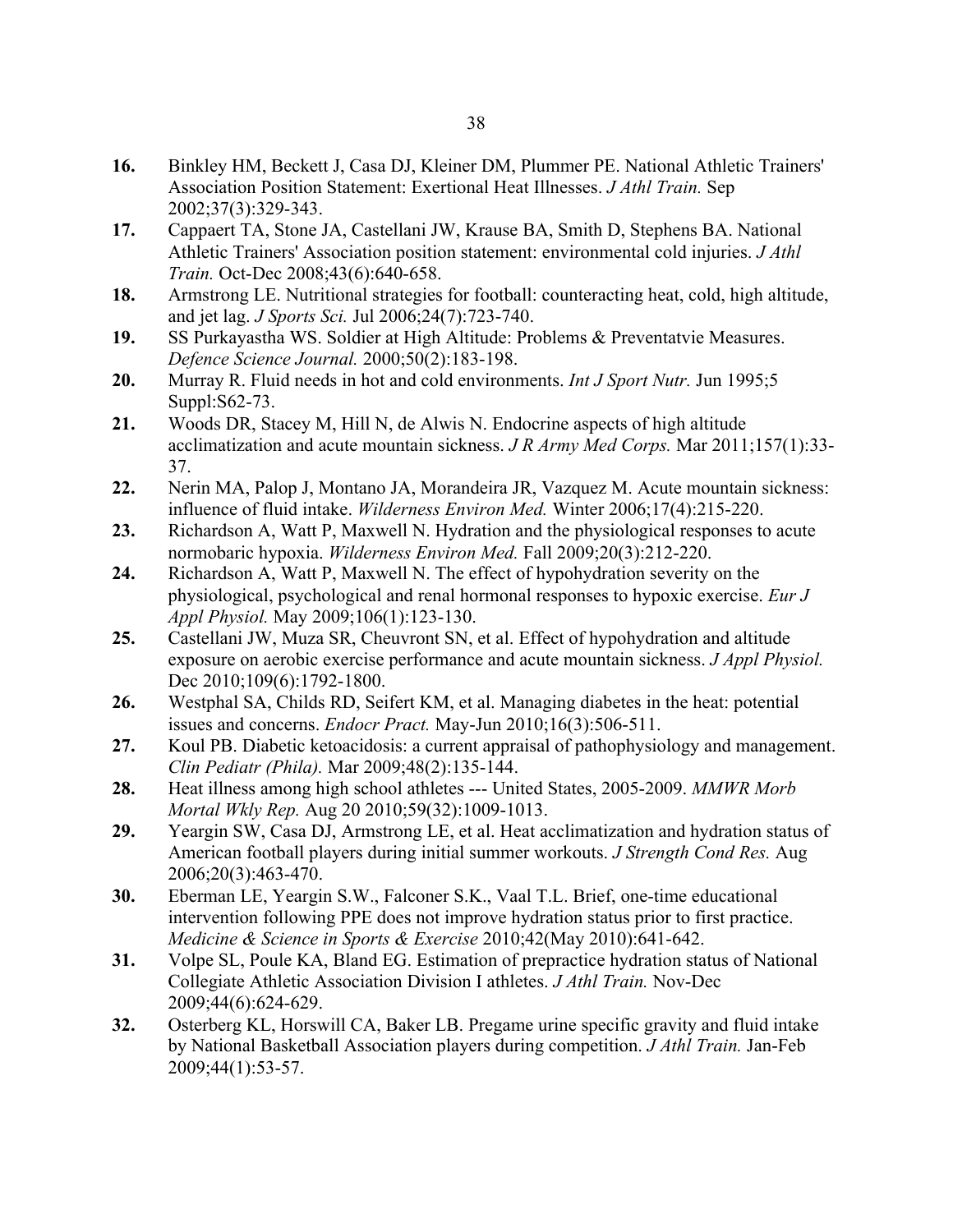- **33.** Stover EA, Petrie HJ, Passe D, Horswill CA, Murray B, Wildman R. Urine specific gravity in exercisers prior to physical training. *Appl Physiol Nutr Metab.* Jun 2006;31(3):320-327.
- **34.** Biggs C, Paterson M, Maunder E. Hydration status of South African forestry workers harvesting trees in autumn and winter. *Ann Occup Hyg.* Jan 2011;55(1):6-15.
- **35.** Gardner JW, Kark JA, Karnei K, et al. Risk factors predicting exertional heat illness in male Marine Corps recruits. *Med Sci Sports Exerc.* Aug 1996;28(8):939-944.
- **36.** Laursen PB, Suriano R, Quod MJ, et al. Core temperature and hydration status during an Ironman triathlon. *Br J Sports Med.* Apr 2006;40(4):320-325; discussion 325.
- **37.** Dill DB, Costill DL. Calculation of percentage changes in volumes of blood, plasma, and red cells in dehydration. *J Appl Physiol.* Aug 1974;37(2):247-248.
- **38.** Cheuvront S. N. SMN. Hydration Assessment of Athletes. *Sports Science Exchange.*  2005;18(2).
- **39.** Oppliger RA, Bartok C. Hydration testing of athletes. *Sports Med.* 2002;32(15):959-971.
- **40.** Armstrong LE. Assessing hydration status: the elusive gold standard. *J Am Coll Nutr.* Oct 2007;26(5 Suppl):575S-584S.
- **41.** Popowski LA, Oppliger RA, Patrick Lambert G, Johnson RF, Kim Johnson A, Gisolf CV. Blood and urinary measures of hydration status during progressive acute dehydration. *Med Sci Sports Exerc.* May 2001;33(5):747-753.
- **42.** Armstrong LE, Maresh CM, Castellani JW, et al. Urinary indices of hydration status. *Int J Sport Nutr.* Sep 1994;4(3):265-279.
- **43.** Costa CE, Bettendorff C, Bupo S, Ayuso S, Vallejo G. [Comparative measurement of urine specific gravity: reagent strips, refractometry and hydrometry]. *Arch Argent Pediatr.* Jun 2010;108(3):234-238.
- **44.** McConnell EA. How to use a urinometer. *Nursing.* Oct 1991;21(10):28.
- **45.** Gault MH, Whelan VC, Longerich LL. Assessment of specific gravity determined by Ames N-Multistix-SG. *Clin Biochem.* Oct 1984;17(5):292-295.
- **46.** Stuempfle KJ, Drury DG. Comparison of 3 Methods to Assess Urine Specific Gravity in Collegiate Wrestlers. *J Athl Train.* Dec 2003;38(4):315-319.
- **47.** Shirreffs SM, Maughan RJ. Urine osmolality and conductivity as indices of hydration status in athletes in the heat. *Med Sci Sports Exerc.* Nov 1998;30(11):1598-1602.
- **48.** Kovacs EM, Senden JM, Brouns F. Urine color, osmolality and specific electrical conductance are not accurate measures of hydration status during postexercise rehydration. *J Sports Med Phys Fitness.* Mar 1999;39(1):47-53.
- **49.** Cheuvront SN, Carter R, 3rd, Montain SJ, Sawka MN. Daily body mass variability and stability in active men undergoing exercise-heat stress. *Int J Sport Nutr Exerc Metab.* Oct 2004;14(5):532-540.
- **50.** Godek SF, Godek JJ, Bartolozzi AR. Hydration status in college football players during consecutive days of twice-a-day preseason practices. *Am J Sports Med.* Jun 2005;33(6):843-851.
- **51.** Casa DJ. Proper Hydration for Distance Running Identifying Individual Fluid Needs A USA Track and Field Advisory. In: USA Track And Field UoC, ed.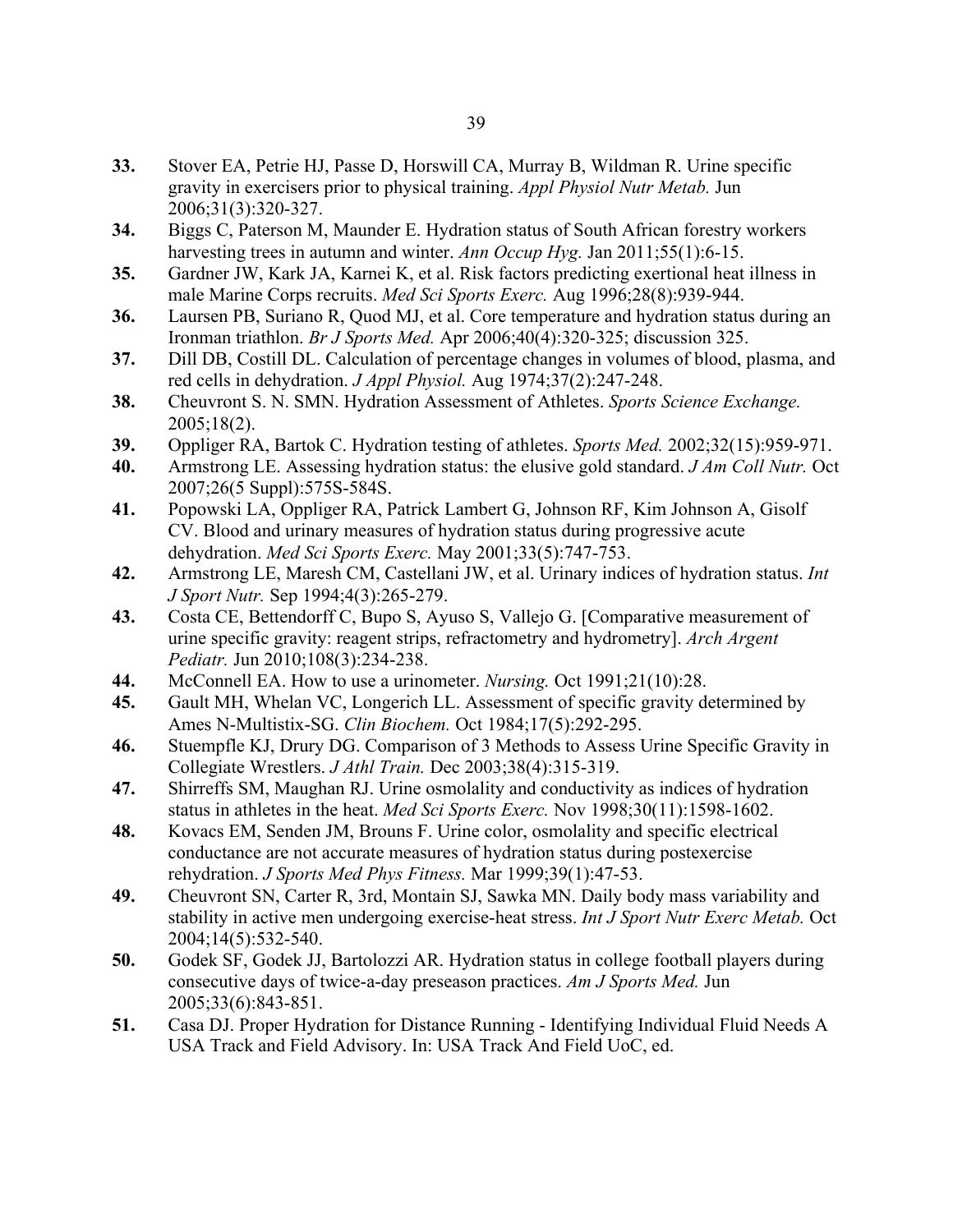- **52.** Kolka MA, Latzka WA, Montain SJ, Corr WP, O'Brien KK, Sawka MN. Effectiveness of revised fluid replacement guidelines for military training in hot weather. *Aviat Space Environ Med.* Mar 2003;74(3):242-246.
- **53.** Jerry Thomas JN, Stephen Silverman. *Research Methods in Physical Activity*. 5th ed. Champagne, Illinois: Human Kintecs; 2005.
- **54.** Costill DL, Fink WJ. Plasma volume changes following exercise and thermal dehydration. *J Appl Physiol.* Oct 1974;37(4):521-525.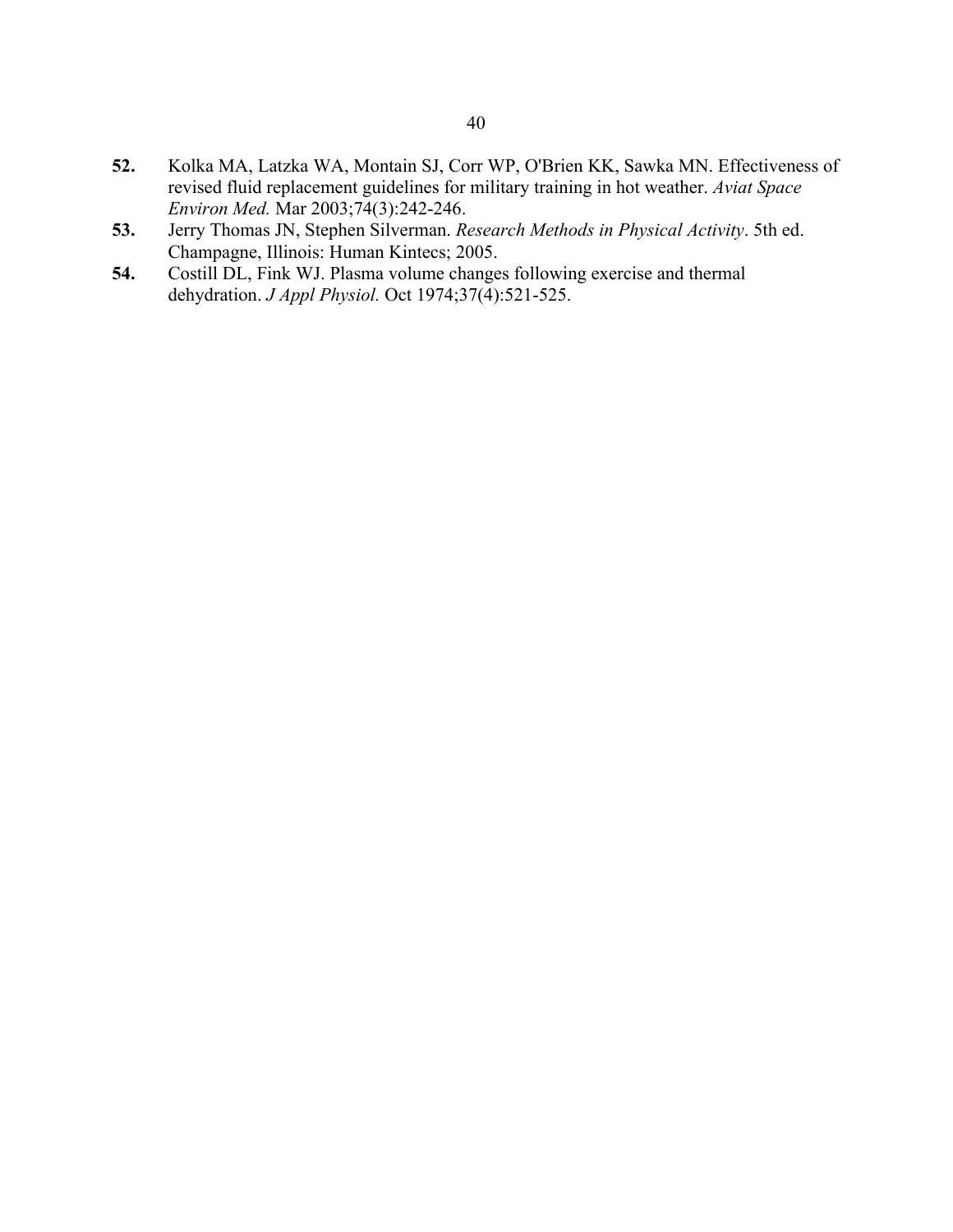



 $10 - 15$  min

Within 2hrs of sample collection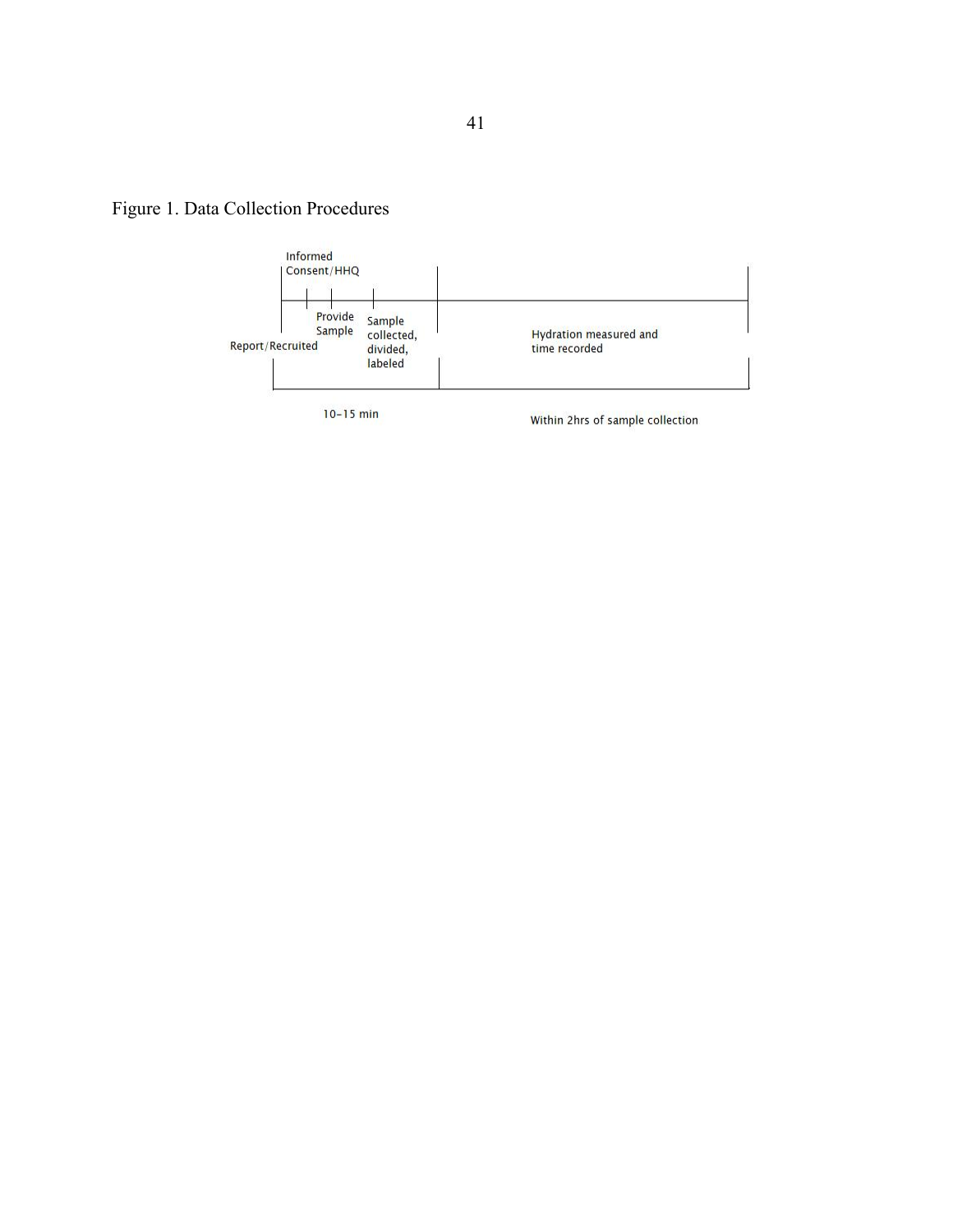Figure 2. Digital Refractometer and Osmometer



 $*_r$  =0.814 p<0.001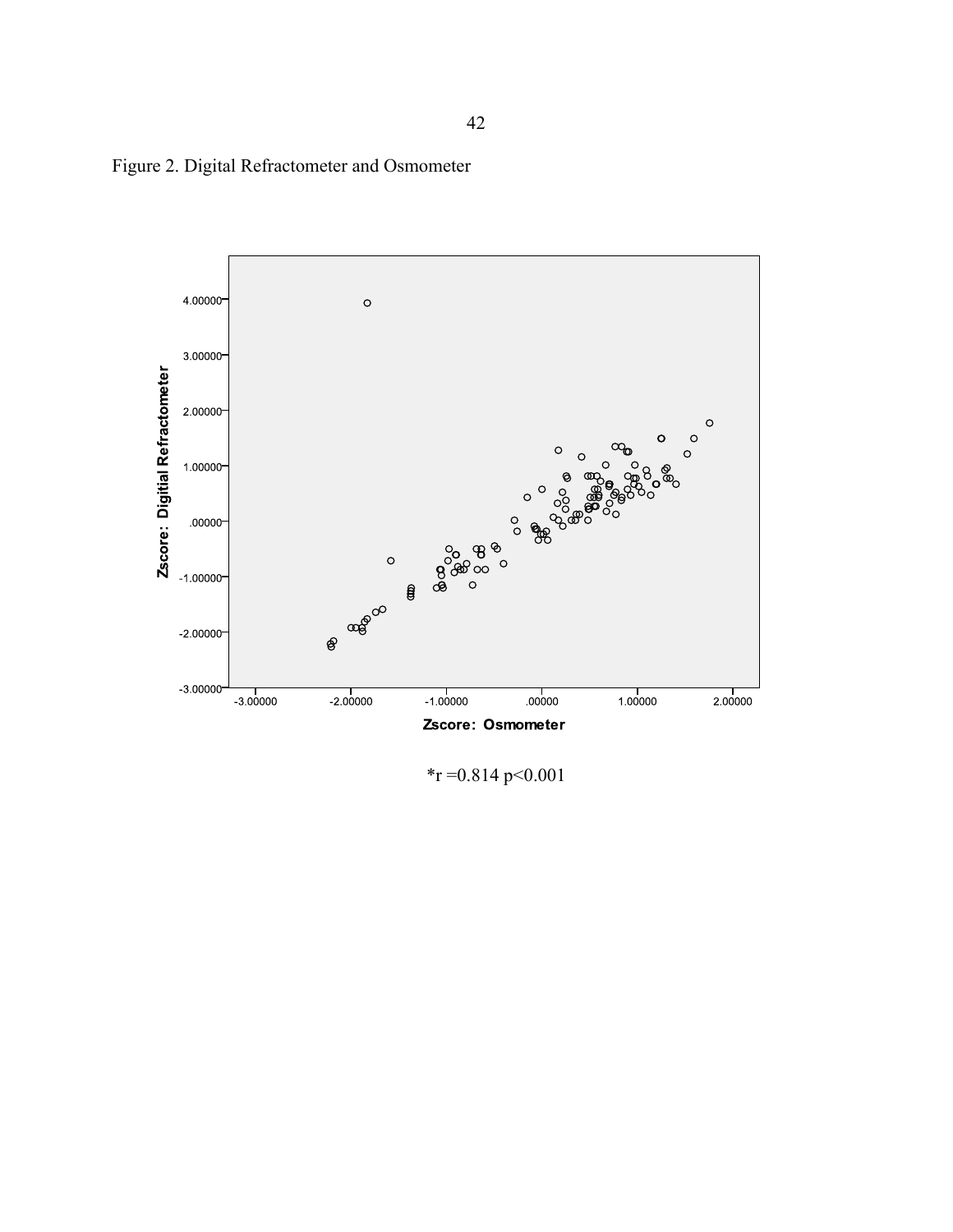



 $*_T = 0.943$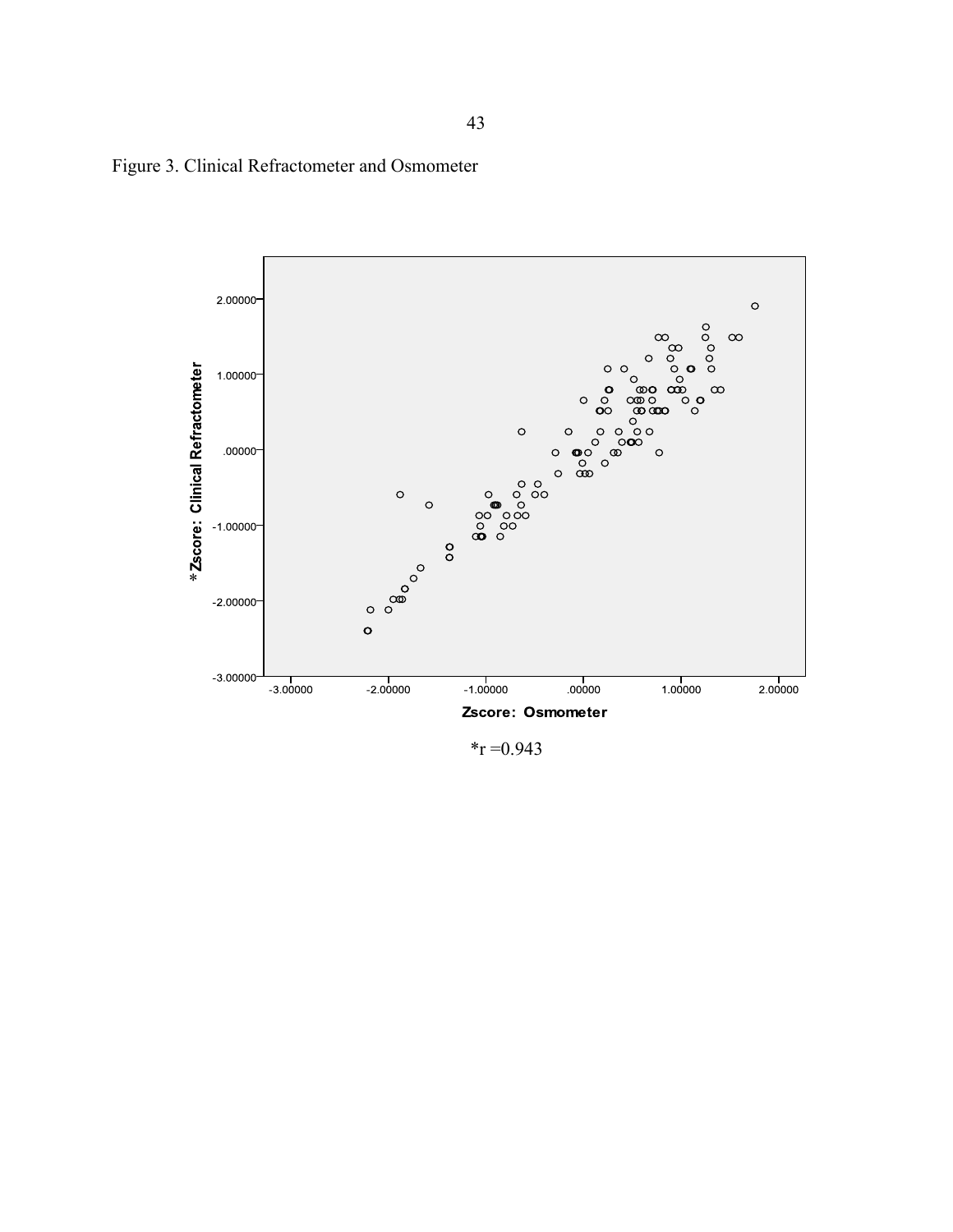Figure 4. Urinometer and Osmometer



 $r = 0.133$  p < 0.142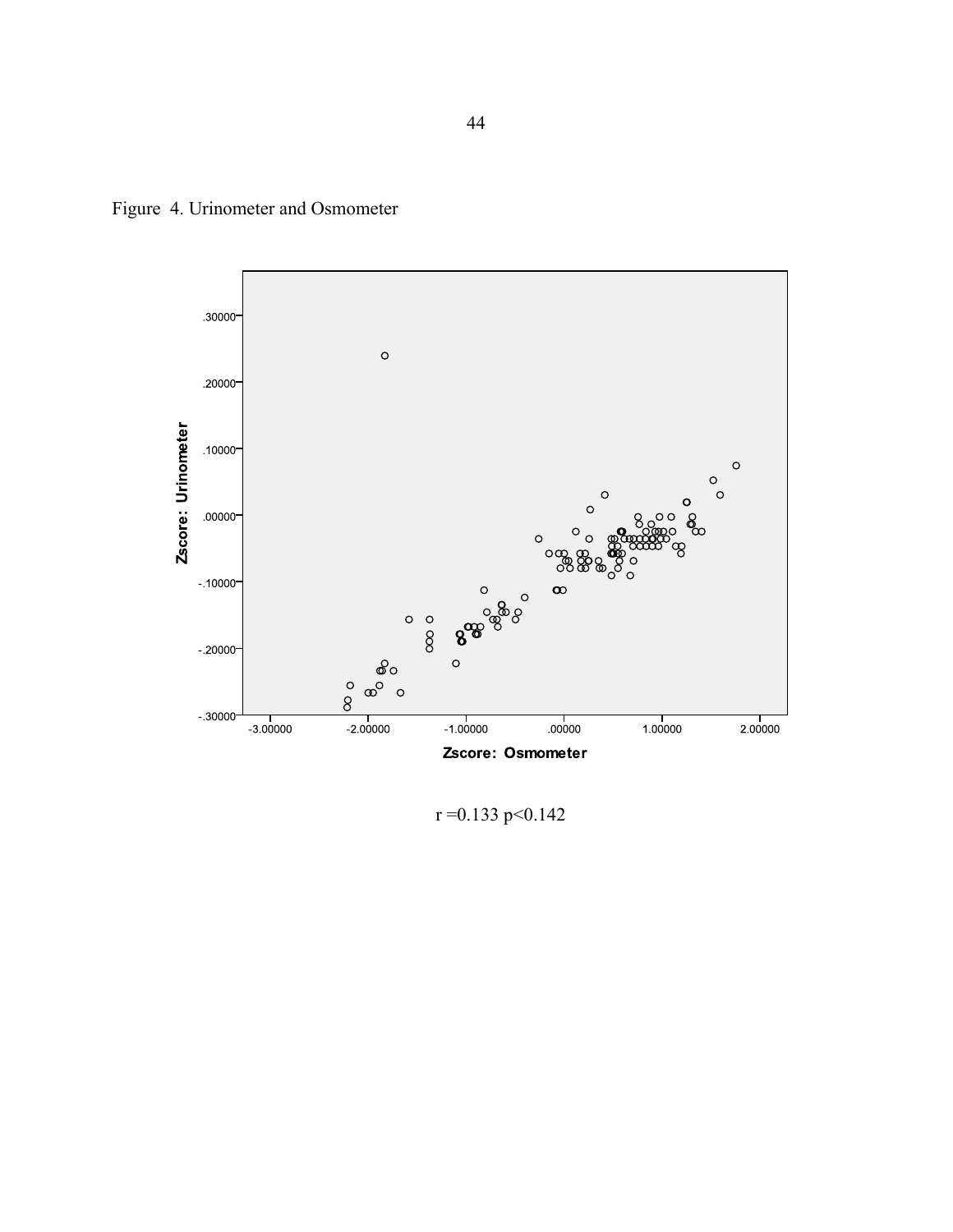# APPENDIX A: STUDY PARAMETERS

### Operational Definitions

*Clinical Refractometer*: A clinical refractometer is a handheld tool for measuring hydration status via urine specific gravity. The practitioner views a urine sample and the concentration of particles are identified on a scale of 1.001 – 1.045. Professional organizations such as ACSM, NATA, NWCA have recommended this type of hydration assessment.

*Digital Refractometer*: A digital refractometer is a tool for measuring hydration status via urine specific gravity. The practitioner places the tip of the pen style refractometer directly into the sample.

*Dehydration*: Dehydration is the process of becoming hypohydrated.

*Urinometer*: A urinometer is a tool consisting of a graduated cylinder and shot ballast used for measuring hydration status via urine specific gravity. This tool works based on Archimedes principle of density and displacement.

*Hypohydration*: Hypohydration is a state of altered body water below normal limits *Euhydration*: Euhydration is a state of total body water balance.

*Urine Sample*: A urine sample is an amount of urine collected midstream into a sterile container *Urine Specific Gravity (USG)*: USG is the ratio of the densities between urine and water based on the concentration of particles in solution.

### Assumptions

1. Participants will be honest when completing the health questionnaire.

45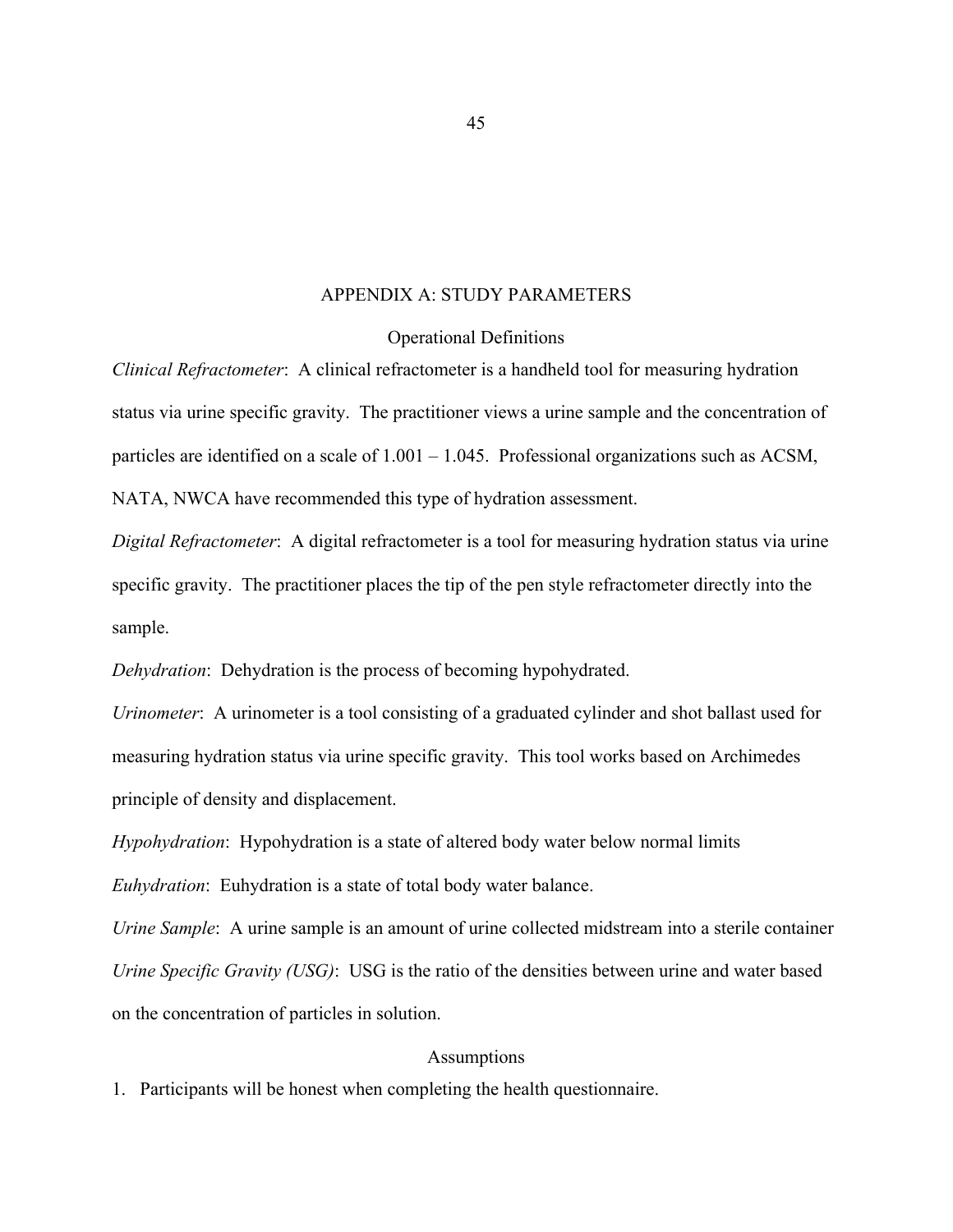- 2. There will be variability in hydration status among participants.
- 3. All levels of hydration will fall within the measureable range of equipment.
- 4. Participants will understand and follow directions when providing a urine sample.

# Delimitations

- 1. Results are only generalizable to the four specific instruments.
- 2. Results are generalizable to 18-60 year olds.
- 3. We will only have knowledge of diseases/conditions that were disclosed or included in the health questionnaire report.

# Limitations

1. Specific info on supplements and/or vitamins that are being consumed may not be known.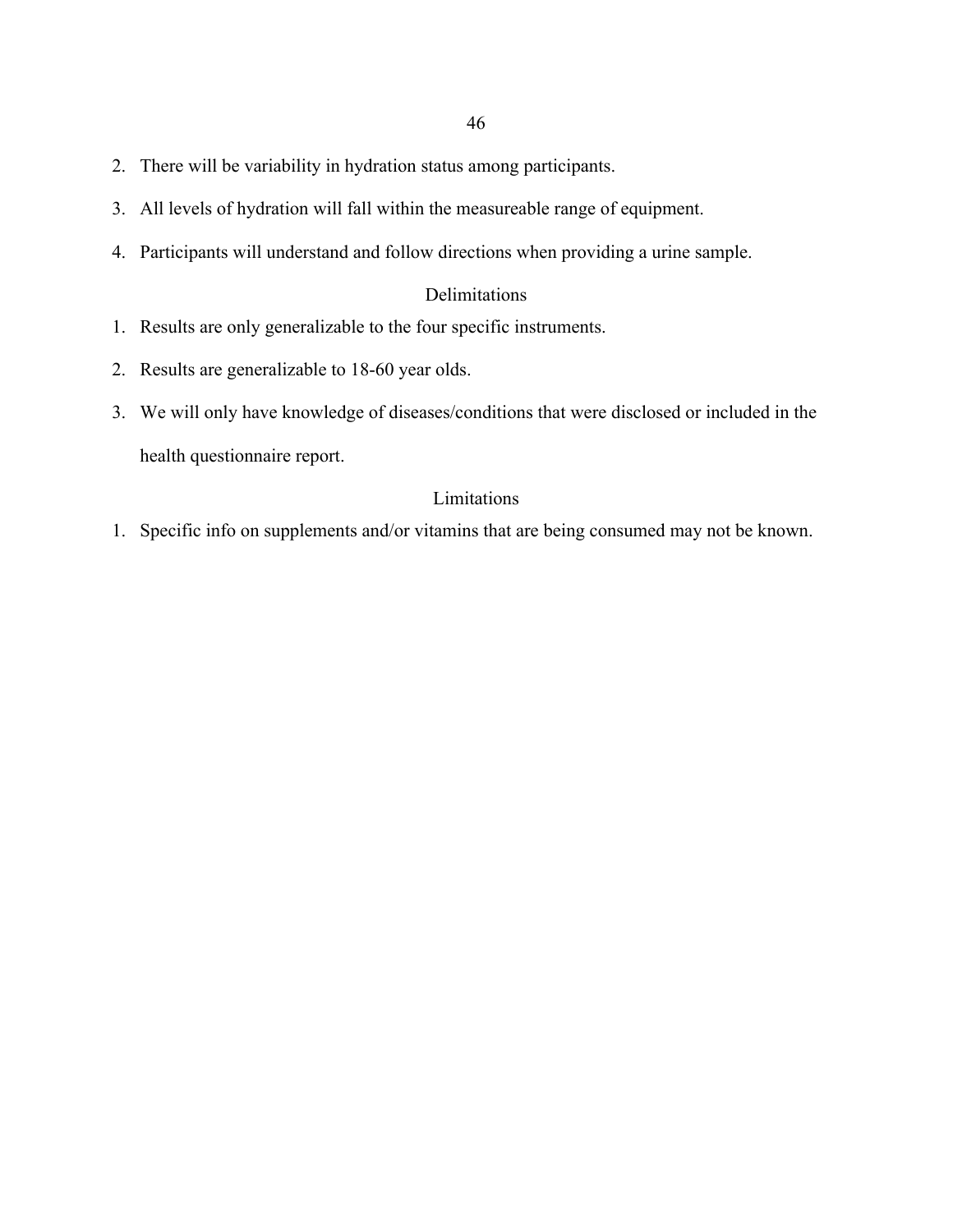# APPENDIX B: RELEVANT FORMS

# **WE NEED YOUR HELP!**



Purpose: Study the effect of 5 different measurement methods on urine accuracy

**Study:** You will fill out a confidential questionnaire and provide a urine sample. The total time commitment is approximately **10** mins.

**Criteria:** Anyone between the ages of 18 and 60 years old is allowed to participate.

**Lottery for Prize:** You will be entered into a drawing for a chance to win one of 10 **\$20.00** Wal-Mart gift card for participation in the study.

## **Contact:**

Dr. Susan Yeargin susan.yeargin@indstate.edu 812-237-3962 Heather M Adams hadams10@indstate.edu 608-577-1314 Andrew J Niemann aniemann aniemann aniemann and state.edu 515-320-2145

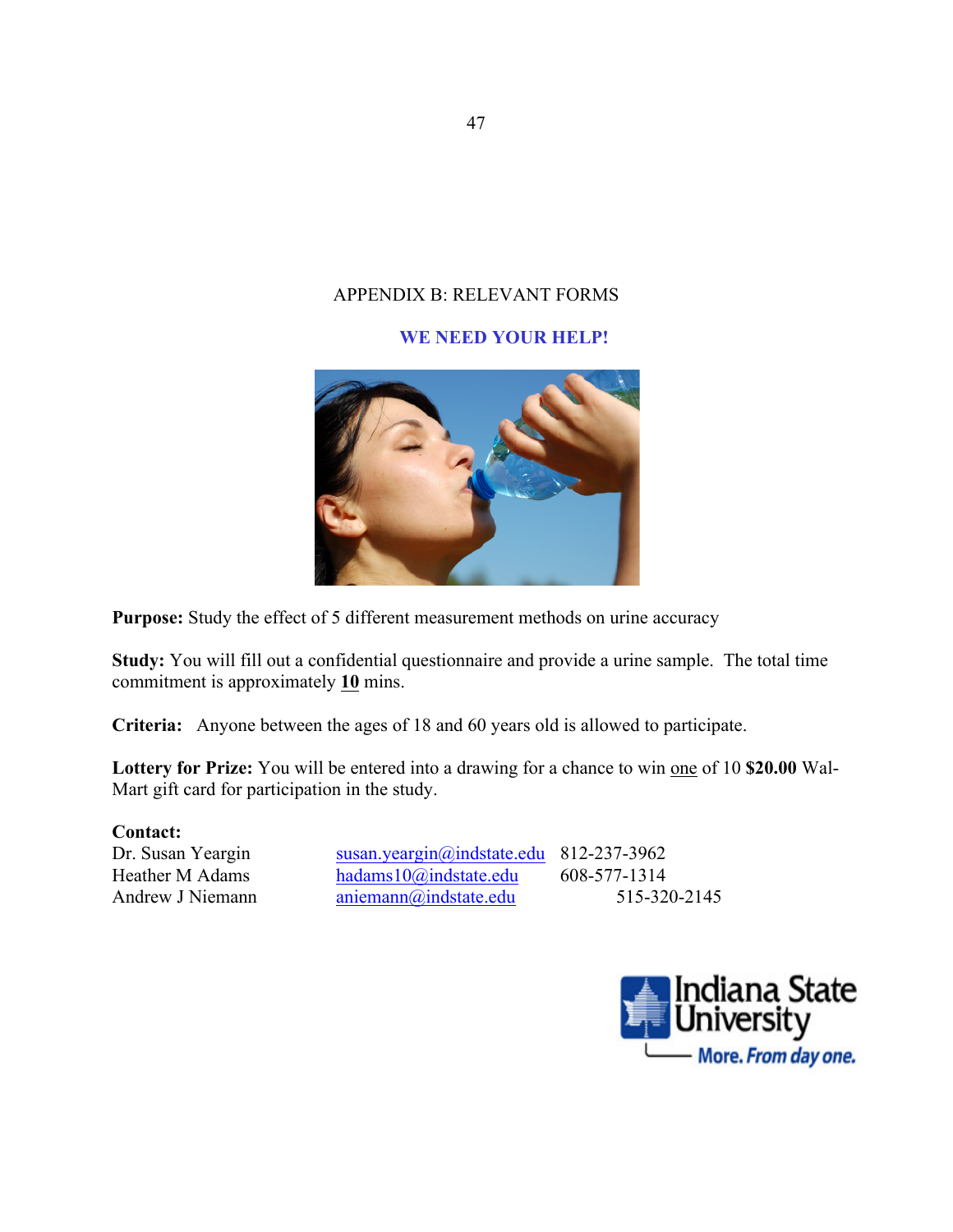Email Example:

Subject: Hydration Research Project-We need your help!

Dear  $\qquad \qquad \qquad$ 

This email is in regard to a research project being conducted by Dr. Susan Yeargin, Heather Mata, Dr. Lindsey Eberman, Heather Adams and, Andrew Niemann of Indiana State University.

We are looking for individuals throughout the Terre Haute, Indiana area to volunteer to participate. Involvement in this study is voluntary.

**Purpose:** Study the effect of 5 different measurement methods on urine accuracy

**Study:** You will fill out a confidential questionnaire and provide a urine sample. The total time commitment is approximately **10** mins.

**Criteria:** Anyone between the ages of 18 and 60 years old is allowed to participate.

**Lottery for Prize:** You will be entered into a drawing for a chance to win one of 10 **\$20.00** Wal-Mart gift card for participation in the study.

**Contact:** If you have any questions about the study, you may contact Dr. Susan Yeargin at (812) 237-3962 or at susan.yeargin@indstate.edu, Heather Adams at (608) 577-1314 or hadams10@indstate.edu, or Andrew Niemann at (515) 320-2145 or at aniemann@indstate.edu, or. If you have any questions about your rights as a research participant, you may contact the Indiana State University Institutional Review Board (IRB) by mail at Indiana State University, Office of Sponsored Programs, Terre Haute, IN 47809, by phone at (812) 237-8217, or by e-mail at irb@indstate.edu.

Thank you,

Dr. Susan Yeargin Dr. Lindsey Eberman Heather Mata Heather M Adams Andrew J Niemann

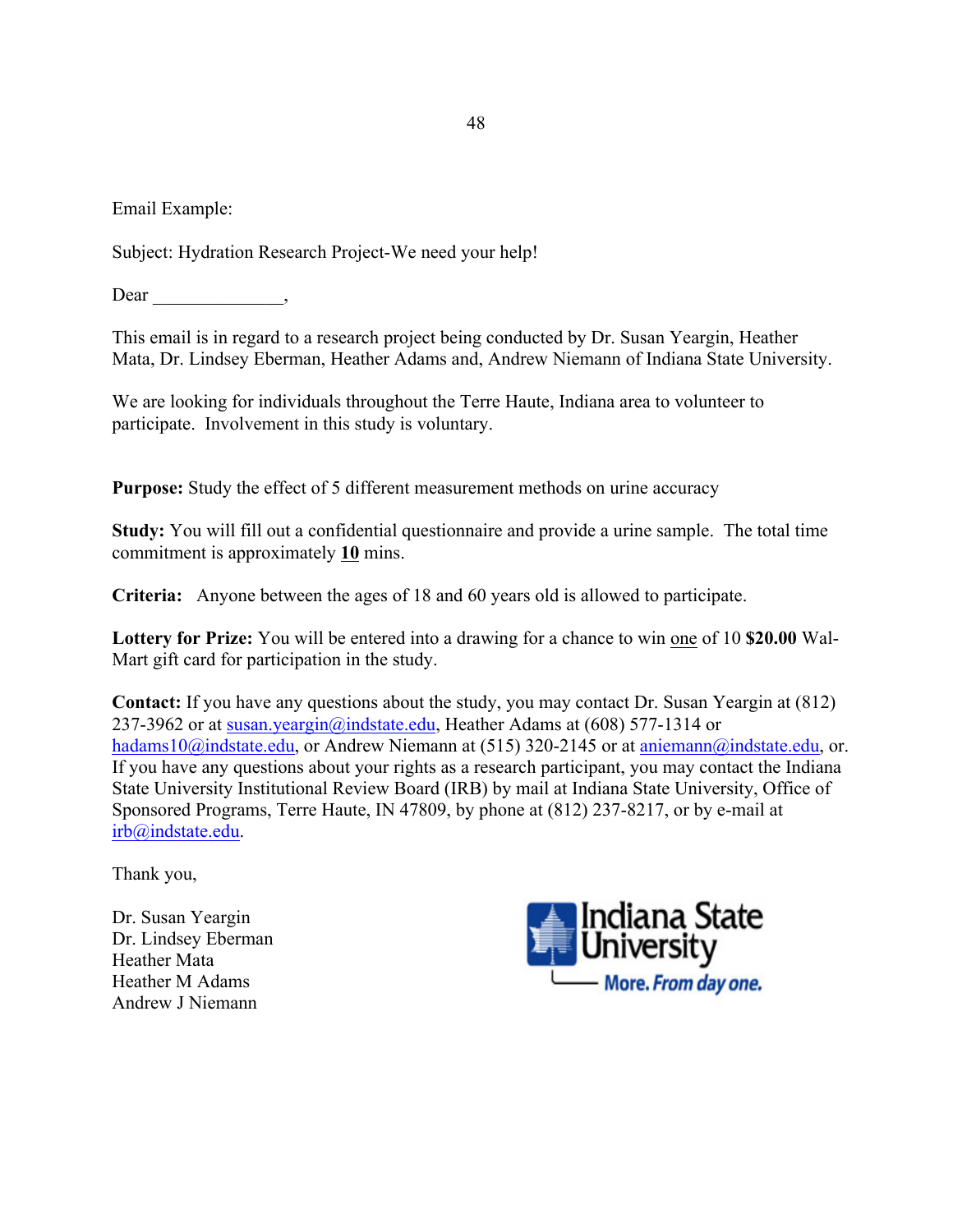Subject #

Health Questionnaire

# Study Title: The Effect of Instrument Type on the Measure of Hydration Status

Height: in Mass: lbs Age: yrs Gender: M or F

| Questions                                                          |        |       |
|--------------------------------------------------------------------|--------|-------|
| 1. Is this your first time urinating today? If not please list how |        |       |
| many times you have urinated today                                 | Yes No |       |
| 2. Have you been diagnosed with diabetes?                          |        |       |
|                                                                    | Yes    | No    |
| 2. Do you have a history of chronic urinary tract infections?      |        |       |
|                                                                    | Yes    | $N$ o |
| 3. Have been diagnosed with kidney disease?                        |        |       |
|                                                                    | Yes    | No    |
| 4. Are currently taking any supplements or vitamins?               |        |       |
|                                                                    | Yes    | $N$ o |
| 5. Approximately how much have you exercised in the past 24        |        | hours |
| hours?                                                             |        |       |
| 6. Females only- Are you currently menstruating?                   |        |       |
|                                                                    | Yes    |       |

# **Please answer the questions to the best of your knowledge:**

\* This information is confidential and will be used for descriptive purposes only. This information will not exclude you from the study or lottery.

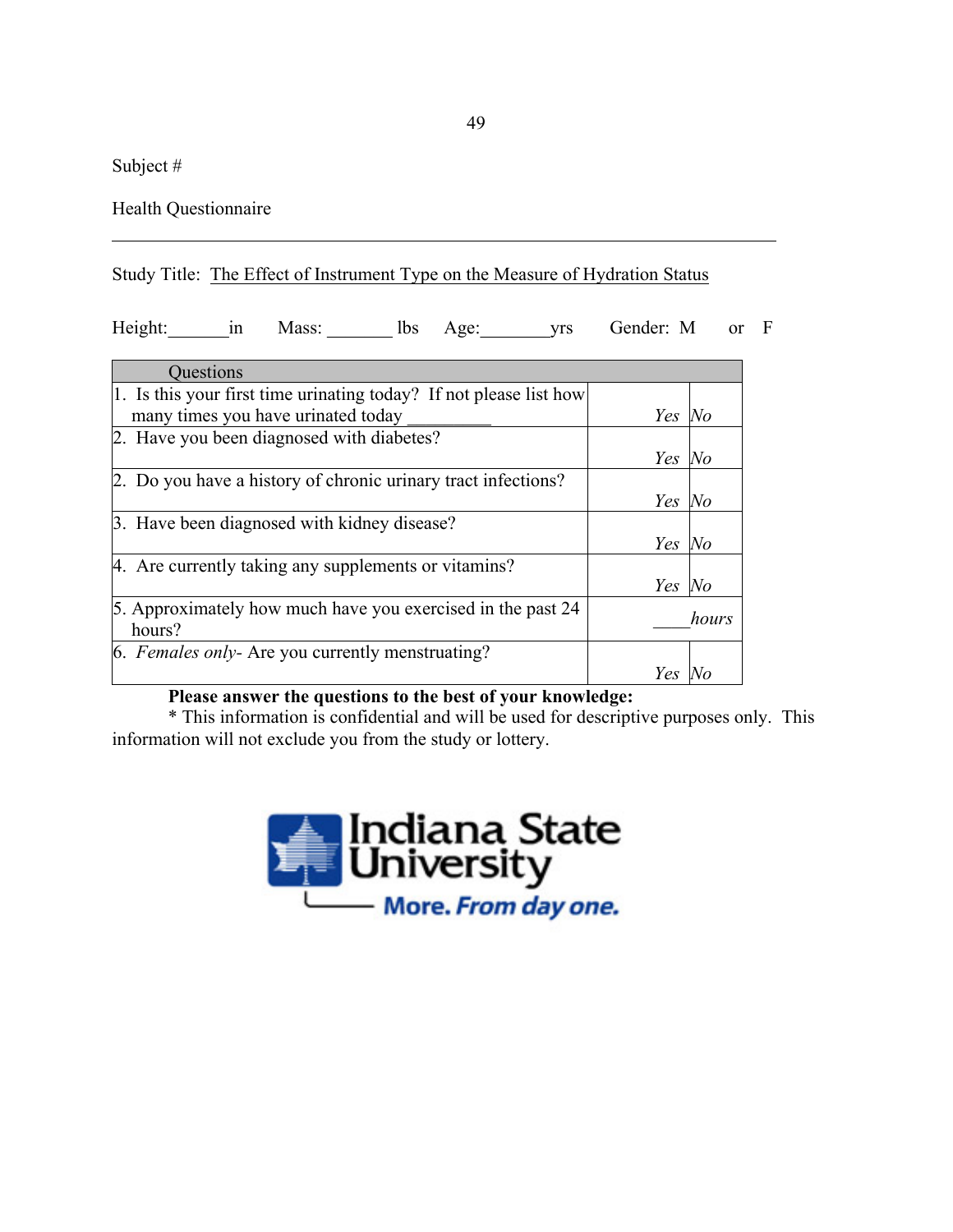### **CONSENT TO PARTICIPATE IN RESEARCH**

### Validation of Urine Hydration Status Measurement Methodology: A Five Part Investigation

You are asked to participate in a research study conducted by Dr. Susan Yeargin, Dr. Lindsey Eberman, Heather Mata, Heather Adams, and Andrew Niemann, members of the Department of Applied Medicine and Rehabilitation at Indiana State University. Your participation in this study is voluntary, so at any time, you can discontinue without any consequences. Please read the information below and ask questions about anything you do not understand, before deciding whether or not to participate.

### • **PURPOSE OF THE STUDY**

Urine is commonly used to determine a person's hydration status by researchers and health care providers. Current research is unclear about the best ways to evaluate a urine sample. The goal of this study is to determine whether factors like time, shaking, temperature, number of times urinating, and measurement type change the results of a urine sample.

### • **PROCEDURES**

If you volunteer to participate in this study, you will be asked to do the following things:

- Complete a health questionnaire
- You will be given a clean urine specimen cup
- Go to the restroom with the cup, making sure to lock the door behind you
- Provide as much urine as possible in the sample cup
- Wash your hands and leave the urine sample in the restroom for the researchers to analyze later

### • **POTENTIAL RISKS AND DISCOMFORTS**

We expect the risks for this study will be minor. If your discomforts become a problem, you may choose to discontinue your participation at any time. Possible risks that may be experienced include you becoming socially uncomfortable due to the process of urine collection and transportation of urine. Allowing you to leave your sample in the bathroom will help minimize this risk.

### • **POTENTIAL BENEFITS TO SUBJECTS AND/OR TO SOCIETY**

It is unlikely you will directly benefit from participation in this study. However, this research will help increase the awareness and education on the importance of hydration in addition to generating standardized procedures, for both clinical and research purposes, for assessing hydration status.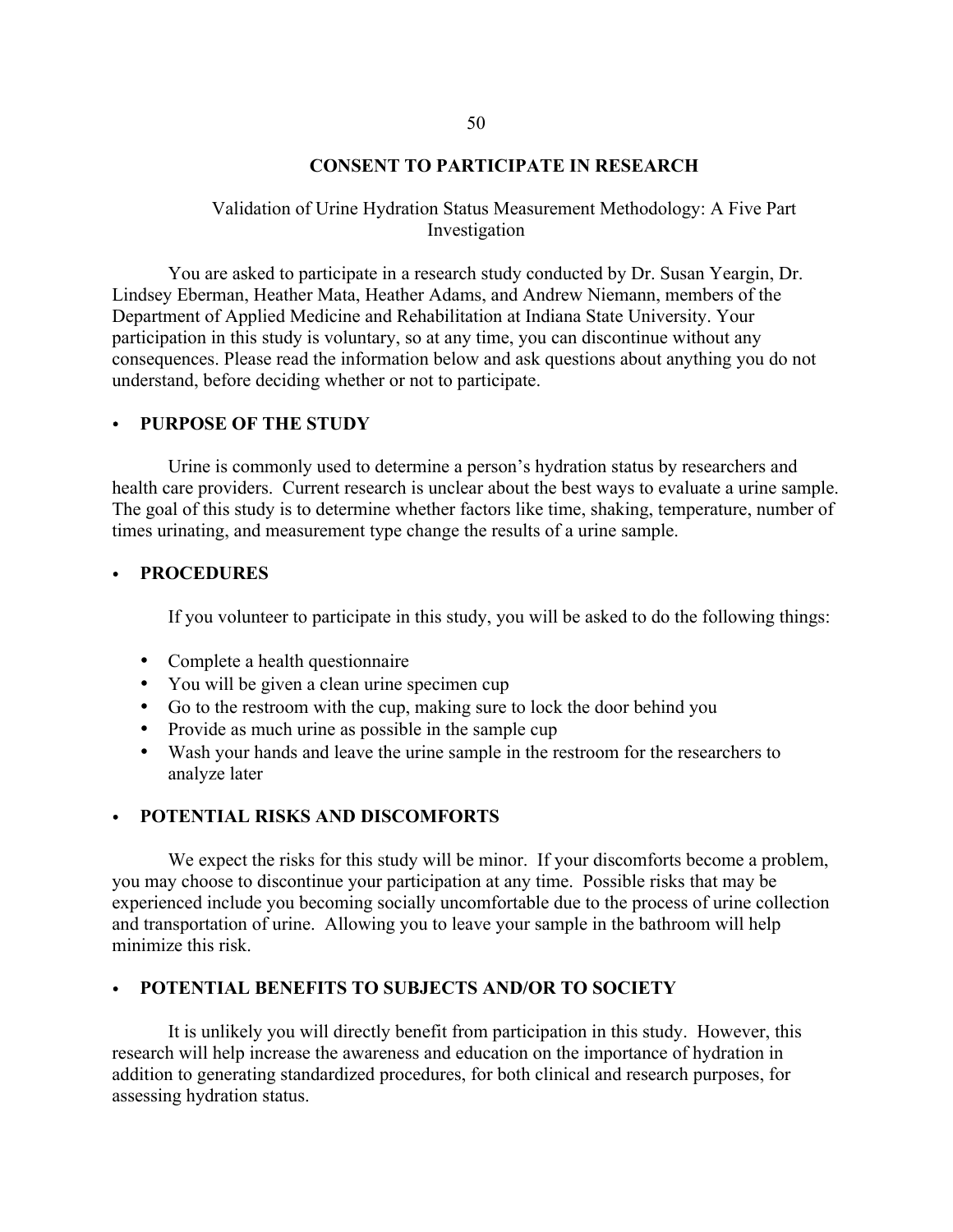### • **PAYMENT FOR PARTICIPATION**

If you choose to participate, you can also choose to enter a lottery for a \$20 Wal-Mart gift card. Ten gift cards will be distributed at the conclusion of the study based on a random drawing of email addresses. Please indicate below whether you would like to be included in the lottery. If you choose not to enter the lottery, you can still provide a urine sample for analysis. You can also choose to provide more than one sample, but your name will only be entered into the drawing once.

Please note: Foreign nationals on visas other than F-1 or J-1 may not be eligible to receive payment for participation in this study.

Place a check in the box to indicate your choice:

 $\square$  I DO want to enter my name in the lottery.  $\square$  I DO NOT want to enter into the lottery. Email address:

### • **CONFIDENTIALITY**

Any information that is obtained in connection with this study and that can be identified with you will remain confidential and will be disclosed only with your permission or as required by law. Confidentiality will be maintained by means of assigning you a subject number. The only location where your subject number and name will be together will be in a file on the primary investigator's password protected computer. Only the investigators will have access to this file. This consent form (which only has your name) and the health questionnaire (which only has your subject number) will be stored in a locked cabinet in a locked office in the Applied Medicine Research Laboratory. Only the primary investigators will have access to these files. If you choose to discontinue participation at any time, all forms related to your participation will be immediately destroyed.

### • **PARTICIPATION AND WITHDRAWAL**

You can choose whether or not to be in this study. If you volunteer to be in this study, you may withdraw at any time without consequences of any kind or loss of benefits to which you are otherwise entitled. You may also refuse to answer any questions you do not want to answer. There is no penalty if you withdraw from the study and you will not lose any benefits to which you are otherwise entitled.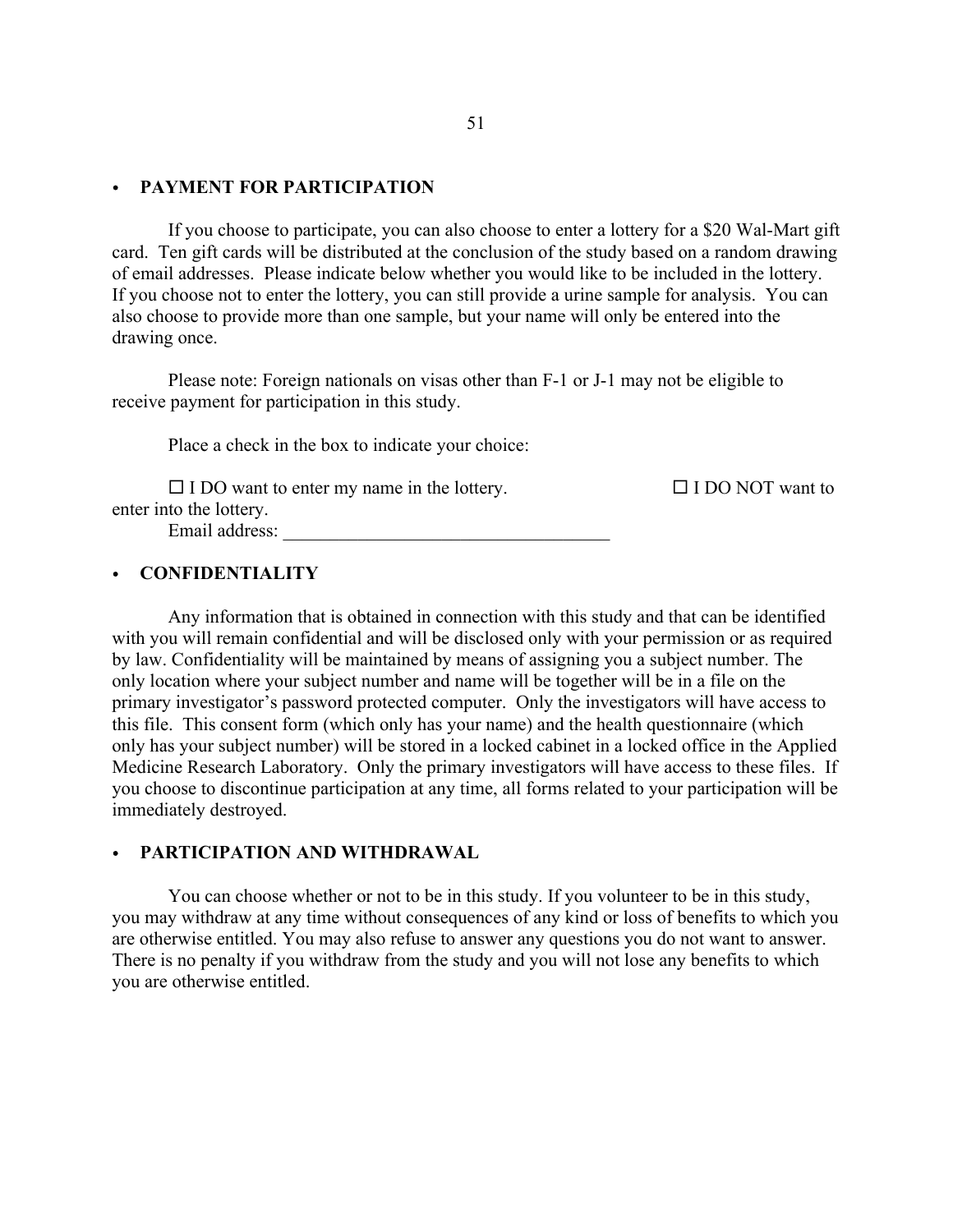# • **IDENTIFICATION OF INVESTIGATORS**

If you have any questions or concerns about this research, please contact

Dr. Susan Yeargin Student Services Building Rm 246 812-237-3962 susan.yeargin@indstate.edu Dr. Lindsey Eberman

Heather Adams 608-577-1314 hadams10@indstate.edu

Student Services Building Rm 257 812-237-7694 leberman@indstate.edu

Andrew Niemann 515-320-2145 aniemann@indstate.edu

Heather Mata Student Services Building Rm 258 812-237-8874 heather.mata@indstate.edu

# • **RIGHTS OF RESEARCH SUBJECTS**

If you have any questions about your rights as a research subject, you may contact the Indiana State University Institutional Review Board (IRB) by mail at Indiana State University, Office of Sponsored Programs, Terre Haute, IN 47809, by phone at (812) 237-8217, or e-mail the IRB at  $irb@indstate.edu$ . You will be given the opportunity to discuss any questions about your rights as a research subject with a member of the IRB. The IRB is an independent committee composed of members of the University community, as well as lay members of the community not connected with ISU. The IRB has reviewed and approved this study.

I understand the procedures described above. My questions have been answered to my satisfaction, and I agree to participate in this study. I have been given a copy of this form.

 $\mathcal{L}_\mathcal{L} = \mathcal{L}_\mathcal{L} = \mathcal{L}_\mathcal{L} = \mathcal{L}_\mathcal{L} = \mathcal{L}_\mathcal{L} = \mathcal{L}_\mathcal{L} = \mathcal{L}_\mathcal{L} = \mathcal{L}_\mathcal{L} = \mathcal{L}_\mathcal{L} = \mathcal{L}_\mathcal{L} = \mathcal{L}_\mathcal{L} = \mathcal{L}_\mathcal{L} = \mathcal{L}_\mathcal{L} = \mathcal{L}_\mathcal{L} = \mathcal{L}_\mathcal{L} = \mathcal{L}_\mathcal{L} = \mathcal{L}_\mathcal{L}$ 

Printed Name of Subject

 $\mathcal{L}_\text{max}$  , and the contract of the contract of the contract of the contract of the contract of the contract of the contract of the contract of the contract of the contract of the contract of the contract of the contr

Signature of Subject Date

*Leave this amount of space for IRB approval stamp (unless you plan to include the approval information in the text of the ICD)*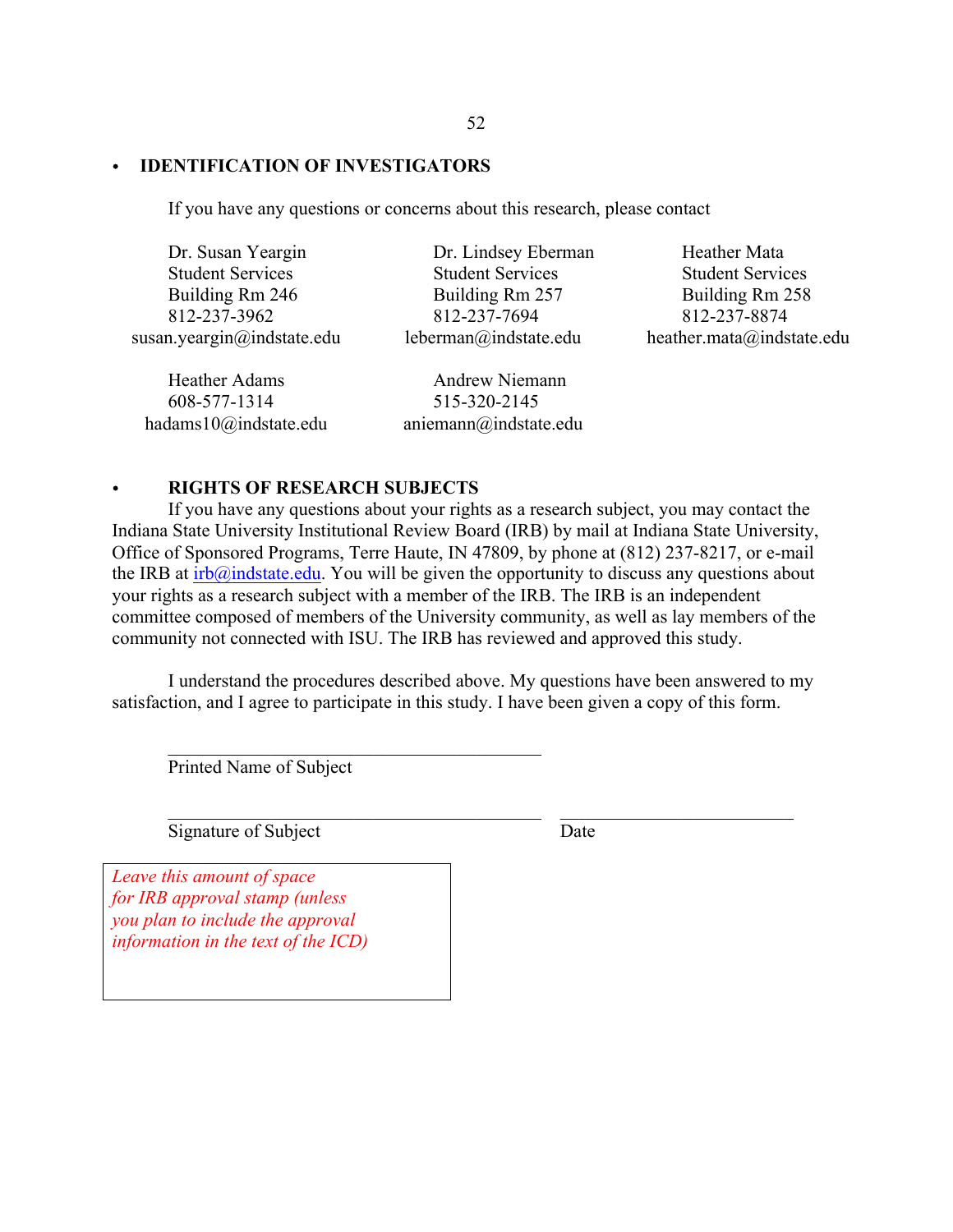|                  |        | Height    |        |          |     |        |
|------------------|--------|-----------|--------|----------|-----|--------|
|                  | Height | (centimet | Weight | Weight   |     |        |
| Subject #        | (in)   | ers)      | (lbs)  | (kg)     | Age | Gender |
|                  |        |           |        | 97.72727 |     |        |
| $\mathbf{1}$     | 75     | 190.5     | 215    | 273      | 23  | Male   |
|                  |        |           |        | 90.90909 |     |        |
| $\overline{2}$   | 73     | 185.42    | 200    | 091      | 30  | Male   |
|                  |        |           |        | 65.90909 |     |        |
| $\overline{3}$   | 64     | 162.56    | 145    | 091      | 23  | Female |
|                  |        |           |        | 63.63636 |     |        |
| $\overline{4}$   | 62     | 157.48    | 140    | 364      | 22  | Female |
| $\overline{6}$   | 64     | 162.56    | 220    | 100      | 20  | Female |
|                  |        |           |        | 54.54545 |     |        |
| $\boldsymbol{7}$ | 62     | 157.48    | 120    | 455      | 22  | Female |
|                  |        |           |        | 65.90909 |     |        |
| 9                | 67     | 170.18    | 145    | 091      | 31  | Female |
|                  |        |           |        | 79.09090 |     |        |
| 12               | 72     | 182.88    | 174    | 909      | 32  | Male   |
|                  |        |           |        | 81.81818 |     |        |
| 13               | 69     | 175.26    | 180    | 182      | 28  | Male   |
|                  |        |           |        | 65.90909 |     |        |
| 14               | 72     | 182.88    | 145    | 091      | 22  | Male   |
|                  |        |           |        | 95.45454 |     |        |
| 15               | 77     | 195.58    | 210    | 545      | 20  | Male   |
|                  |        |           |        | 72.72727 |     |        |
| 16               | 73     | 185.42    | 160    | 273      | 18  | Male   |
|                  |        |           |        | 53.63636 |     |        |
| 17               | 61     | 154.94    | 118    | 364      | 18  | Female |
|                  |        |           |        | 79.09090 |     |        |
| 18               | 72     | 182.88    | 174    | 909      | 32  | Male   |
|                  |        |           |        | 59.09090 |     |        |
| 20               | 67     | 170.18    | 130    | 909      | 18  | Male   |
|                  |        |           |        | 56.81818 |     |        |
| 21               | 66     | 167.64    | 125    | 182      | 18  | Female |
| 22               | 67     | 170.18    | 125    | 56.81818 | 19  | Male   |
| 23               | 72     | 182.88    | 145    | 65.90909 | 19  | Male   |

# APPENDIX C: RAW DATA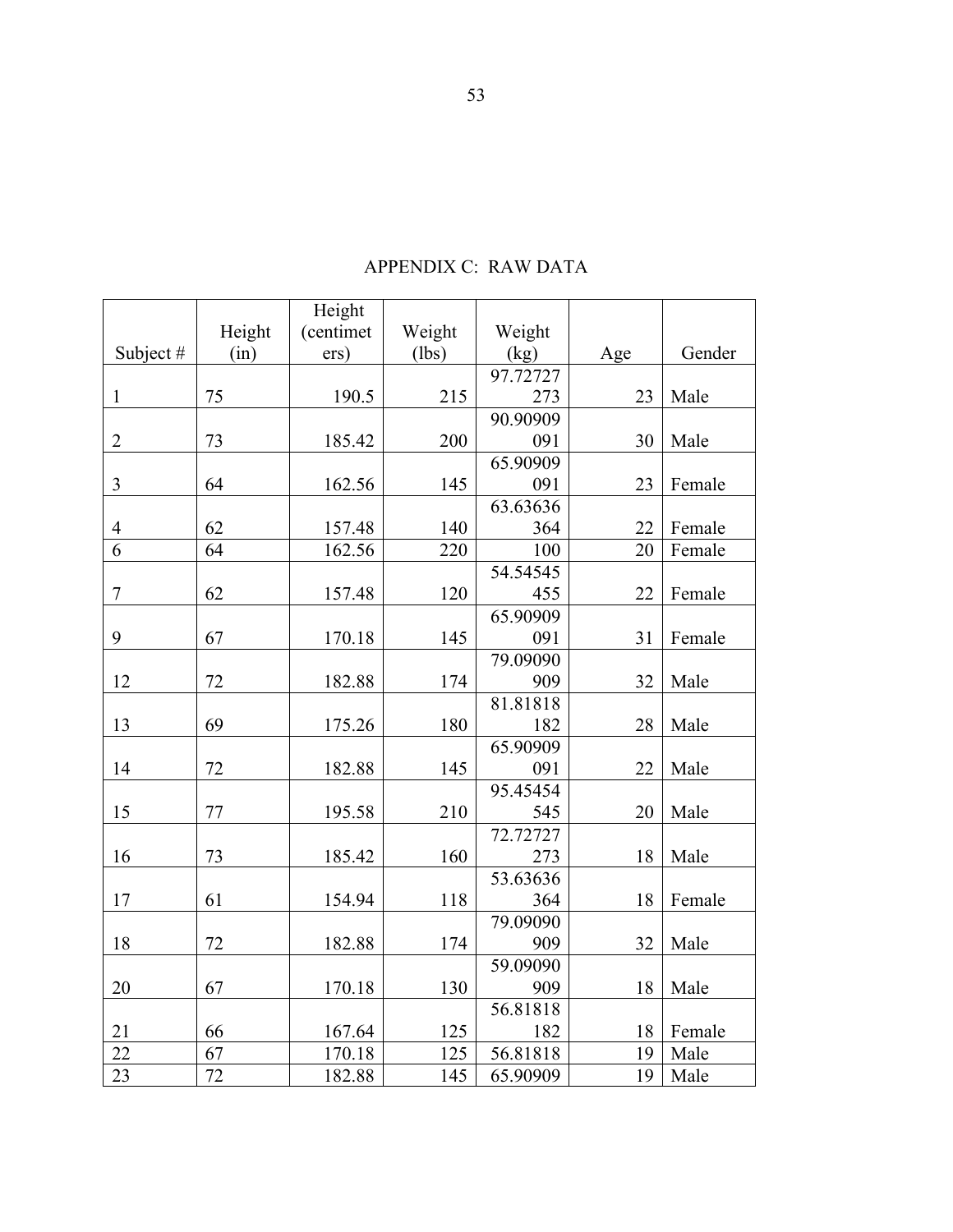|             |        | Height           |        |          |     |        |
|-------------|--------|------------------|--------|----------|-----|--------|
|             | Height | (centimet        | Weight | Weight   |     |        |
| Subject $#$ | (in)   | ers)             | (lbs)  | (kg)     | Age | Gender |
| 24          | 71     | 180.34           | 158    | 71.8181  | 19  | Male   |
|             |        |                  |        | 72.72727 |     |        |
| 25          | 72     | 182.88           | 160    | 273      | 19  | Male   |
|             |        |                  |        | 68.63636 |     |        |
| 26          | 67     | 170.18           | 151    | 364      | 18  | Female |
| 27          | 70.5   | 179.07           | 121    | 55       | 19  | Male   |
|             |        |                  |        | 61.36363 |     |        |
| 28          | 69     | 175.26           | 135    | 636      | 20  | Female |
|             |        |                  |        | 61.36363 |     |        |
| 29          | 65     | 165.1            | 135    | 636      | 19  | Female |
|             |        |                  |        | 60.45454 |     |        |
| 30          | 66     | 167.64           | 133    | 545      | 20  | Female |
|             |        |                  |        | 56.81818 |     |        |
| 31          | 66     | 167.64           | 125    | 182      | 18  | Female |
|             |        |                  |        | 40.90909 |     |        |
| 32          | 61     | 154.94           | 90     | 091      | 19  | Female |
|             |        |                  |        | 97.72727 |     |        |
| 33          | 74     | 187.96           | 215    | 273      | 23  | Male   |
|             |        |                  |        | 58.18181 |     |        |
| 35          | 66     | 167.64           | 128    | 818      | 18  | Male   |
| 36          | 64     | 162.56           | 132    | 60       | 21  | Female |
|             |        |                  |        | 62.27272 |     |        |
| 37          | 65     | 165.1            | 137    | 727      | 21  | Female |
| 38          | 61.5   | 156.21           | 110    | 50       | 21  | Female |
|             |        |                  |        | 61.36363 |     |        |
| 39          | 70     | 177.8            | 135    | 636      | 21  | Male   |
|             |        |                  |        | 64.09090 |     |        |
| 40          | 65     | 165.1            | 141    | 909      | 22  | Female |
|             |        |                  |        | 61.36363 |     |        |
| 41          | 66     | 167.64           | 135    | 636      | 20  | Female |
|             |        |                  |        | 68.18181 |     |        |
| 42          | 72     | 182.88           | 150    | 818      | 19  | Male   |
|             |        |                  |        | 52.72727 |     |        |
| 43          | 66.5   | 168.91           | 116    | 273      | 20  | Female |
|             |        |                  |        | 72.27272 |     |        |
| 44          | 71     | 180.34           | 159    | 727      | 20  | Male   |
|             |        |                  |        | 72.27272 |     |        |
| 45          | 72.5   | 184.15           | 159    | 727      | 22  | Male   |
|             |        |                  |        | 104.5454 |     |        |
| 46          |        | $\boldsymbol{0}$ | 230    | 545      | 20  | Male   |
|             |        |                  |        | 95.45454 |     |        |
| 47          | 73     | 185.42           | 210    | 545      | 20  | Male   |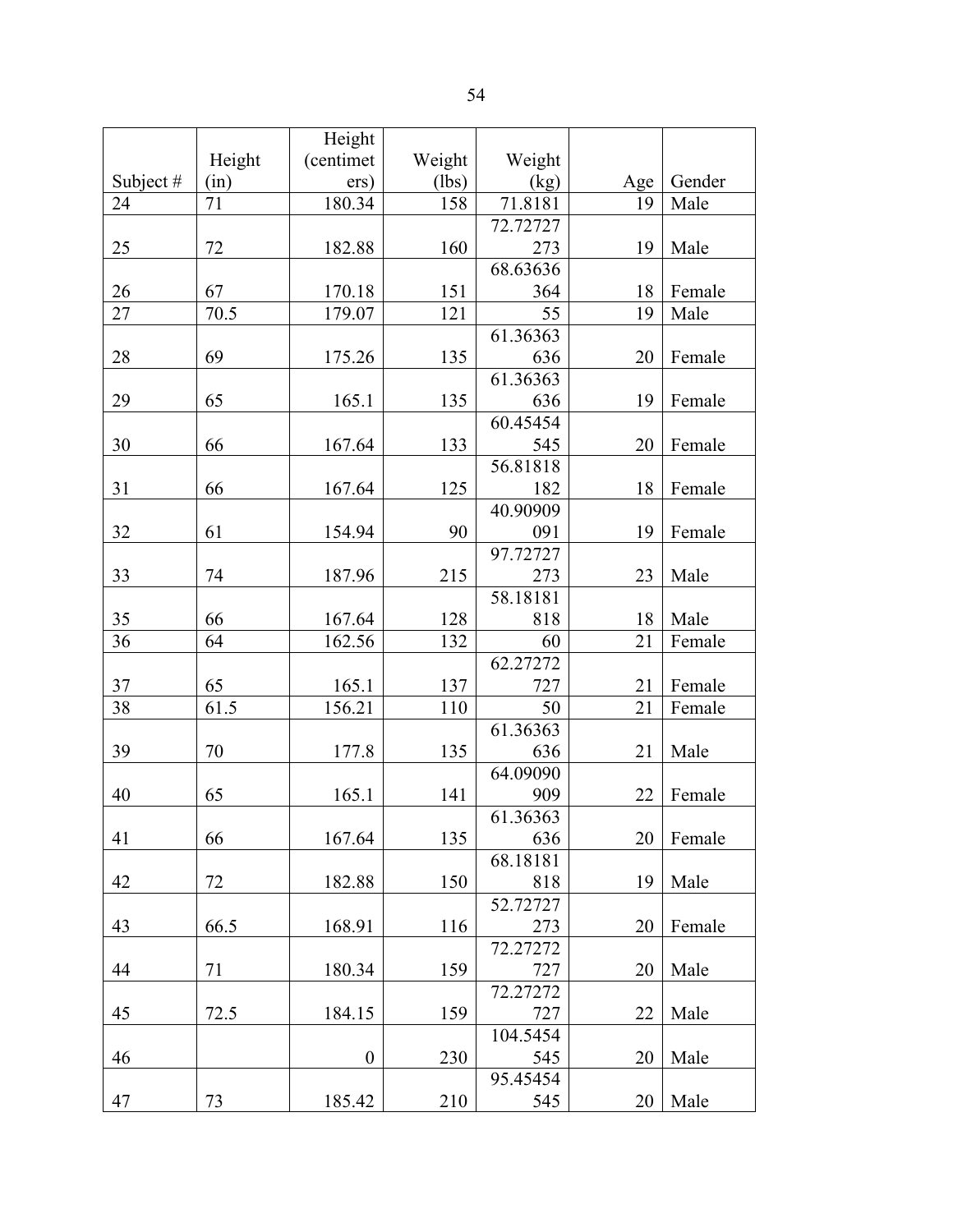| Height<br>(centimet<br>Weight<br>Weight<br>Subject#<br>Gender<br>(lbs)<br>(kg)<br>(in)<br>ers)<br>Age<br>70.45454<br>48<br>73<br>155<br>545<br>Male<br>185.42<br>18<br>77.27272<br>49<br>71<br>170<br>727<br>180.34<br>18<br>Female<br>50<br>74<br>18<br>187.96<br>154<br>70<br>Male<br>84.09090<br>185<br>51<br>71<br>909<br>Male<br>180.34<br>19<br>95.45454<br>52<br>73<br>210<br>Male<br>185.42<br>545<br>23<br>75.90909<br>53<br>73<br>167<br>19<br>Male<br>185.42<br>091<br>78.18181<br>54<br>72<br>172<br>32<br>Male<br>182.88<br>818<br>93.18181<br>56<br>75<br>205<br>190.5<br>818<br>22<br>Male<br>78.63636<br>57<br>75<br>190.5<br>173<br>19<br>Male<br>364<br>73.63636<br>58<br>69<br>162<br>18<br>Male<br>175.26<br>364<br>87.27272<br>59<br>68<br>192<br>Male<br>172.72<br>727<br>23<br>58.18181<br>128<br>60<br>64<br>162.56<br>818<br>17<br>Female<br>60.90909<br>134<br>61<br>67<br>091<br>19<br>170.18<br>Female<br>60.45454<br>62<br>59<br>133<br>149.86<br>18<br>Female<br>545<br>79.54545<br>69.5<br>175<br>63<br>176.53<br>455<br>18<br>Male<br>93.18181<br>205<br>64<br>74<br>20<br>Male<br>818<br>187.96<br>65<br>72<br>21<br>182.88<br>220<br>100<br>Male<br>54.54545<br>66<br>62<br>120<br>22<br>Female<br>157.48<br>455<br>72.72727<br>160<br>273<br>70<br>177.8<br>20<br>Male<br>67 |  | Height |  |  |
|-----------------------------------------------------------------------------------------------------------------------------------------------------------------------------------------------------------------------------------------------------------------------------------------------------------------------------------------------------------------------------------------------------------------------------------------------------------------------------------------------------------------------------------------------------------------------------------------------------------------------------------------------------------------------------------------------------------------------------------------------------------------------------------------------------------------------------------------------------------------------------------------------------------------------------------------------------------------------------------------------------------------------------------------------------------------------------------------------------------------------------------------------------------------------------------------------------------------------------------------------------------------------------------------------------------------|--|--------|--|--|
|                                                                                                                                                                                                                                                                                                                                                                                                                                                                                                                                                                                                                                                                                                                                                                                                                                                                                                                                                                                                                                                                                                                                                                                                                                                                                                                 |  |        |  |  |
|                                                                                                                                                                                                                                                                                                                                                                                                                                                                                                                                                                                                                                                                                                                                                                                                                                                                                                                                                                                                                                                                                                                                                                                                                                                                                                                 |  |        |  |  |
|                                                                                                                                                                                                                                                                                                                                                                                                                                                                                                                                                                                                                                                                                                                                                                                                                                                                                                                                                                                                                                                                                                                                                                                                                                                                                                                 |  |        |  |  |
|                                                                                                                                                                                                                                                                                                                                                                                                                                                                                                                                                                                                                                                                                                                                                                                                                                                                                                                                                                                                                                                                                                                                                                                                                                                                                                                 |  |        |  |  |
|                                                                                                                                                                                                                                                                                                                                                                                                                                                                                                                                                                                                                                                                                                                                                                                                                                                                                                                                                                                                                                                                                                                                                                                                                                                                                                                 |  |        |  |  |
|                                                                                                                                                                                                                                                                                                                                                                                                                                                                                                                                                                                                                                                                                                                                                                                                                                                                                                                                                                                                                                                                                                                                                                                                                                                                                                                 |  |        |  |  |
|                                                                                                                                                                                                                                                                                                                                                                                                                                                                                                                                                                                                                                                                                                                                                                                                                                                                                                                                                                                                                                                                                                                                                                                                                                                                                                                 |  |        |  |  |
|                                                                                                                                                                                                                                                                                                                                                                                                                                                                                                                                                                                                                                                                                                                                                                                                                                                                                                                                                                                                                                                                                                                                                                                                                                                                                                                 |  |        |  |  |
|                                                                                                                                                                                                                                                                                                                                                                                                                                                                                                                                                                                                                                                                                                                                                                                                                                                                                                                                                                                                                                                                                                                                                                                                                                                                                                                 |  |        |  |  |
|                                                                                                                                                                                                                                                                                                                                                                                                                                                                                                                                                                                                                                                                                                                                                                                                                                                                                                                                                                                                                                                                                                                                                                                                                                                                                                                 |  |        |  |  |
|                                                                                                                                                                                                                                                                                                                                                                                                                                                                                                                                                                                                                                                                                                                                                                                                                                                                                                                                                                                                                                                                                                                                                                                                                                                                                                                 |  |        |  |  |
|                                                                                                                                                                                                                                                                                                                                                                                                                                                                                                                                                                                                                                                                                                                                                                                                                                                                                                                                                                                                                                                                                                                                                                                                                                                                                                                 |  |        |  |  |
|                                                                                                                                                                                                                                                                                                                                                                                                                                                                                                                                                                                                                                                                                                                                                                                                                                                                                                                                                                                                                                                                                                                                                                                                                                                                                                                 |  |        |  |  |
|                                                                                                                                                                                                                                                                                                                                                                                                                                                                                                                                                                                                                                                                                                                                                                                                                                                                                                                                                                                                                                                                                                                                                                                                                                                                                                                 |  |        |  |  |
|                                                                                                                                                                                                                                                                                                                                                                                                                                                                                                                                                                                                                                                                                                                                                                                                                                                                                                                                                                                                                                                                                                                                                                                                                                                                                                                 |  |        |  |  |
|                                                                                                                                                                                                                                                                                                                                                                                                                                                                                                                                                                                                                                                                                                                                                                                                                                                                                                                                                                                                                                                                                                                                                                                                                                                                                                                 |  |        |  |  |
|                                                                                                                                                                                                                                                                                                                                                                                                                                                                                                                                                                                                                                                                                                                                                                                                                                                                                                                                                                                                                                                                                                                                                                                                                                                                                                                 |  |        |  |  |
|                                                                                                                                                                                                                                                                                                                                                                                                                                                                                                                                                                                                                                                                                                                                                                                                                                                                                                                                                                                                                                                                                                                                                                                                                                                                                                                 |  |        |  |  |
|                                                                                                                                                                                                                                                                                                                                                                                                                                                                                                                                                                                                                                                                                                                                                                                                                                                                                                                                                                                                                                                                                                                                                                                                                                                                                                                 |  |        |  |  |
|                                                                                                                                                                                                                                                                                                                                                                                                                                                                                                                                                                                                                                                                                                                                                                                                                                                                                                                                                                                                                                                                                                                                                                                                                                                                                                                 |  |        |  |  |
|                                                                                                                                                                                                                                                                                                                                                                                                                                                                                                                                                                                                                                                                                                                                                                                                                                                                                                                                                                                                                                                                                                                                                                                                                                                                                                                 |  |        |  |  |
|                                                                                                                                                                                                                                                                                                                                                                                                                                                                                                                                                                                                                                                                                                                                                                                                                                                                                                                                                                                                                                                                                                                                                                                                                                                                                                                 |  |        |  |  |
|                                                                                                                                                                                                                                                                                                                                                                                                                                                                                                                                                                                                                                                                                                                                                                                                                                                                                                                                                                                                                                                                                                                                                                                                                                                                                                                 |  |        |  |  |
|                                                                                                                                                                                                                                                                                                                                                                                                                                                                                                                                                                                                                                                                                                                                                                                                                                                                                                                                                                                                                                                                                                                                                                                                                                                                                                                 |  |        |  |  |
|                                                                                                                                                                                                                                                                                                                                                                                                                                                                                                                                                                                                                                                                                                                                                                                                                                                                                                                                                                                                                                                                                                                                                                                                                                                                                                                 |  |        |  |  |
|                                                                                                                                                                                                                                                                                                                                                                                                                                                                                                                                                                                                                                                                                                                                                                                                                                                                                                                                                                                                                                                                                                                                                                                                                                                                                                                 |  |        |  |  |
|                                                                                                                                                                                                                                                                                                                                                                                                                                                                                                                                                                                                                                                                                                                                                                                                                                                                                                                                                                                                                                                                                                                                                                                                                                                                                                                 |  |        |  |  |
|                                                                                                                                                                                                                                                                                                                                                                                                                                                                                                                                                                                                                                                                                                                                                                                                                                                                                                                                                                                                                                                                                                                                                                                                                                                                                                                 |  |        |  |  |
|                                                                                                                                                                                                                                                                                                                                                                                                                                                                                                                                                                                                                                                                                                                                                                                                                                                                                                                                                                                                                                                                                                                                                                                                                                                                                                                 |  |        |  |  |
|                                                                                                                                                                                                                                                                                                                                                                                                                                                                                                                                                                                                                                                                                                                                                                                                                                                                                                                                                                                                                                                                                                                                                                                                                                                                                                                 |  |        |  |  |
|                                                                                                                                                                                                                                                                                                                                                                                                                                                                                                                                                                                                                                                                                                                                                                                                                                                                                                                                                                                                                                                                                                                                                                                                                                                                                                                 |  |        |  |  |
|                                                                                                                                                                                                                                                                                                                                                                                                                                                                                                                                                                                                                                                                                                                                                                                                                                                                                                                                                                                                                                                                                                                                                                                                                                                                                                                 |  |        |  |  |
|                                                                                                                                                                                                                                                                                                                                                                                                                                                                                                                                                                                                                                                                                                                                                                                                                                                                                                                                                                                                                                                                                                                                                                                                                                                                                                                 |  |        |  |  |
|                                                                                                                                                                                                                                                                                                                                                                                                                                                                                                                                                                                                                                                                                                                                                                                                                                                                                                                                                                                                                                                                                                                                                                                                                                                                                                                 |  |        |  |  |
|                                                                                                                                                                                                                                                                                                                                                                                                                                                                                                                                                                                                                                                                                                                                                                                                                                                                                                                                                                                                                                                                                                                                                                                                                                                                                                                 |  |        |  |  |
|                                                                                                                                                                                                                                                                                                                                                                                                                                                                                                                                                                                                                                                                                                                                                                                                                                                                                                                                                                                                                                                                                                                                                                                                                                                                                                                 |  |        |  |  |
|                                                                                                                                                                                                                                                                                                                                                                                                                                                                                                                                                                                                                                                                                                                                                                                                                                                                                                                                                                                                                                                                                                                                                                                                                                                                                                                 |  |        |  |  |
| 90.90909                                                                                                                                                                                                                                                                                                                                                                                                                                                                                                                                                                                                                                                                                                                                                                                                                                                                                                                                                                                                                                                                                                                                                                                                                                                                                                        |  |        |  |  |
| 68<br>200<br>Female<br>61<br>154.94<br>091<br>19                                                                                                                                                                                                                                                                                                                                                                                                                                                                                                                                                                                                                                                                                                                                                                                                                                                                                                                                                                                                                                                                                                                                                                                                                                                                |  |        |  |  |
| Male                                                                                                                                                                                                                                                                                                                                                                                                                                                                                                                                                                                                                                                                                                                                                                                                                                                                                                                                                                                                                                                                                                                                                                                                                                                                                                            |  |        |  |  |
| 67<br>61.3636<br>69<br>170.18<br>135<br>23                                                                                                                                                                                                                                                                                                                                                                                                                                                                                                                                                                                                                                                                                                                                                                                                                                                                                                                                                                                                                                                                                                                                                                                                                                                                      |  |        |  |  |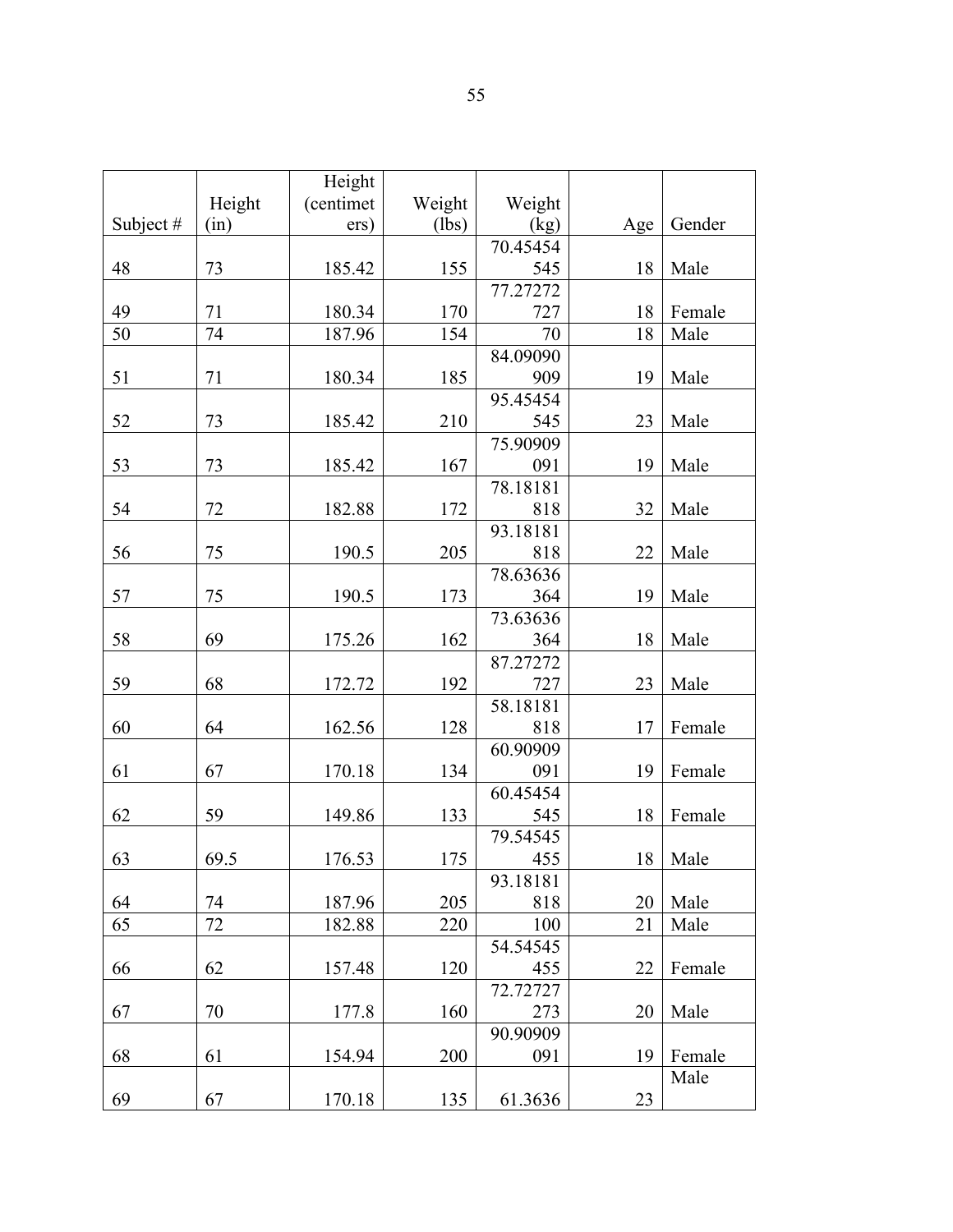|             |        | Height    |        |          |     |        |
|-------------|--------|-----------|--------|----------|-----|--------|
|             | Height | (centimet | Weight | Weight   |     |        |
| Subject $#$ | (in)   | ers)      | (lbs)  | (kg)     | Age | Gender |
|             |        |           |        | 90.90909 |     |        |
| 70          | 72     | 182.88    | 200    | 091      | 21  | Male   |
|             |        |           |        | 68.18181 |     |        |
| 71          | 70     | 177.8     | 150    | 818      | 19  | Female |
|             |        |           |        | 83.18181 |     |        |
| 72          | 70.5   | 179.07    | 183    | 818      | 20  | Female |
|             |        |           |        | 62.27272 |     |        |
| 73          | 72     | 182.88    | 137    | 727      | 19  | Female |
|             |        |           |        | 61.81818 |     |        |
| 74          | 70     | 177.8     | 136    | 182      | 18  | Female |
|             |        |           |        | 104.5454 |     |        |
| 75          | 73     | 185.42    | 230    | 545      | 23  | Male   |
|             |        |           |        | 81.36363 |     |        |
| 76          | 72     | 182.88    | 179    | 636      | 22  | Male   |
|             |        |           |        | 85.27272 |     |        |
| 77          | 86     | 218.44    | 187.6  | 727      | 19  | Male   |
|             |        |           |        | 56.81818 |     |        |
| 78          | 67     | 170.18    | 125    | 182      | 20  | Female |
|             |        |           |        | 82.72727 |     |        |
| 79          | 72     | 182.88    | 182    | 273      | 20  | Male   |
|             |        |           |        | 55.45454 |     |        |
| 80          | 62     | 157.48    | 122    | 545      | 22  | Female |
|             |        |           |        | 55.90909 |     |        |
| 81          | 63     | 160.02    | 123    | 091      | 21  | Female |
|             |        |           |        | 60.45454 |     |        |
| 82          | 67     | 170.18    | 133    | 545      | 20  | Female |
|             |        |           |        | 118.1818 |     |        |
| 83          | 69     | 175.26    | 260    | 182      | 21  | Male   |
|             |        |           |        | 61.36363 |     |        |
| 84          | 66     | 167.64    | 135    | 636      | 20  | Male   |
|             |        |           |        | 56.36363 |     |        |
| 85          | 66     | 167.64    | 124    | 636      | 21  | Female |
| 86          | 74     | 187.96    | 220    | 100      | 23  | Male   |
|             |        |           |        | 134.0909 |     |        |
| 88          | 76     | 193.04    | 295    | 091      | 20  | Male   |
|             |        |           |        | 86.36363 |     |        |
| 89          | 69     | 175.26    | 190    | 636      | 23  | Male   |
|             |        |           |        | 60.90909 |     |        |
| 90          | 68     | 172.72    | 134    | 091      | 19  | Female |
| 91          | 73     | 185.42    | 185    | 84.09    | 21  | Male   |
|             |        |           |        |          |     | Female |
| 92          | 63     | 160.02    | 127    | 57.72727 | 19  |        |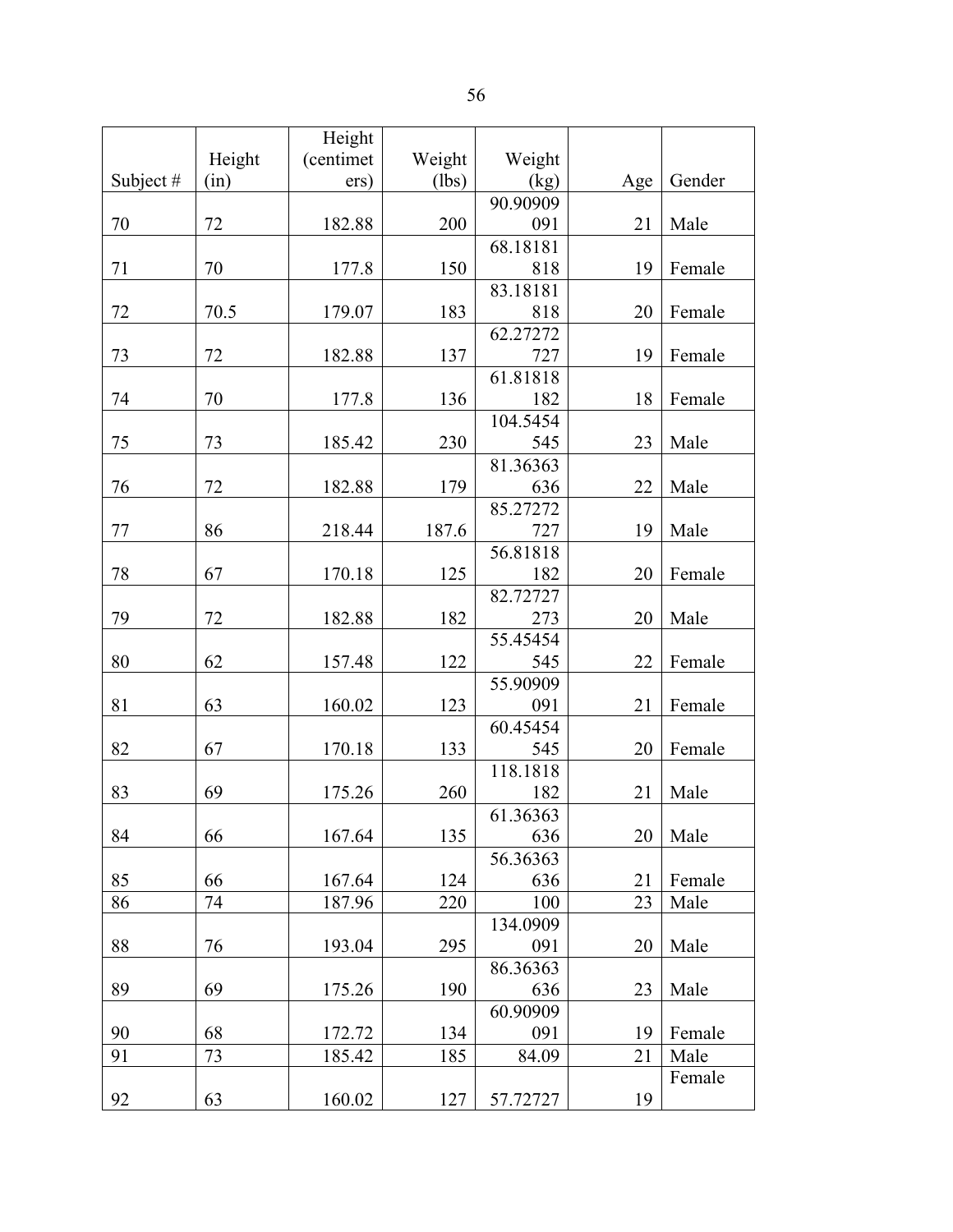|             |        | Height    |        |          |     |        |
|-------------|--------|-----------|--------|----------|-----|--------|
|             | Height | (centimet | Weight | Weight   |     |        |
| Subject $#$ | (in)   | ers)      | (lbs)  | (kg)     | Age | Gender |
|             |        |           |        | 65.90909 |     |        |
| 93          | 67     | 170.18    | 145    | 091      | 23  | Male   |
|             |        |           |        | 61.36363 |     |        |
| 95          | 68     | 172.72    | 135    | 636      | 19  | Female |
|             |        |           |        | 86.36363 |     |        |
| 96          | 69     | 175.26    | 190    | 636      | 23  | Male   |
|             |        |           |        | 77.27272 |     |        |
| 99          | 65     | 165.1     | 170    | 727      | 27  | Female |
|             |        |           |        | 86.36363 |     |        |
| 100         | 70     | 177.8     | 190    | 636      | 29  | Male   |
|             |        |           |        | 111.3636 |     |        |
| 102         | 67     | 170.18    | 245    | 364      | 26  | Male   |
|             |        |           |        | 79.09090 |     |        |
| 104         | 72     | 182.88    | 174    | 909      | 32  | Male   |
|             |        |           |        | 68.18181 |     |        |
| 106         | 67     | 170.18    | 150    | 818      | 34  | Female |
| 108         | 74     | 187.96    | 220    | 100      | 23  | Male   |
|             |        |           |        | 97.72727 |     |        |
| 110         | 66     | 167.64    | 215    | 273      | 21  | Female |
|             |        |           |        | 95.45454 |     |        |
| 111         | 69     | 175.26    | 210    | 545      | 19  | Male   |
|             |        |           |        | 63.63636 |     |        |
| 112         | 64     | 162.56    | 140    | 364      | 19  | Female |
|             |        |           |        | 59.09090 |     |        |
| 113         | 69     | 175.26    | 130    | 909      | 21  | Male   |
| 114         | 72     | 182.88    | 165    | 75       | 20  | Male   |
|             |        |           |        | 97.72727 |     |        |
| 116         | 73     | 185.42    | 215    | 273      | 23  | Male   |
| 117         | 74     | 187.96    | 220    | 100      | 23  | Male   |
|             |        |           |        | 111.3636 |     |        |
| 120         | 66     | 167.64    | 245    | 364      | 26  | Male   |
|             |        |           |        | 95.45454 |     |        |
| 121         | 68     | 172.72    | 210    | 545      | 23  | Female |
|             |        |           |        | 70.45454 |     |        |
| 122         | 68     | 172.72    | 155    | 545      | 21  | Female |
|             |        |           |        | 80.90909 |     |        |
| 123         | 71     | 180.34    | 178    | 091      | 22  | Male   |
| 124         | 64     | 162.56    | 130    | 59.0909  | 18  | Female |
|             |        |           |        | 90.90909 |     |        |
| 125         | 70     | 177.8     | 200    | 091      | 21  | Male   |
|             |        |           |        | 55.90909 |     |        |

091 22 Female

126 | 62 | 157.48 | 123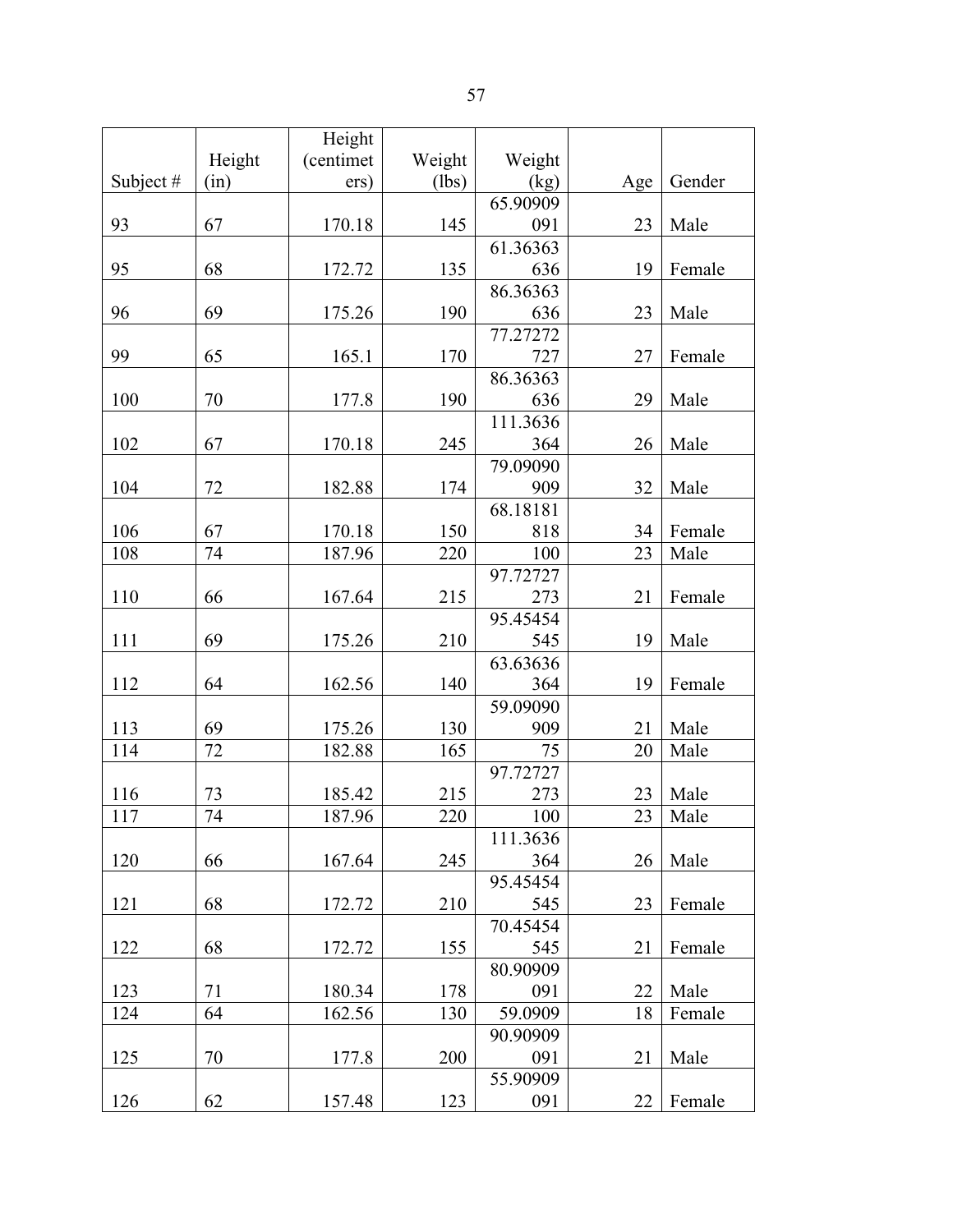|             |           | Height    |        |          |          |        |
|-------------|-----------|-----------|--------|----------|----------|--------|
|             | Height    | (centimet | Weight | Weight   |          |        |
| Subject $#$ | (in)      | ers)      | (lbs)  | (kg)     | Age      | Gender |
|             |           |           |        | 86.36363 |          |        |
| 127         | 75        | 190.5     | 190    | 636      | 37       | Male   |
|             |           | 173.5431  |        | 75.30976 | 21.50925 |        |
|             | Mean      | 481       |        | 431      | 926      | 63     |
|             |           | 20.15338  |        | 17.42828 | 3.848765 |        |
|             | <b>SD</b> | 22        |        | 95       | 721      | 45     |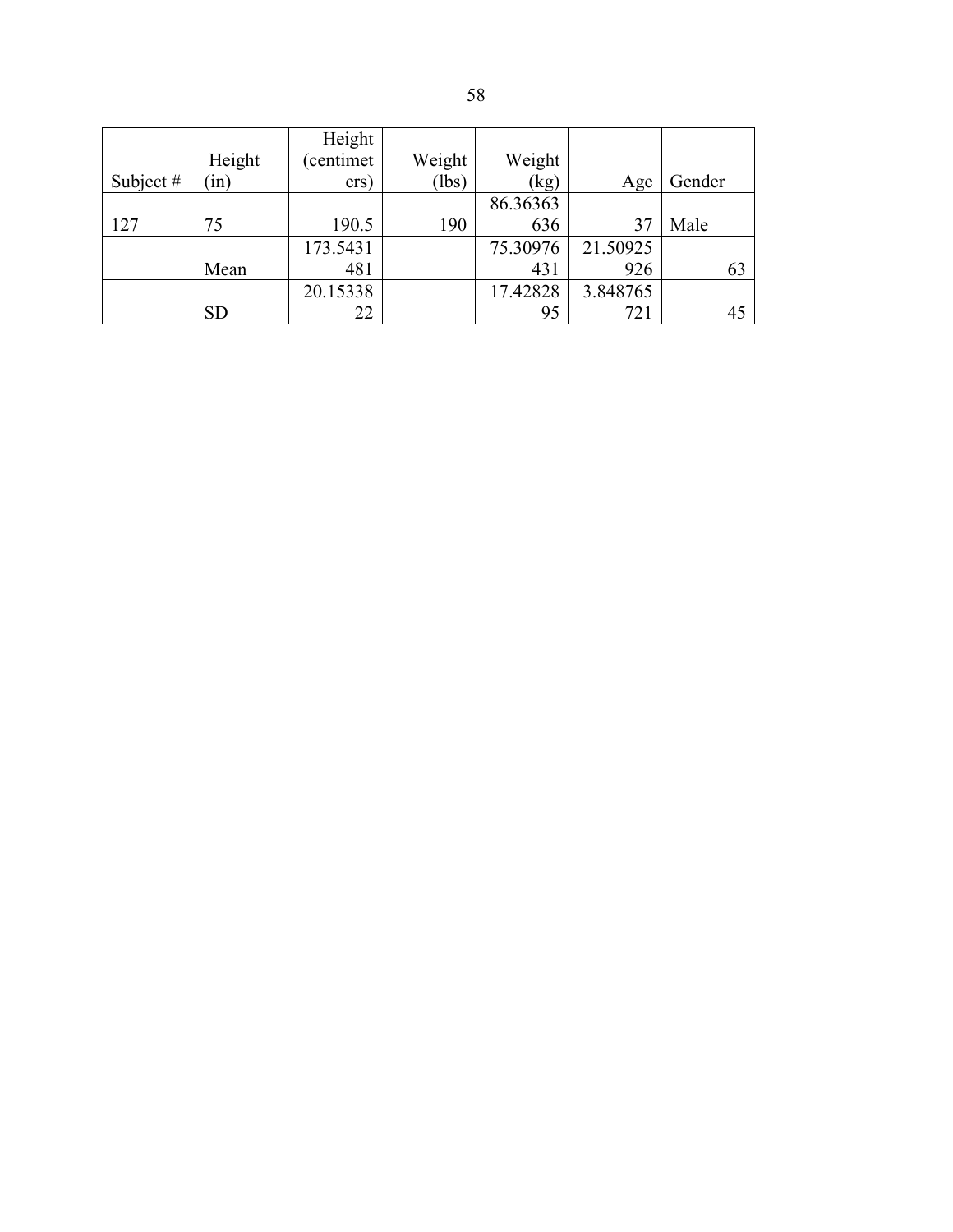Raw Data

|                | <2hrs(control) |           |       |      |      |      |
|----------------|----------------|-----------|-------|------|------|------|
| Sample         | <b>DR</b>      | <b>CR</b> | Ur    |      | Osmo |      |
| #              |                |           |       |      |      |      |
| $\mathbf{1}$   | 1.0288         | 1.03      | 1.025 | 988  | 911  |      |
| $\overline{2}$ | 1.049          | 1.007     | 1.05  | 247  | 246  |      |
| 3              | 1.0252         | 1.026     | 1.026 | 1106 | 1109 |      |
| 4              | 1.0148         | 1.015     | 1.016 | 569  | 570  |      |
| 6              | 1.0226         | 1.023     | 1.023 | 878  | 883  |      |
| $\overline{7}$ | 1.0128         | 1.013     | 1.012 | 455  | 457  |      |
| 8              | 1.0288         | 1.029     | 1.027 | 990  | 983  | 981  |
| 9              | 1.016          | 1.016     | 1.014 | 607  | 610  |      |
| 10             | 1.0156         | 1.017     | 1.015 | 615  | 617  |      |
| 11             | 1.0061         | 1.007     | 1.008 | 247  | 245  |      |
| 12             | 1.0195         | 1.02      |       | 662  | 668  | 665  |
| 13             | 1.0049         | 1.006     | 1.005 | 232  | 231  |      |
| 14             | 1.0241         | 1.026     | 1.026 | 1025 | 1013 | 1017 |
| 15             | 1.0176         | 1.018     | 1.022 | 748  | 747  |      |
| 16             | 1.0226         | 1.024     | 1.024 | 895  | 888  |      |
| 17             | 1.021          | 1.028     | 1.022 | 816  | 807  | 808  |
| 18             | 1.0195         | 1.02      | 1.022 | 841  | 836  |      |
| 19             | 1.0203         | 1.021     | 1.021 | 861  | 842  | 847  |
| 20             | 1.0128         | 1.013     | 1.018 | 521  | 522  |      |
| 21             | 1.0281         | 1.028     | 1.031 | 857  | 855  |      |
| 22             | 1.0327         | 1.034     | 1.035 | 1238 | 1206 | 1216 |
| 23             | 1.0226         | 1.024     | 1.024 | 973  | 968  |      |
| 24             | 1.0244         | 1.026     | 1.024 | 939  | 930  | 933  |
| 25             | 1.0049         | 1.005     | 1.004 | 200  | 201  |      |
| 26             | 1.0091         | 1.01      | 1.011 | 370  | 370  |      |
| 27             | 1.0295         | 1.031     | 1.026 | 972  | 968  |      |
| 28             | 1.0222         | 1.024     | 1.022 | 811  | 812  |      |
| 29             | 1.0136         | 1.014     | 1.015 | 531  | 527  |      |
| 30             | 1.0057         | 1.006     | 1.007 | 239  | 239  |      |
| 31             | 1.014          | 1.015     | 1.014 | 312  | 315  |      |
| 32             | 1.021          | 1.021     | 1.023 | 877  | 878  |      |
| 33             | 1.0023         | 1.003     | 1.003 | 144  | 144  |      |
| 34             | 1.0027         | 1.003     | 1.002 | 141  | 143  |      |
| 35             | 1.0233         | 1.025     | 1.025 | 1025 | 1028 |      |
| 36             | 1.0107         | 1.013     | 1.014 | 550  | 543  | 545  |
| 37             | 1.0168         | 1.018     | 1.021 | 728  | 736  | 735  |
| 38             | 1.0148         | 1.022     | 1.016 | 570  | 572  |      |
| 39             | 1.0263         | 1.029     | 1.027 | 1096 | 1088 | 1095 |
| 40             | 1.0136         | 1.016     | 1.017 | 634  | 634  |      |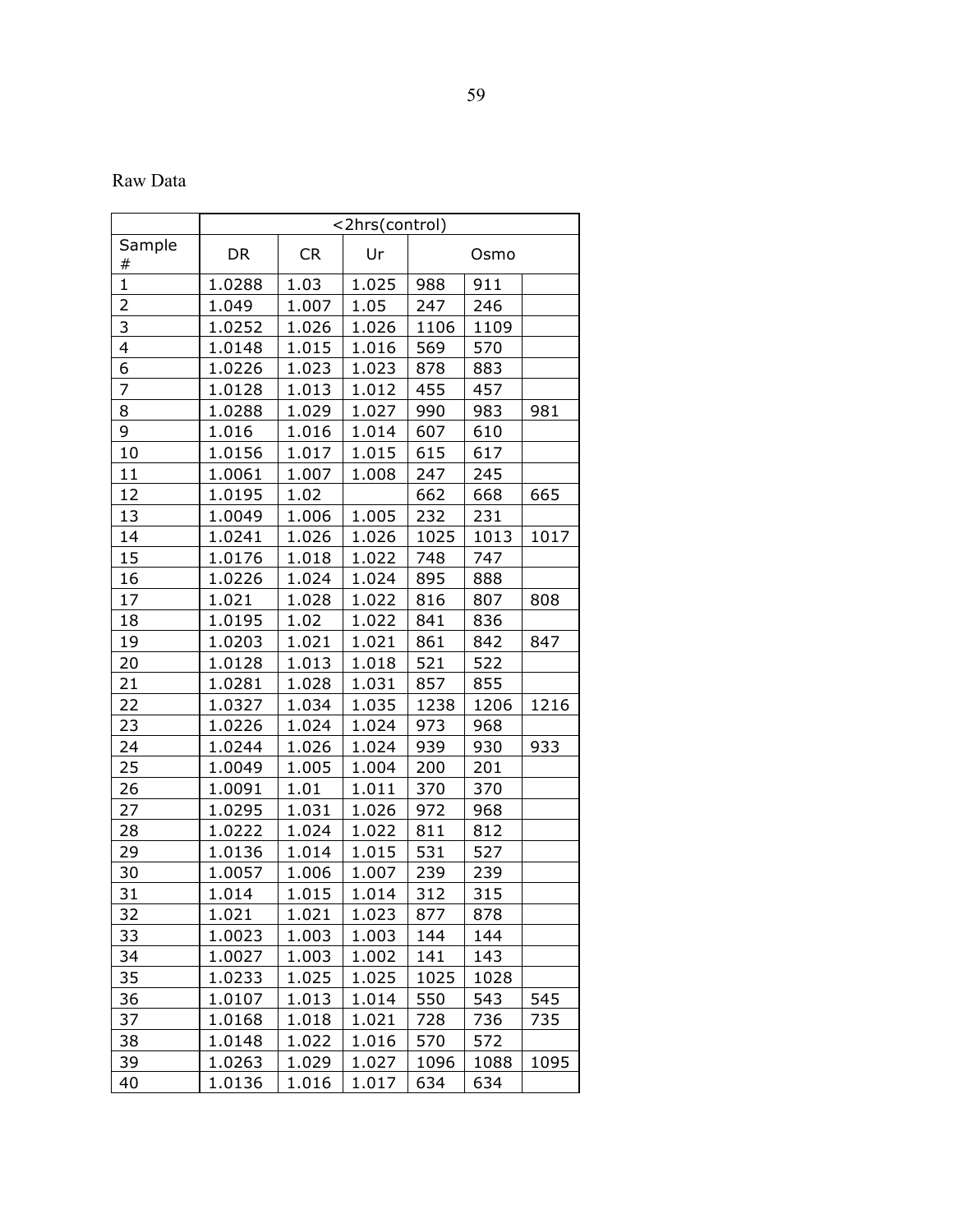|        | <2hrs(control) |           |       |      |      |      |
|--------|----------------|-----------|-------|------|------|------|
| Sample | DR             | <b>CR</b> | Ur    |      | Osmo |      |
| #      |                |           |       |      |      |      |
|        | 1.0044         | 1.016     | 1.007 | 233  | 233  |      |
| 41     | 1.0195         | 1.021     | 1.025 | 874  | 874  |      |
| 42     | 1.0237         | 1.025     | 1.023 | 895  | 891  |      |
| 43     | 1.0252         | 1.027     | 1.025 | 1012 | 1009 |      |
| 44     | 1.0128         | 1.014     | 1.015 | 580  | 584  |      |
| 45     | 1.0295         | 1.031     | 1.027 | 950  | 953  |      |
| 46     | 1.0244         | 1.026     | 1.026 | 1004 | 1006 |      |
| 47     | 1.0237         | 1.025     | 1.023 | 737  | 746  | 747  |
| 48     | 1.0168         | 1.018     | 1.021 | 758  | 761  |      |
| 49     | 1.0237         | 1.025     | 1.026 | 900  | 904  |      |
| 50     | 1.0255         | 1.027     | 1.025 | 882  | 884  |      |
| 51     | 1.0263         | 1.028     | 1.028 | 1038 | 1042 |      |
| 52     | 1.0218         | 1.024     | 1.022 | 933  | 938  |      |
| 53     | 1.0183         | 1.02      | 1.023 | 730  | 727  |      |
| 54     | 1.0183         | 1.02      | 1.018 | 721  | 727  | 725  |
| 55     | 1.027          | 1.029     | 1.025 | 926  | 923  |      |
| 56     | 1.027          | 1.03      | 1.028 | 1009 | 1006 |      |
| 57     | 1.0266         | 1.028     | 1.028 | 1103 | 1095 | 1098 |
| 58     | 1.0244         | 1.026     | 1.025 | 932  | 939  | 937  |
| 59     | 1.0233         | 1.025     | 1.023 | 799  | 804  |      |
| 60     | 1.0195         | 1.022     | 1.022 | 790  | 790  |      |
| 61     | 1.0237         | 1.026     | 1.025 | 984  | 989  |      |
| 62     | 1.0285         | 1.031     | 1.033 | 1157 | 1156 |      |
| 63     | 1.0255         | 1.028     | 1.026 | 1041 | 1046 |      |
| 64     | 1.0226         | 1.022     | 1.023 | 703  | 700  |      |
| 65     | 1.0222         | 1.024     | 1.025 | 975  | 964  | 968  |
| 66     | 1.0132         | 1.015     | 1.012 | 506  | 502  |      |
| 67     | 1.0244         | 1.026     | 1.026 | 1123 | 1126 |      |
| 68     | 1.018          | 1.02      | 1.022 | 752  | 758  | 757  |
| 69     | 1.0031         | 1.005     | 1.005 | 150  | 151  |      |
| 70     | 1.0229         | 1.028     | 1.026 | 997  | 994  |      |
| 71     | 1.0203         | 1.022     | 1.021 | 839  | 843  |      |
| 72     | 1.0241         | 1.025     | 2.024 | 936  | 932  |      |
| 73     | 1.0218         | 1.024     | 1.023 | 787  | 788  |      |
| 74     | 1.0252         | 1.03      | 1.027 | 1096 | 1099 |      |
| 75     | 1.018          | 1.018     | 1.025 | 668  | 677  | 673  |
| 76     | 1.029          | 1.024     | 1.021 | 790  | 790  |      |
| 77     | 1.0187         | 1.02      | 1.018 | 721  | 722  |      |
| 78     | 1.0255         | 1.026     | 1.026 | 899  | 900  |      |
| 79     | 1.0229         | 1.024     | 1.026 | 904  | 912  | 899  |
| 80     | 1.0156         | 1.017     | 1.015 | 573  | 569  |      |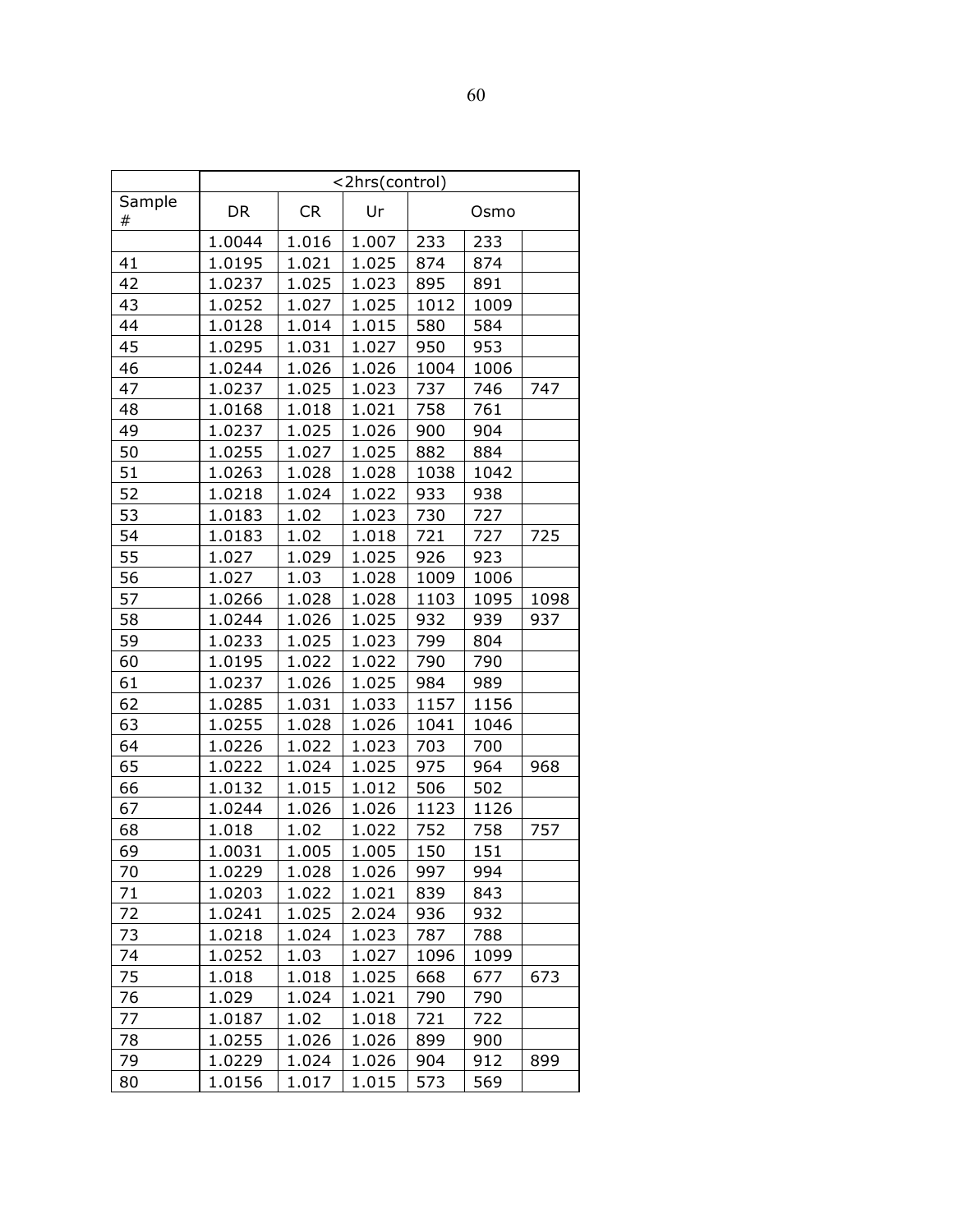|        | <2hrs(control) |           |       |      |      |      |
|--------|----------------|-----------|-------|------|------|------|
| Sample | <b>DR</b>      | <b>CR</b> | Ur    |      | Osmo |      |
| #      |                |           |       |      |      |      |
| 81     | 1.0156         | 1.016     | 1.013 | 480  | 478  |      |
| 82     | 1.0306         | 1.031     | 1.031 | 1176 | 1175 |      |
| 83     | 1.014          | 1.014     | 1.013 | 476  | 476  |      |
| 84     | 1.0128         | 1.012     | 1.013 | 511  | 512  |      |
| 85     | 1.0229         | 1.024     | 1.028 | 947  | 949  |      |
| 86     | 1.0233         | 1.024     | 1.025 | 951  | 955  |      |
| 87     | 1.0195         | 1.02      | N/A   | 828  | 826  |      |
| 88     | 1.0128         | 1.014     | 1.013 | 558  | 561  |      |
| 89     | 1.0128         | 1.014     | 1.012 | 452  | 454  |      |
| 90     | 1.0156         | 1.016     | 1.014 | 556  | 558  |      |
| 91     | 1.0187         | 1.019     | 1.021 | 800  | 805  |      |
| 92     | 1.0095         | 1.011     | 1.01  | 369  | 371  |      |
| 93     | 1.0099         | 1.01      | 1.014 | 370  | 371  |      |
| 94     | 1.012          | 1.012     | 1.011 | 459  | 456  |      |
| 95     | 1.0148         | 1.015     | 1.012 | 500  | 499  |      |
| 96     | 1.0148         | 1.015     | 1.012 | 500  | 496  |      |
| 97     | 1.0124         | 1.015     | 1.013 | 494  | 494  |      |
| 98     | 1.0049         | 1.006     | 1.004 | 213  | 215  |      |
| 99     | 1.0252         | 1.026     | 1.029 | 816  | 815  |      |
| 100    | 1.0255         | 1.026     | 1.025 | 813  | 812  |      |
| 101    | 1.0244         | 1.025     | 1.024 | 1069 | 1069 |      |
| 102    | 1.0244         | 1.025     | 1.023 | 1067 | 1067 |      |
| 103    | 1.021          | 1.021     | 1.024 | 874  | 877  |      |
| 104    | 1.0214         | 1.021     | 1.02  | 875  | 874  |      |
| 105    | 1.0103         | 1.011     | 1.012 | 371  | 372  |      |
| 106    | 1.0214         | 1.022     | 1.021 | 894  | 891  |      |
| 107    | 1.0214         | 1.021     | 1.022 | 896  | 897  |      |
| 108    | 1.0255         | 1.026     | 1.024 | 990  | 985  |      |
| 109    | 1.0107         | 1.012     | 1.011 | 459  | 459  |      |
| 110    | 1.0203         | 1.02      | 1.024 | 951  | 956  |      |
| 111    | 1.0248         | 1.026     | 1.025 | 916  | 907  | 907  |
| 112    | 1.0306         | 1.032     | 1.03  | 1086 | 1081 |      |
| 113    | 1.0199         | 1.021     | 1.026 | 771  | 778  | 778  |
| 114    | 1.0306         | 1.031     | 1.03  | 1087 | 1079 | 1080 |
| 115    | 1.0207         | 1.022     | 1.02  | 926  | 927  |      |
| 116    | 1.0252         | 1.026     | 1.024 | 1006 | 1003 |      |
| 117    | 1.0103         | 1.012     | 1.011 | 464  | 460  |      |
| 118    | 1.0107         | 1.012     | 1.011 | 459  | 457  |      |
| 119    | 1.0229         | 1.024     | 1.024 | 1050 | 1055 |      |
| 120    | 1.0176         | 1.019     | 1.018 | 741  | 739  |      |
| 121    | 1.007          | 1.008     | 1.007 | 271  | 270  |      |
| 122    | 1.0255         | 1.025     | 1.023 | 874  | 873  |      |
|        |                |           |       |      |      |      |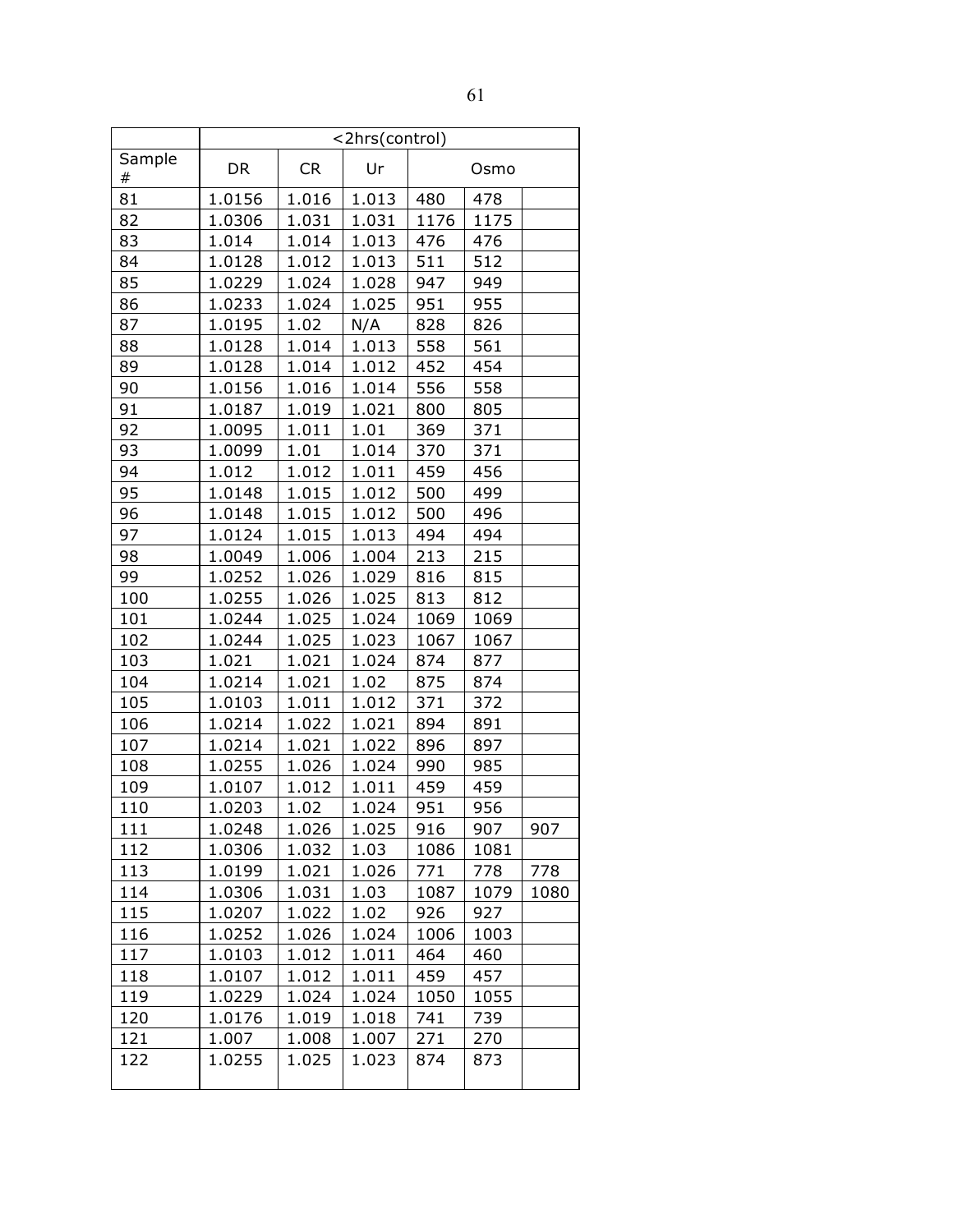# APPENDIX D: STATISTICAL ANALYSIS

| DUSVILUUVU DUULSUUS           |     |         |         |          |                |
|-------------------------------|-----|---------|---------|----------|----------------|
|                               | N   | Minimum | Maximum | Mean     | Std. Deviation |
| Digitial Refractometer        | 125 | 1.0023  | 1.0490  | 1.019374 | .0075373       |
| <b>Clinical Refractometer</b> | 125 | 1.003   | 1.034   | 1.02028  | .007208        |
| Urinometer                    | 123 | 1.002   | 2.024   | 1.02824  | .090854        |
| Osmometer                     | 125 | 142     | 1220    | 743.09   | 271.423        |
| Valid N (listwise)            | 123 |         |         |          |                |

# Descriptive Statistics

|                   | Correlations        |                              |            |
|-------------------|---------------------|------------------------------|------------|
|                   |                     | Zscore:                      |            |
|                   |                     | Digitial                     | Zscore:    |
|                   |                     | Refractometer                | Osmometer  |
| Zscore: Digitial  | Pearson Correlation |                              | **<br>.814 |
| Refractometer     | $Sig. (2-tailed)$   |                              | .000       |
|                   | N                   | 125                          | 125        |
| Zscore: Osmometer | Pearson Correlation | $***$<br>$.814$ <sup>2</sup> |            |
|                   | $Sig. (2-tailed)$   | .000                         |            |
|                   |                     | 125                          |            |

\*\*. Correlation is significant at the 0.01 level (2-tailed).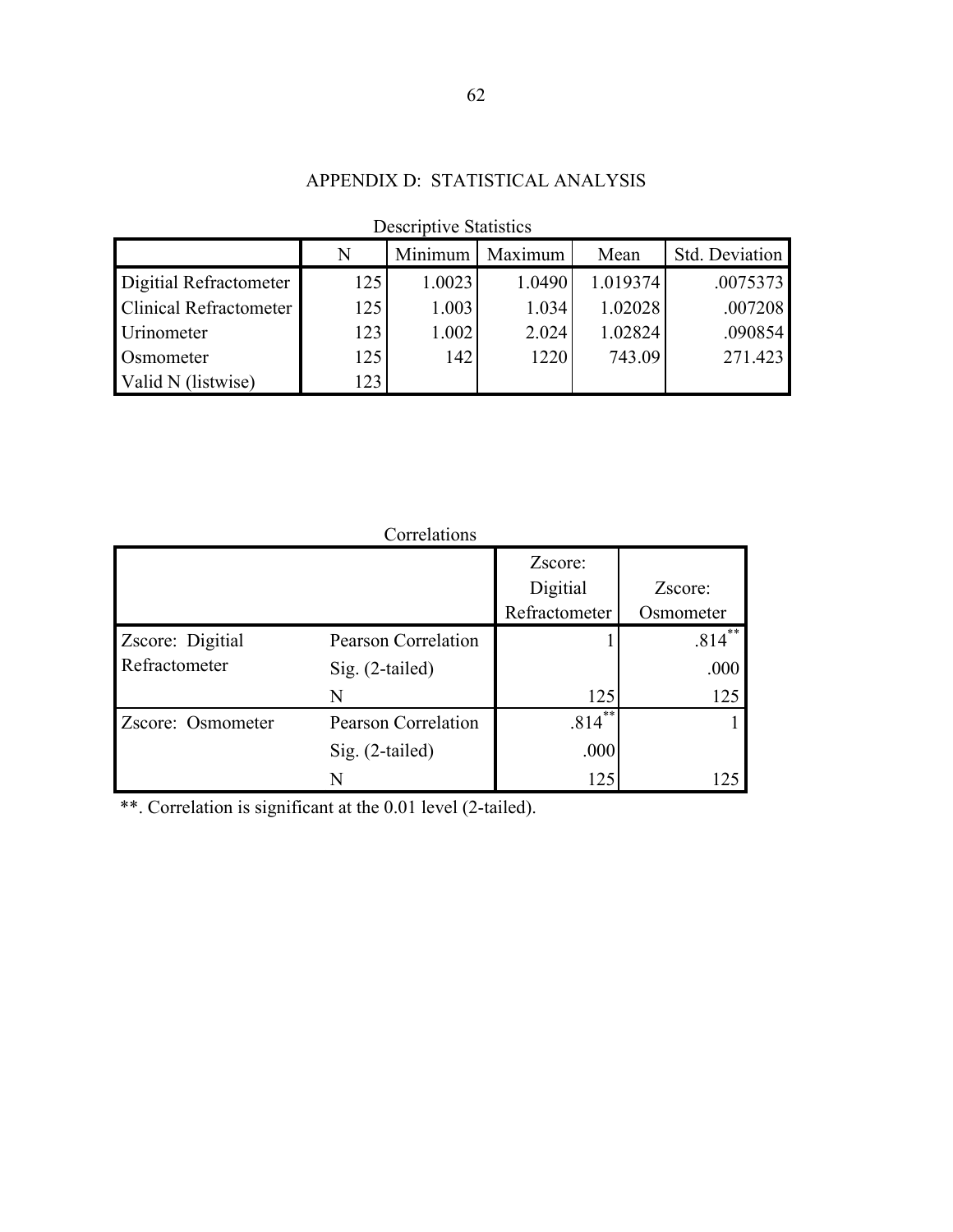| Correlations      |                            |            |               |
|-------------------|----------------------------|------------|---------------|
|                   |                            |            | Zscore:       |
|                   |                            | Zscore:    | Clinical      |
|                   |                            | Osmometer  | Refractometer |
| Zscore: Osmometer | <b>Pearson Correlation</b> |            | $**$<br>.943  |
|                   | Sig. (2-tailed)            |            | .000          |
|                   | N                          | 125        | 125           |
| Zscore: Clinical  | <b>Pearson Correlation</b> | **<br>.943 |               |
| Refractometer     | $Sig. (2-tailed)$          | .000       |               |
|                   | N                          | 125        | $2^{\circ}$   |

\*\*. Correlation is significant at the 0.01 level (2-tailed).